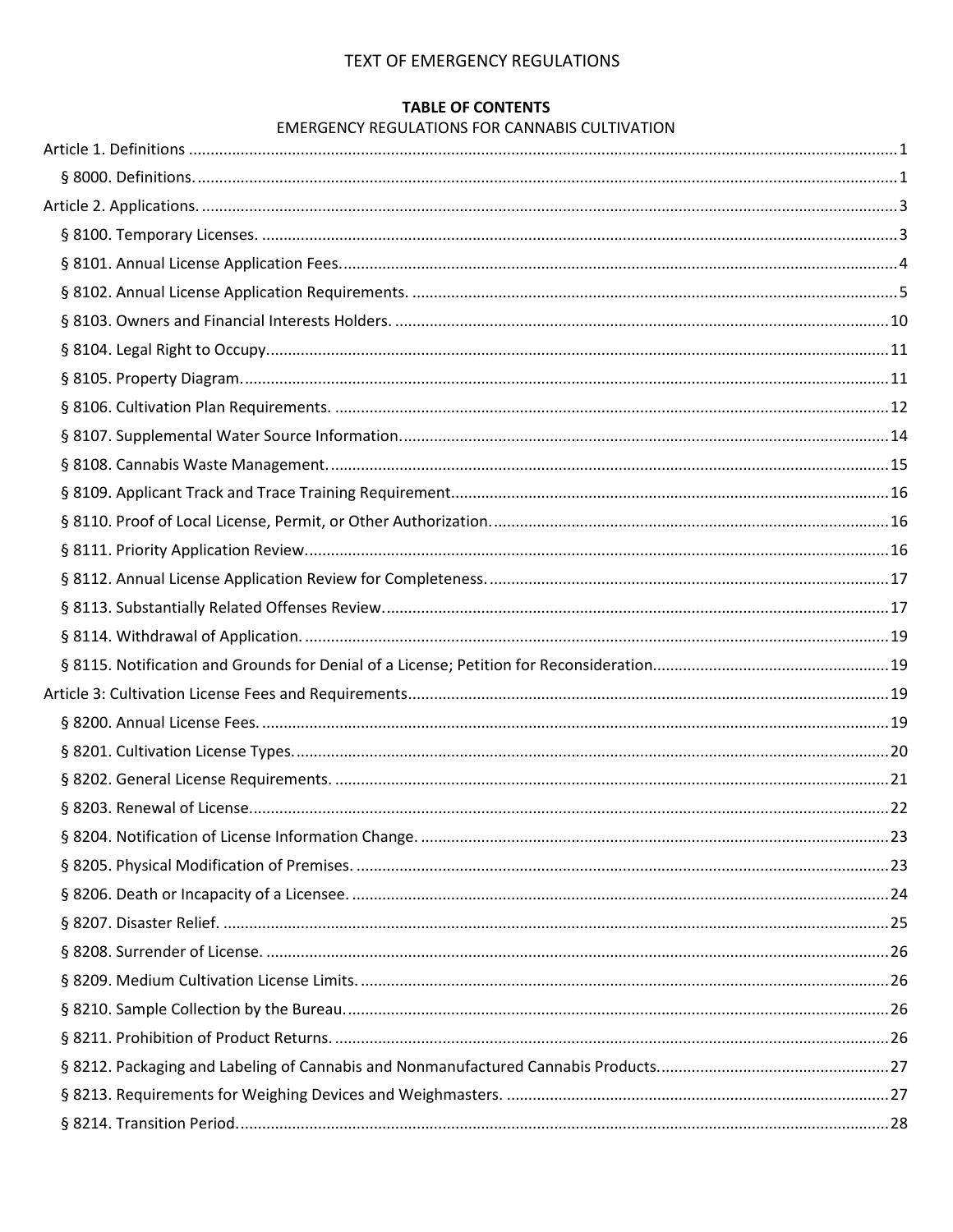| § 8407. Track-and-Trace System Requirements for Product in Licensee Possession at the Time of Annual License Issuance. |  |
|------------------------------------------------------------------------------------------------------------------------|--|
|                                                                                                                        |  |
|                                                                                                                        |  |
|                                                                                                                        |  |
|                                                                                                                        |  |
|                                                                                                                        |  |
|                                                                                                                        |  |
|                                                                                                                        |  |
|                                                                                                                        |  |
|                                                                                                                        |  |
|                                                                                                                        |  |
|                                                                                                                        |  |
|                                                                                                                        |  |
|                                                                                                                        |  |
|                                                                                                                        |  |
|                                                                                                                        |  |
|                                                                                                                        |  |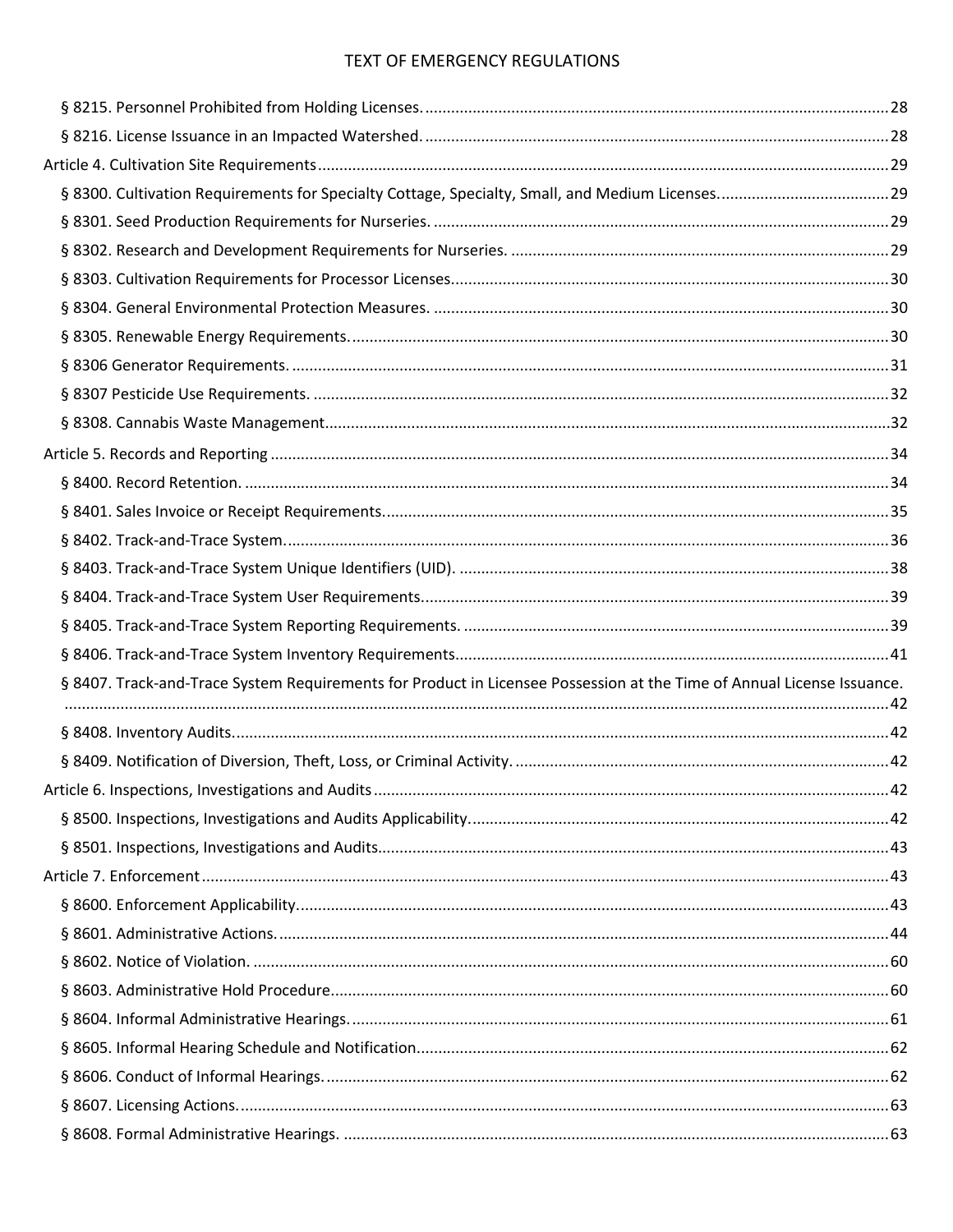#### Original additions are indicated by underline.

# CALIFORNIA CODE OF REGULATIONS TITLE 3. FOOD AND AGRICULTURE DIVISION 8. CANNABIS CULTIVATION CHAPTER 1. CANNABIS CULTIVATION PROGRAM

#### <span id="page-2-0"></span>**[Article 1. Definitions](#page-0-0)**

 $\overline{a}$ 

<span id="page-2-1"></span>[§ 8000. Definitions.](#page-0-0)

The following definitions, in addition to those stated in section 26001 of the Business and Professions Code, apply to this chapter.

- (a) "Act" means the Medicinal and Adult-Use Cannabis Regulation and Safety Act, division 10, chapter 1 (commencing with section 26000) of the Business and Professions Code.
- (b) "Applicant" means an owner of the applicant entity applying for a state license pursuant to this division.
- (c) "Applicant entity" means the entity applying for a state cannabis cultivation license.
- (d) "Batch" or "harvest batch" means a specifically identified quantity of dried flower or trim, leaves, and other cannabis plant matter that is uniform in strain, harvested in whole, or in part, at the same time, and, if applicable, cultivated using the same pesticides and other agricultural chemicals.
- (e) "Bureau" means the Bureau of Cannabis Control within the Department of Consumer affairs, formerly named the Bureau of Marijuana Control, the Bureau of Medical Cannabis Regulation, and the Bureau of Medical Marijuana Regulation.
- (f) "Canopy" means the designated area(s) at a licensed premises, except nurseries, that will contain mature plants at any point in time, as follows:
	- (1) Canopy shall be calculated in square feet and measured using clearly identifiable boundaries of all area(s) that will contain mature plants at any point in time, including all of the space(s) within the boundaries;
	- (2) Canopy may be noncontiguous but each unique area included in the total canopy calculation shall be separated by an identifiable boundary that includes, but is not limited to, interior walls, shelves, greenhouse walls, hoop house walls, garden benches, hedgerows, fencing, garden beds, or garden plots; and
	- (3) If mature plants are being cultivated using a shelving system, the surface area of each level shall be included in the total canopy calculation.
- (g) "Commercial cannabis activity" includes the cultivation, possession, manufacture, distribution, processing, storing,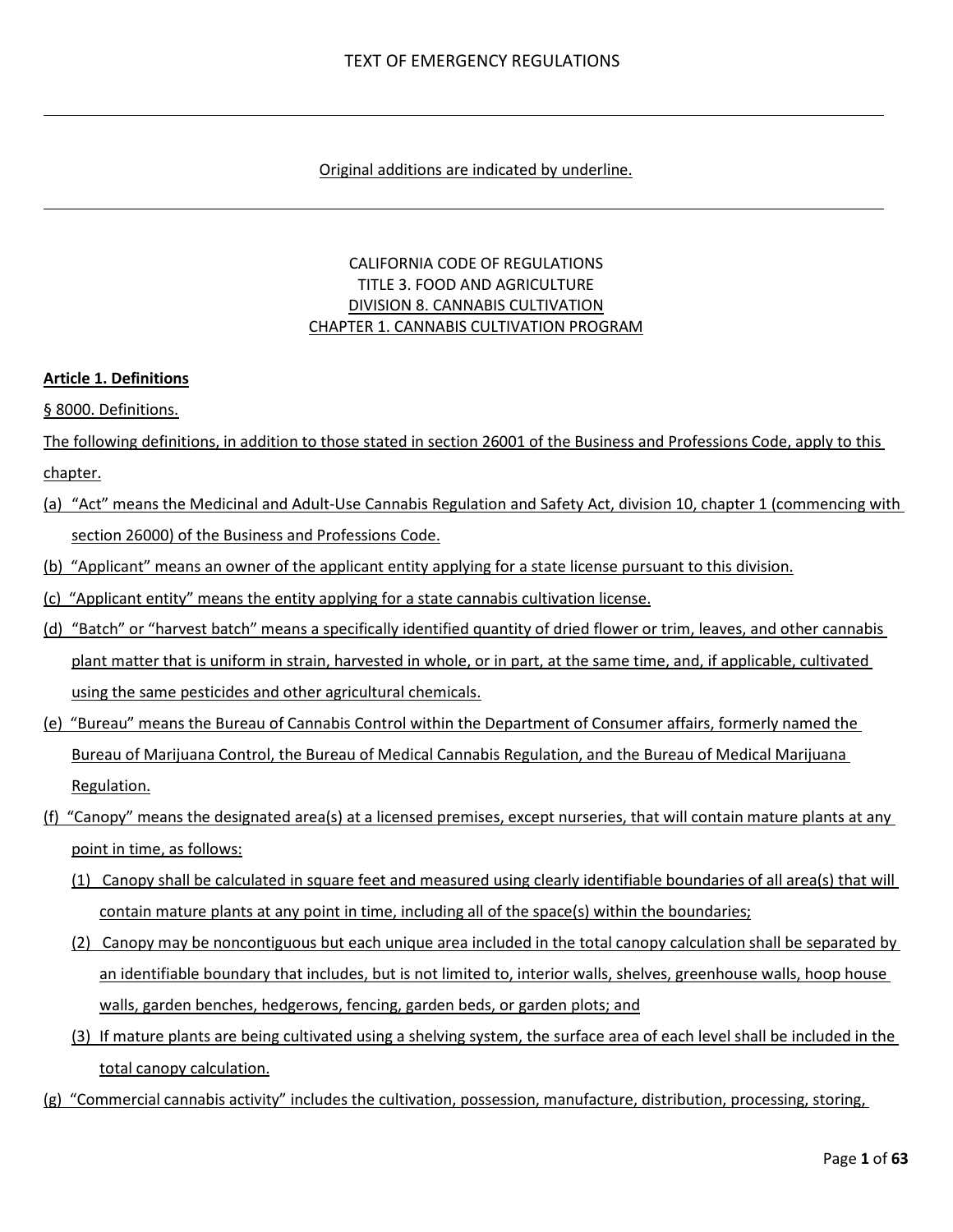laboratory testing, packaging, labeling, transportation, delivery or sale of cannabis and cannabis products as provided for this chapter.

- (h) "Cultivation" means any activity involving the planting, growing, harvesting, drying, curing, grading, or trimming of cannabis.
- (i) "Cultivation site" means a location where commercial cannabis is planted, grown, harvested, dried, cured, graded, or trimmed, or that does all or any combination of those activities.
- (j) "Department" means the California Department of Food and Agriculture.
- (k) "Dried flower" means all dead cannabis that has been harvested, dried, cured, or otherwise processed, excluding leaves and stems.
- (l) "Flowering" means that a cannabis plant has formed a mass of pistils measuring greater than one half inch wide at its widest point.
- (m) "Immature plant" or "immature" means a cannabis plant that is not flowering.
- (n) "Indoor cultivation" means the cultivation of cannabis within a permanent structure using exclusively artificial light or within any type of structure using artificial light at a rate above twenty-five watts per square foot.
- (o) "Kief" means the resinous trichomes of cannabis that may accumulate in containers or be sifted from loose, dry cannabis flower with a mesh screen or sieve.
- (p) "Licensee" means any person holding a license pursuant to this chapter.
- (q) "Lot" means a batch, or a specifically identified portion of a batch.
- (r) "Mature plant" means a cannabis plant that is flowering.
- (s) "Mixed-light cultivation" means the cultivation of mature cannabis in a greenhouse, hoop-house, glasshouse, conservatory, hothouse, or other similar structure using light deprivation and/or one of the artificial lighting models described below:
	- (1) "Mixed-light Tier 1" the use of artificial light at a rate of six watts per square foot or less;
	- (2) "Mixed-light Tier 2" the use of artificial light at a rate above six and below or equal to twenty-five watts per square foot.

(t) "Net weight" means the weight of harvested cannabis and cannabis products that meet the requirements in section 8406(b).

- (u) "Nonmanufactured cannabis product" means flower, shake, kief, leaf, and pre-rolls.
- (v) "Nursery" means a licensee that produces only clones, immature plants, seeds, and other agricultural products used specifically for the propagation and cultivation of cannabis.
- (w) "Outdoor cultivation" means the cultivation of mature cannabis without the use of artificial lighting in the canopy area at any point in time. Artificial lighting is permissible only to maintain immature plants.
- (x) "Pest" means any of the following that is, or is liable to become, dangerous or detrimental to the agricultural or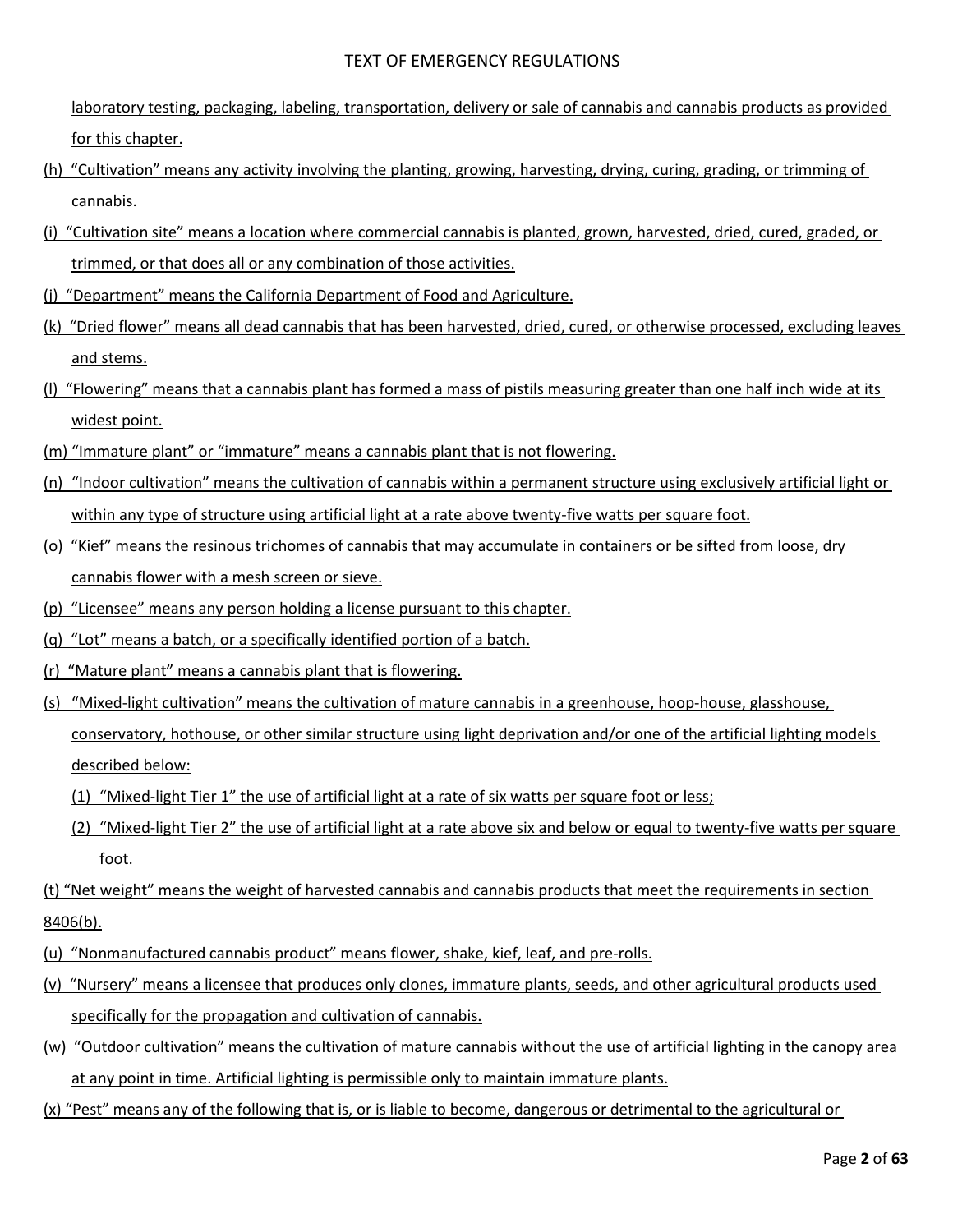nonagricultural environment of the state:

- (1) Any insect, predatory animal, rodent, nematode or weed; and
- (2) Any form of terrestrial, aquatic, or aerial plant or animal virus, fungus, bacteria, or other microorganism (except viruses, fungi, bacteria, or other microorganisms on or in living man or other living animals).
- (y) "Premises" means the designated structure or structures and land specified in the application that is owned, leased, or otherwise held under the control of the applicant or licensee where the commercial cannabis activity will be or is conducted. The premises shall be a contiguous area and shall only be occupied by one licensee.
- (z) "Pre-roll" means nonmanufactured cannabis product(s) rolled in paper.
- (aa) "Process", "Processing" and "Processes" means all activities associated with drying, curing, grading, trimming, storing, packaging, and labeling of nonmanufactured cannabis products.
- (ab) "Track-and-trace system" means the state-approved system used to track commercial cannabis activity and movement.
- (ac) "Unique identifier" or "UID" means an alphanumeric code or designation used for reference to a specific plant on a licensed premises and any cannabis or cannabis product derived or manufactured from that plant.
- (ad) "Watts per square foot" means the sum of the maximum wattage of all lights identified in the designated canopy area(s) in the cultivation plan divided by the sum of the dimensions in square feet of designated canopy area(s) identified in the cultivation plan.
- (ae) "Wet weight" means the weight of harvested, non-dried cannabis, on the licensed premises or being transported between licensees, that do not meet the net weight requirements in section 8406(b).

Authority: Sections 26012 and 26013, Business and Professions Code. Reference: Sections 26001, Business and Professions Code; and Section 12754.5, Food and Agricultural Code.

# <span id="page-4-0"></span>**Article 2. Applications[.](#page-0-0)**

<span id="page-4-1"></span>[§ 8100. Temporary Licenses.](#page-0-0)

A temporary license is a conditional license that authorizes the licensee to engage in commercial cannabis activity as a licensee would be permitted to do under the privileges of an annual license of the same type. A temporary licensee shall follow all applicable statutes and regulations as a licensee would be required to do if the licensee held an annual license of the same type.

- (a) Temporary license applications shall be completed and submitted online at calcannabis.cdfa.ca.gov or mailed to the department at P.O. Box 942871, Sacramento, CA 94271.
- (b) An application for a temporary cultivation license shall include the following:
	- (1) The license type, pursuant to section 8201 of this chapter, for which the applicant is applying and whether the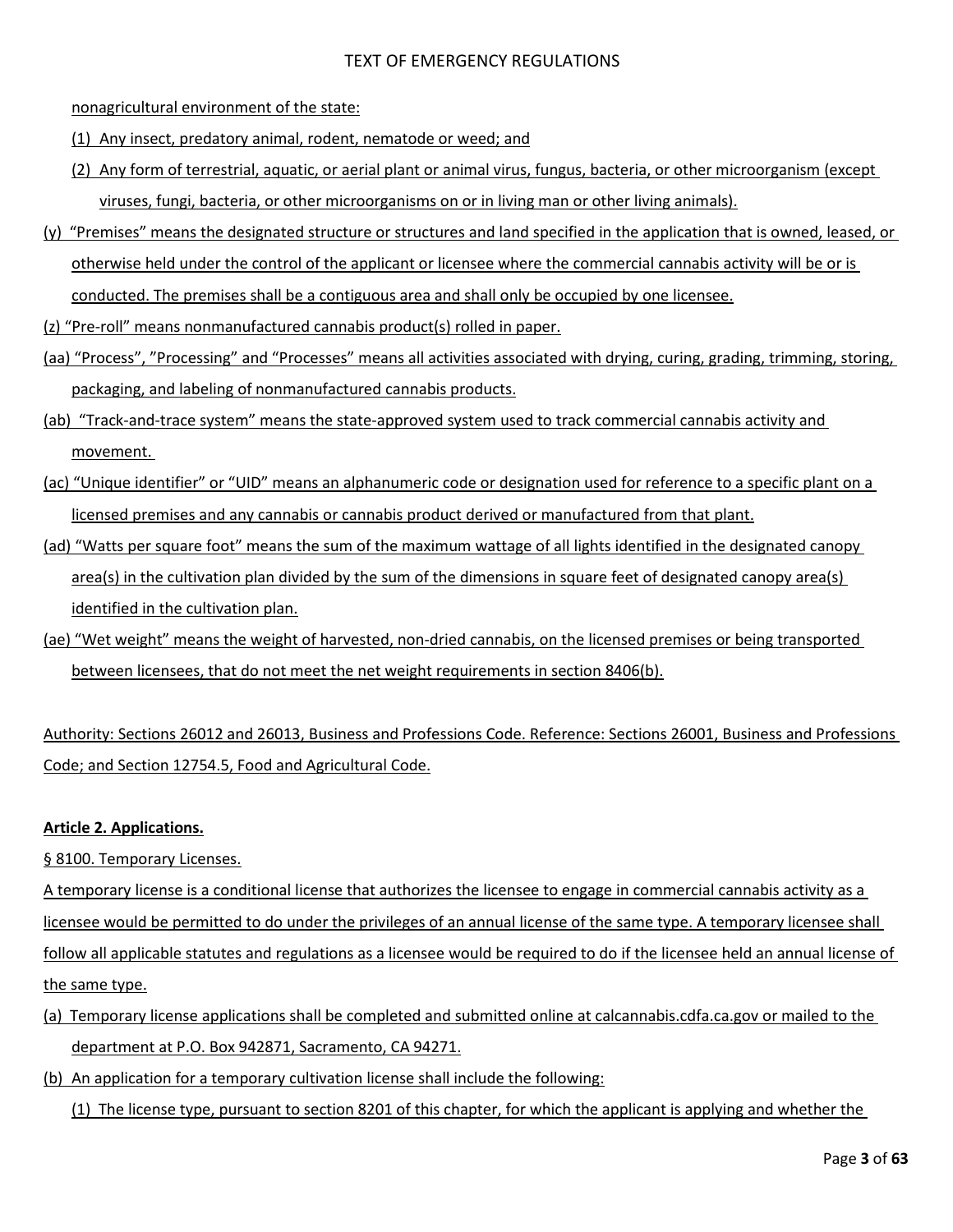application is for an M-license or A-license;

- (2) If the applicant has already submitted an application for annual licensure, the application number;
- (3) The legal business name of the applicant entity;
- (4) The full legal name, mailing address, phone number, email address, and affiliation of the designated responsible party who shall:
	- (A) Be an owner with legal authority to bind the applicant entity;
	- (B) Serve as agent for service of process; and
	- (C) Serve as primary contact for the application.
- (5) The physical address of the premises;
- (6) A copy of a valid license, permit, or other authorization, issued by a local jurisdiction, that enables the applicant entity to conduct commercial cannabis activity at the location requested for the temporary license. For the purposes of this section, "other authorization" shall include, at a minimum, a written statement or reference that clearly indicates the local jurisdiction intended to grant permission to the applicant entity to conduct commercial cannabis activity at the premises.
- (c) When the applicant provides a license, permit, or other authorization from the local jurisdiction where the licensed premises will be or is located, the department shall notify the contact person for the local jurisdiction pursuant to section 26055 of the Business and Professions Code. If the local jurisdiction does not respond to the department's notification within ten (10) calendar days, the department may issue a temporary license to the applicant.
- (d) A temporary license issued pursuant to this chapter shall be valid for one-hundred twenty (120) days from the effective date. No temporary license shall be effective prior to January 1, 2018.
- (e) A temporary license may be extended for additional ninety (90) day periods if a complete application for licensure has been submitted to the department pursuant to section 8102 of this chapter.
- (f) A temporary license does not obligate the department to issue an annual license nor does the temporary license create a vested right in the holder to either an extension of the temporary license or to the granting of a subsequent annual license.
- (g) Temporary applications and licenses are exempt from fees.
- (h) This section shall remain in effect until January 1, 2019.

Authority: Sections 26012 and 26013, Business and Professions Code. Reference: Sections 26050.1 and 26055, Business and Professions Code.

#### <span id="page-5-0"></span>[§ 8101. Annual License Application Fees.](#page-0-0)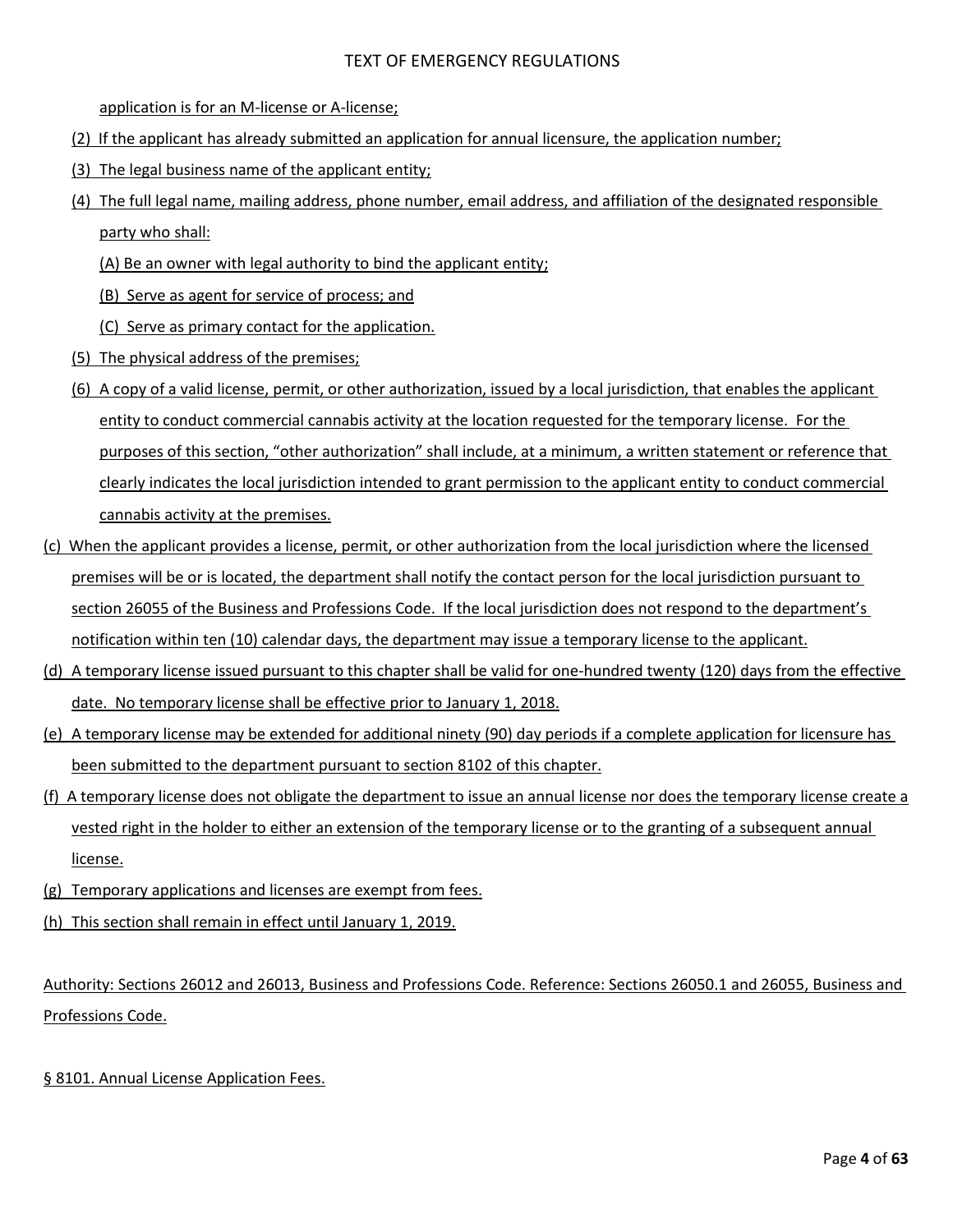The following are nonrefundable application fees for the specified annual license type and shall be paid by the applicant at

the time the complete application is submitted to the department:

| (a) Specialty Cottage Outdoor                  | \$135          |
|------------------------------------------------|----------------|
| (b) Specialty Cottage Indoor 5205              |                |
| (c) Specialty Cottage Mixed-Light Tier 1 \$340 |                |
| (d) Specialty Cottage Mixed-Light Tier 2 \$580 |                |
| (e) Specialty Outdoor                          | \$270          |
| (f) Specialty Indoor                           | <u>\$2,170</u> |
| (g) Specialty Mixed-Light Tier 1               | \$655          |
| (h) Specialty Mixed-Light Tier 2 \$1,125       |                |
| (i) Small Outdoor (i) Small Outdoor            | <u>\$535</u>   |
| (j) Small Indoor (j) Small Indoor              | <u>\$3,935</u> |
| (k) Small Mixed-Light Tier 1 51,310            |                |
| (I) Small Mixed-Light Tier 2 52,250            |                |
| (m) Medium Outdoor 51,555                      |                |
| (n) Medium Indoor (n) Medium Indoor            | <u>\$8,655</u> |
| (o) Medium Mixed-Light Tier 1 52,885           |                |
| (p) Medium Mixed-Light Tier 2 54,945           |                |
| (q) Nursery <b>Example 2018</b>                | <u>\$520</u>   |
| (r) Processor                                  | \$1,040        |

Authority: Sections 26012 and 26013, Business and Professions Code. Reference: Section 26012, Business and Professions Code.

<span id="page-6-0"></span>[§ 8102. Annual License Application Requirements.](#page-0-0)

Applications for a cultivation license shall be completed and submitted online at calcannabis.cdfa.ca.gov or by mailing a hard copy of the application to the department at P.O. Box 942872, Sacramento, CA 94271-2872. Application fees, pursuant to section 8101 of this chapter, shall accompany the applications submitted online at calcannabis.cdfa.ca.gov or by mail to the department at P.O. Box 942872, Sacramento, CA 94271-2872. Applications shall include the following, if applicable:

- (a) The legal business name of the applicant entity.
- (b) The license type, pursuant to in section 8201 of this chapter, for which the applicant is applying and whether the application is for an M-license or A-license;
- (c) A list of all the types, including the license numbers of valid licenses, from the department and other cannabis licensing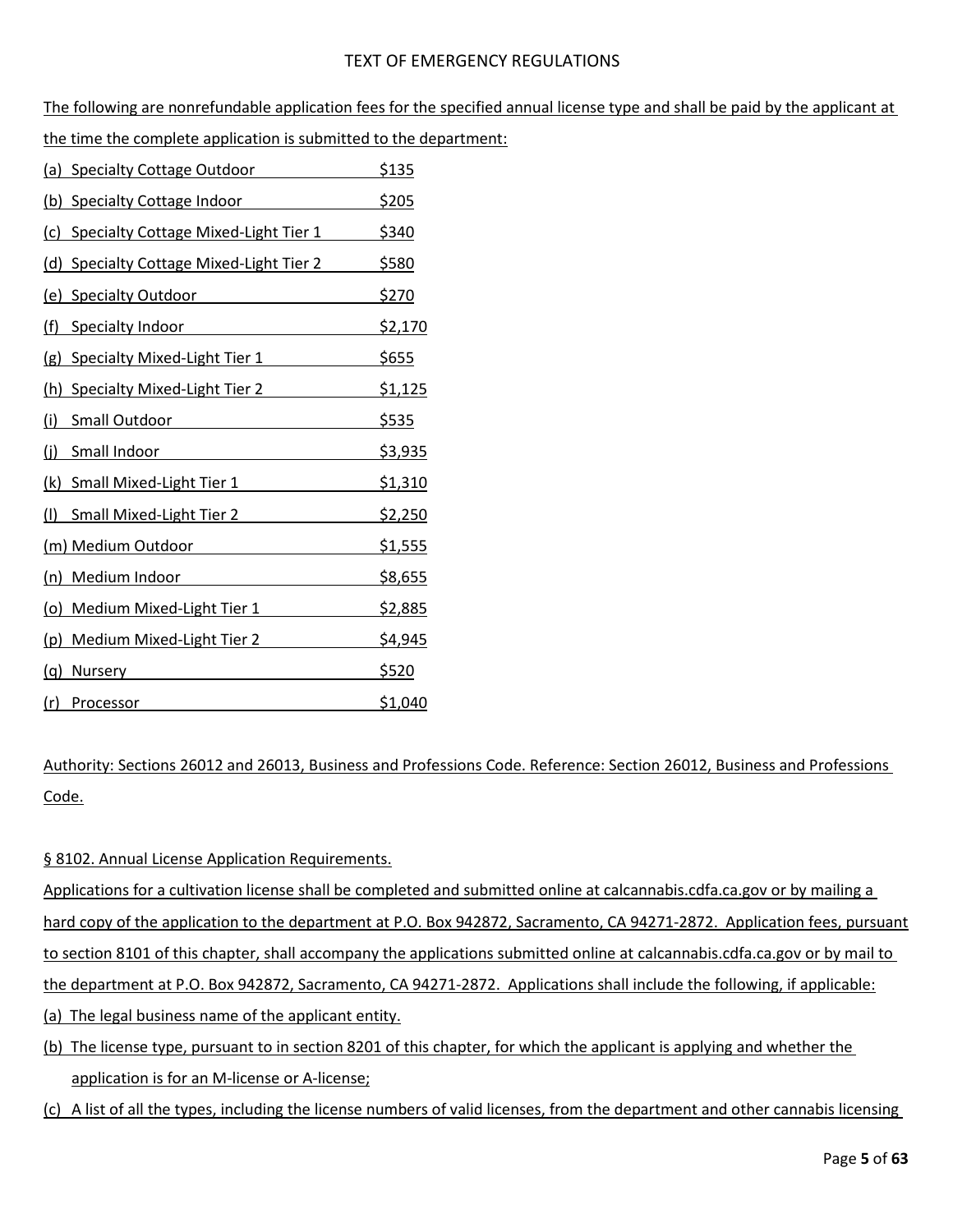authorities that the applicant already holds;

- (d) The physical address of the premises;
- (e) The mailing address of the applicant;
- (f) A designated responsible party, who shall also be an owner, with legal authority to bind the applicant entity, and the primary contact for the application. The following information shall be provided for the designated responsible party: full legal name, title, mailing address, primary contact phone number, email address, and a copy of the owner's government-issued identification. Acceptable forms of identification are a document issued by a federal, state, county, or municipal government, including, but not limited to, a driver's license, that contains the name, date of birth, physical description, and picture of the individual;
- (g) An individual or entity serving as agent for service of process for the applicant. The following information shall be provided for the agent for service of process: full legal name, mailing address, primary contact phone number, and email address;
- (h) A complete list of every owner of the applicant entity pursuant to section 8103 of this chapter. Each individual owner named shall submit the following information:
	- (1) Full legal name;
	- (2) Title within the applicant entity;
	- (3) Date of birth;
	- (4) Social security number or individual taxpayer identification number;
	- (5) Home address;
	- (6) Primary phone number;
	- (7) Email address;
	- (8) Date ownership interest in the applicant entity was acquired;
	- (9) Percentage of the ownership interest held in the applicant entity by the owner;
	- (10) A list of all the valid licenses, including license type(s) and license number(s), from the department and other cannabis licensing authorities that the owner is listed as either an owner or financial interest holder;
	- (11) A copy of their government-issued identification. Acceptable forms of identification are a document issued by a federal, state, county, or municipal government, including that includes the name, date of birth, physical description, and picture of the person, such as a driver's license.
	- (12) If applicable, a detailed description of criminal convictions. A conviction within the meaning of this section means a plea or verdict of guilty or a conviction following a plea of nolo contendere. Convictions dismissed under sections 1203.4, 1203.4a and 1203.41 of the Penal Code or equivalent non-California law shall be disclosed. Juvenile adjudications and traffic infractions do not need to be included. For each conviction, all of the following shall be provided: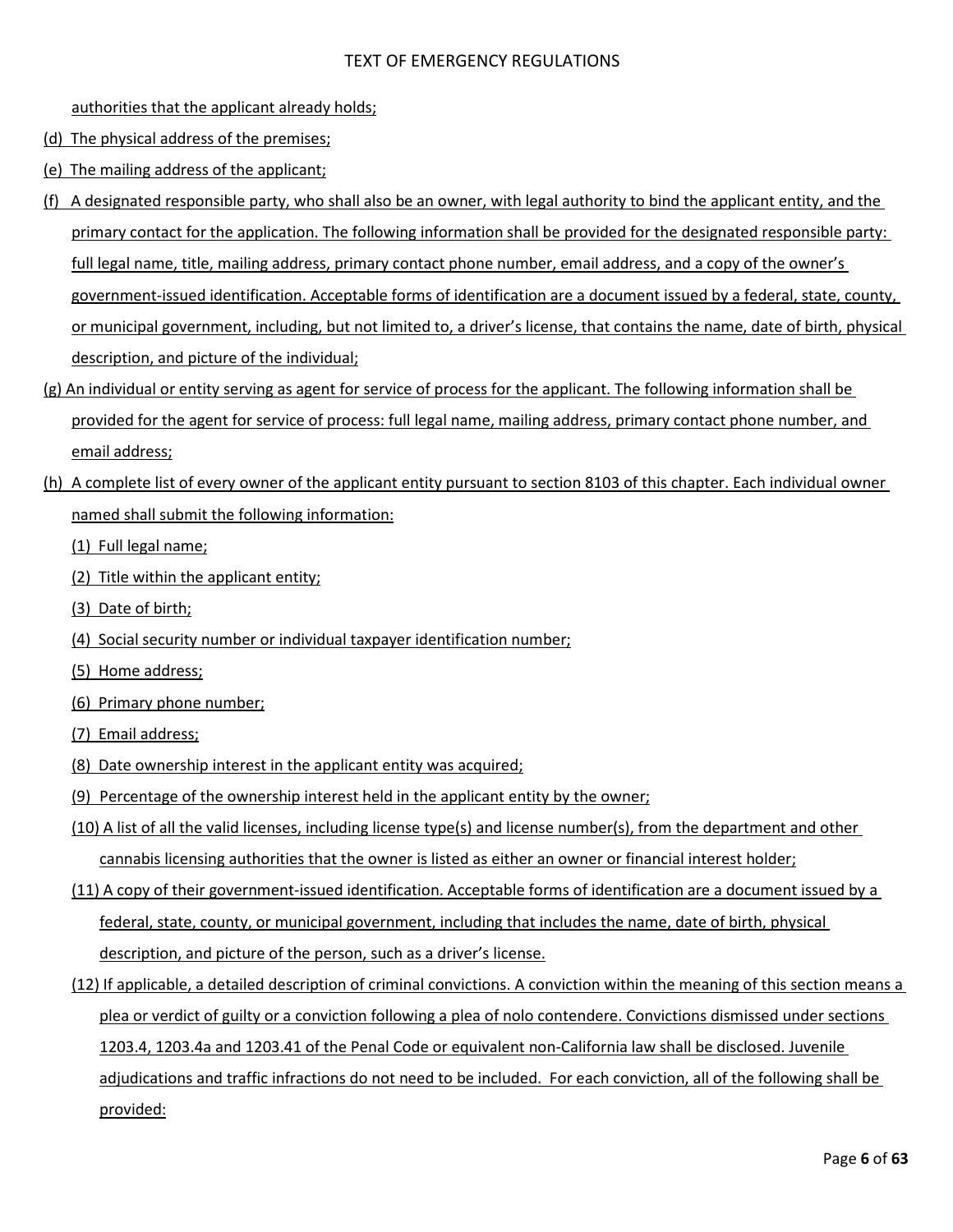- (A) The date of conviction;
- (B) Date(s) of incarceration, if applicable;
- (C) Date(s) of probation, if applicable;
- (D) Date(s) of parole, if applicable;
- (E) A detailed description of the offense for which the owner was convicted; and
- (F) A statement of rehabilitation for each conviction. The statement of rehabilitation is to be written by the owner and may contain evidence that the owner would like the department to consider that demonstrates the owner's fitness for licensure. Supporting evidence may be attached to the statement of rehabilitation and may include, but is not limited to, a certificate of rehabilitation under section 4852.01 of the Penal Code, dated letters of reference from employers, instructors, or professional counselors that contain valid contact information for the individual providing the reference.
- (13) A copy of their completed application for electronic fingerprint images submitted to the Department of Justice.
- (i) A complete list of financial interest holders pursuant to section 8103 of this chapter, including the following information for:
	- (1) Individuals: full legal name, tax identification number (social security number, individual taxpayer identification number, or national identifcation number), government identification number, and type of government identification; and
	- (2) Business entities: legal business name and employer identification number.
- (j) Copies of all documents filed with the California Secretary of State, which may include, but are not limited to, articles of incorporation, operating agreement, partnership agreement, fictitious business name statement, certificate of stock, articles of organization, certificate of limited partnership, and statement of partnership authority. If an applicant is a foreign corporation, a certificate of qualification issued by the California Secretary of State pursuant to section 2105 of the Corporations Code;
- (k) A valid seller's permit number issued by the California Department of Tax and Fee Administration, or confirmation from the California Department of Tax and Fee Administration that a seller's permit is not needed. If the applicant entity has not yet received a seller's permit, the applicant entity shall attest that they are currently applying for a seller's permit;
- (l) For applicants that are a cannabis cooperative as defined by division 10, chapter 22 (commencing with section 26220) of the Business and Professions Code, identification of all members;
- (m) Evidence that the applicant entity has the legal right to occupy and use the proposed location pursuant to section 8104 of this chapter;
- (n) Evidence of having obtained a surety bond in the amount of not less than \$5,000, payable to the department. The bond shall be issued by a corporate surety licensed to transact surety business in the State of California;
- (o) Evidence of enrollment with the applicable Regional Water Quality Control Board or State Water Resources Control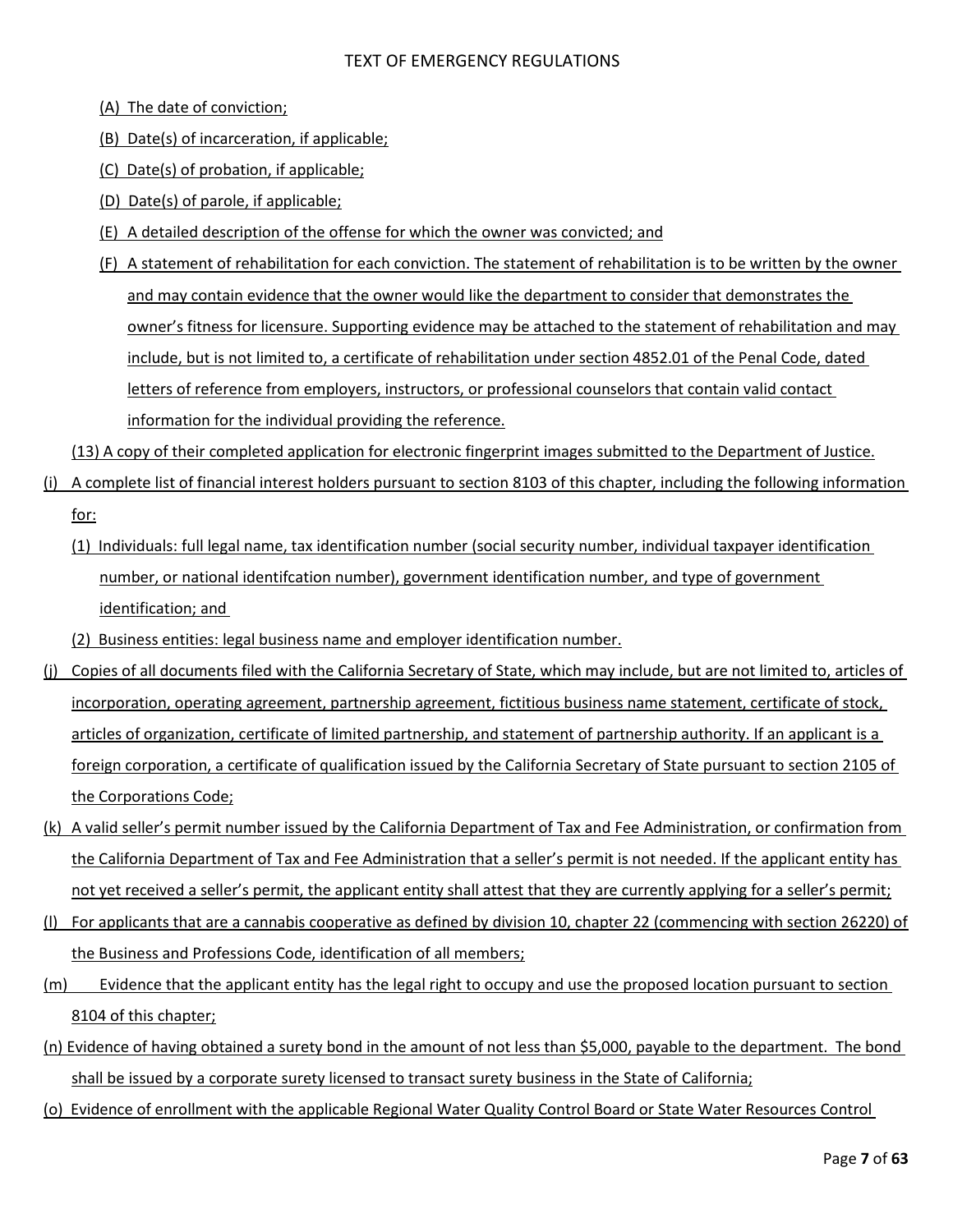Board for water quality protection programs or written verification from the appropriate board that enrollment is not necessary;

- (p) Evidence that the applicant has conducted a hazardous materials record search of the EnviroStor database for the proposed premises. If hazardous sites were encountered, the applicant shall provide documentation of protocols implemented to protect employee health and safety;
- (q) Evidence of exemption from, or compliance with, division 13 (commencing with section 21000) of the Public Resources Code, California Environmental Quality Act (CEQA). The evidence provided shall be one of the following:
	- (1) A copy of the applicant's license, permit, or other authorization from the local jurisdiction, if the local jurisdiction has adopted an ordinance, rule, or regulation pursuant to section 26055(h) of the Business and Professions Code that requires discretionary review and approval of permits, licenses, or other authorizations to engage in commercial cannabis activity.
	- (2) A copy of the Notice of Determination or Notice of Exemption and a copy of the CEQA document, or reference to where it can be located electronically, if the applicant does not wish to provide a copy of the license, permit, or other authorization provided by the local jurisdiction or if the local jurisdiction has not adopted an ordinance, rule, or regulation pursuant to section 26055(h) of the Business and Professions Code that requires discretionary review and approval of permits, licenses, or other authorizations to engage in commercial cannabis activity.
	- (3) If an applicant does not have the evidence specified in subsections (1) or (2), or if the local jurisdiction did not prepare a CEQA document, the applicant will be responsible for the preparation of an environmental document in compliance with CEQA that can be approved or certified by the department, unless the department specifies otherwise.
- (r) For indoor and mixed light license types, identification of all power sources for cultivation activities, including but not limited to, illumination, heating, cooling, and ventilation;
- (s) A property diagram pursuant to section 8105 of this chapter;
- (t) A proposed cultivation plan pursuant to section 8106 of this chapter;
- (u) Identification of all of the following applicable water sources used for cultivation activities and the applicable supplemental information for each source pursuant to section 8107 of this chapter:
	- (1) A retail water supplier;
	- (2) A groundwater well;
	- (3) A rainwater catchment system;
	- (4) A diversion from a surface waterbody or an underground stream flowing in a known and definite channel;
- (v) A copy of any final lake or streambed alteration agreement issued by the California Department of Fish and Wildlife, pursuant to sections 1602 or 1617 of the Fish and Game Code, or written verification from the California Department of Fish and Wildlife that a lake and streambed alteration agreement is not required;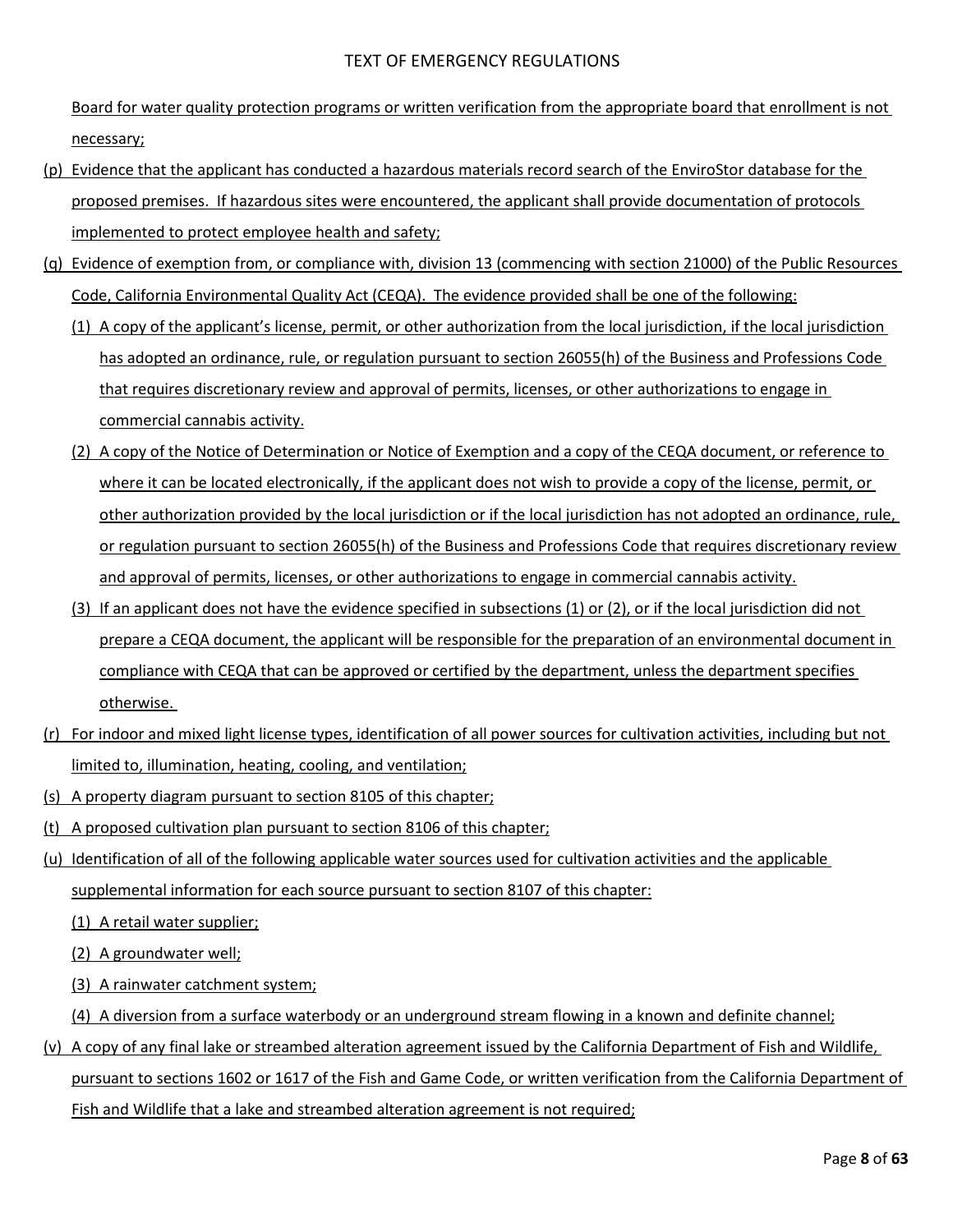- (w) An attestation that the proposed location is at least a six-hundred (600) foot radius from a school providing instruction in kindergarten or any grades one (1) through twelve (12), or a day care center or youth center as defined in section 26001 of the Business and Professions Code, that is in existence at the time the application is submitted, or that the premises complies with a local ordinance specifying a different radius. The distance shall be measured in the same manner as provided in subsection (c) of section 11362.768 of the Health and Safety Code unless otherwise provided by law;
- (x) An attestation that they will enter into, or have already entered into, and will abide by the terms of a labor peace agreement if the applicant entity will have twenty (20) or more employees on payroll at any one time;
- (y) An attestation that the applicant entity is an "agricultural employer" as defined by the Alatorre-Zenovich-Dunlap-Berman Agricultural Labor Relations Act of 1975; division 2, part 3.5 (commencing with section 1140) of the Labor Code;
- (z) An attestation that the local fire department has been notified of the cultivation site if the applicant entity is an indoor license type;
- (aa) Any applicant that may fall within the scope of sovereign immunity that may be asserted by a federally recognizable tribe or other sovereign entity shall waive any sovereign immunity defense that the applicant may have, may be asserted on its behalf, or may otherwise be asserted in any state or local administrative or judicial enforcement actions against the applicant or licensee, regardless of the form of relief sought, whether monetary or otherwise, under the state laws and regulations governing commercial cannabis activity, and shall provide documentation as may be requested by the department that establishes that the applicant has the lawful authority to enter into the waiver described above and has effectively done so. The limited waiver of sovereign immunity shall meet the requirements of the following:
	- (1) The written limited waiver shall include that the applicant or licensee has the lawful authority to enter into the waiver required by this section, the applicant or licensee hereby waives sovereign immunity, and the applicant or licensee agrees to do all of the following:
		- (A) Provide documentation to the department that establishes that the applicant or licensee has the lawful authority to enter into the waiver required by this section;
		- (B) Conduct all commercial cannabis activity in full compliance with the state laws and regulations governing commercial cannabis activity, including submission to all enforcement provisions thereof;
		- (C) Allow access as required by statute or regulation by persons or entities charged with duties under the state laws and regulations governing commercial cannabis activity to any premises or property at which the applicant conducts any commercial cannabis activity, including premises or property where records of commercial cannabis activity are maintained by or for the applicant or licensee;
		- (D) Provide any and all records, reports, and other documents as may be required under the state laws and regulations governing commercial cannabis activity;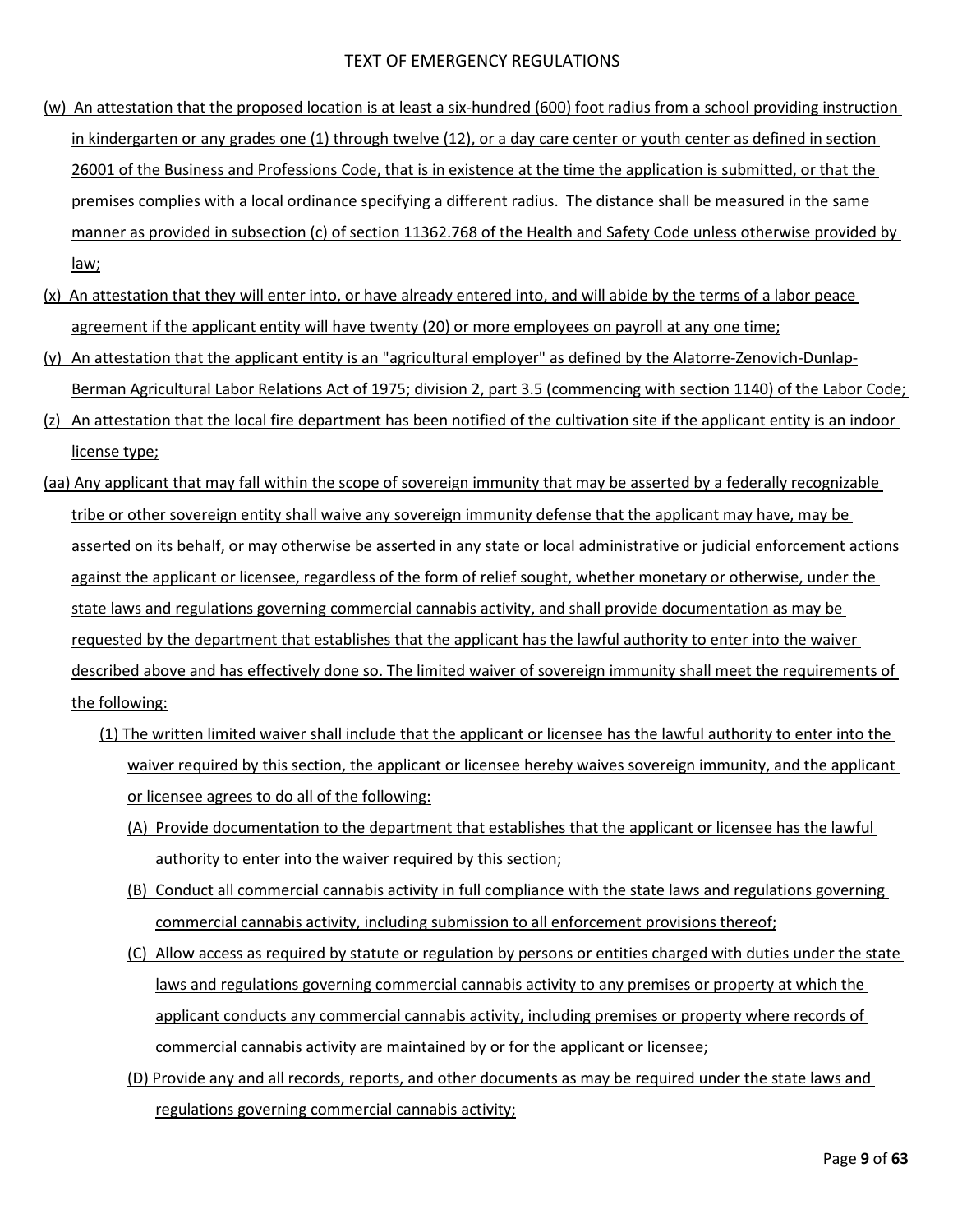- (E) Conduct commercial cannabis activity with other state commercial cannabis licensees only, unless otherwise specified by state law;
- (F) Meet all of the requirements for licensure under state laws and regulations governing the conduct of commercial cannabis activity, and provide truthful and accurate documentation and other information of the applicant's qualifications and suitability for licensure as may be requested by the department;
- (G) Submit to the personal and subject matter jurisdiction of the California courts to address any matter related to the waiver or commercial cannabis application, license, or activity, and that all such matters and proceedings shall be governed, construed and enforced in accordance with California substantive and procedural law, including but not limited to the Act;
- (2) Any applicant or licensee shall immediately notify the department of any changes that may materially affect the applicant and licensee's compliance with subsection (1).
- (3) Any failure by an applicant or licensee to comply with the requirements of subsections (1) and (2) shall be a basis for denial of an application or renewal or discipline of a licensee.
- (bb) The department shall not approve an application for a state license if approval of the license would violate the provisions of any local ordinance or regulation adopted in accordance with section 26200 of the Business and Professions Code by a county or, if within a city, a city, within which the licensed premises is to be located.

Authority: Sections 26012 and 26013, Business and Professions Code. Reference: Sections 26051.5, 26054, 26055, 26060.1, 26066, Business and Professions Code.

# <span id="page-11-0"></span>§ 8103. [Owners and Financial Interests Holders.](#page-0-0)

- (a) "Owner" means any of the following:
	- (1) A person with an aggregate ownership interest of twenty (20) percent or more in the person applying for a license or a licensee, unless the interest is solely a security, lien, encumbrance.
	- (2) The chief executive officer of a nonprofit or other entity.
	- (3) A member of the board of directors of a nonprofit.
	- (4) An individual who will be participating in the direction, control, or management of the person applying for a license.
- (b) An owner who is an individual participating in the direction, control, or management of the commercial cannabis

business includes any of the following:

- (1) A partner of a commercial cannabis business that is organized as a partnership;
- (2) A managing member of a limited liability company of a commercial cannabis business that is organized as a limited liability company;
- (3) An officer or director of a commercial cannabis business that is organized as a corporation.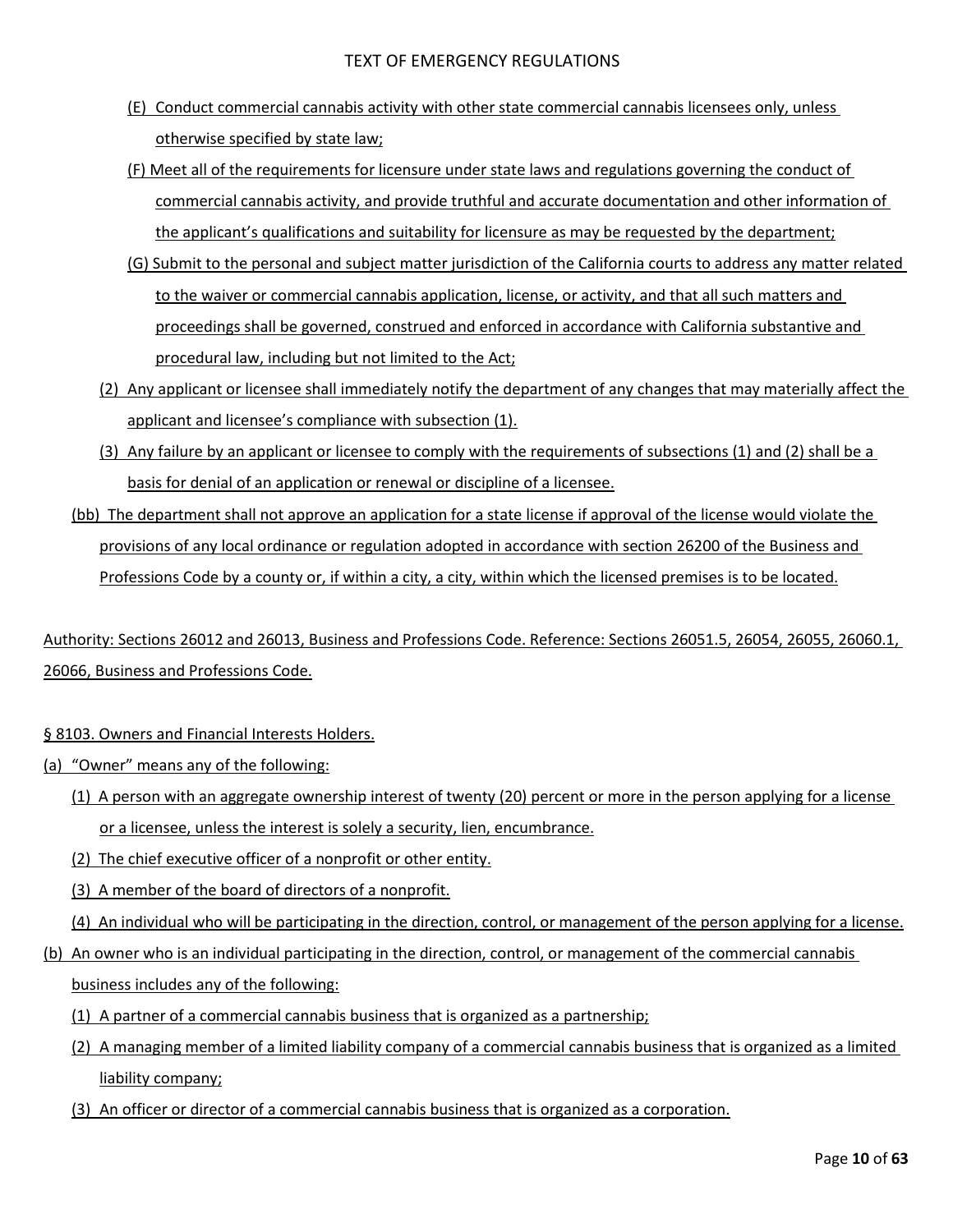- (c) All individuals and business entities that have a financial interest in a commercial cannabis business but are not owners as defined in subsections (a) or (b) of this section shall be listed on an application for licensure under section 8102 (i) of this chapter. "Financial interest" means an investment into a commercial cannabis business, a loan provided to a commercial cannabis business, or any other fully-vested equity interest in a commercial cannabis business.
- (d) Notwithstanding subsections (a), (b), or (c), the following are not considered to be owners or financial interest holders:
	- (1) A bank or financial institution whose interest constitutes a loan;
	- (2) Persons whose only financial interest in the commercial cannabis business is through an interest in a diversified mutual fund, blind trust, or similar instrument;
	- (3) Persons whose only financial interest is a security, lien, or encumbrance on property that will be used by the commercial cannabis business; and
	- (4) Persons who hold a share of stock that is less than five (5) percent of the total shares in a publicly traded company.

# Authority: Sections 26012 and 26013, Business and Professions Code. Reference: Sections 26001 and 26051, Business and Professions Code.

<span id="page-12-0"></span>[§ 8104. Legal Right to Occupy.](#page-0-0)

- (a) If the applicant is the owner of the property on which the premises is located, the applicant shall provide to the department a copy of the title or deed to the property.
- (b) If the applicant is not the owner of the property upon which the premises is located, the applicant shall provide the following to the department:
	- (1) A document from the property owner or property owner's agent where the commercial cannabis activity will occur that states the applicant has the right to occupy the property and acknowledges that the applicant may use the property for commercial cannabis cultivation;
	- (2) The property owner's mailing address and phone number; and
	- (3) A copy of the lease or rental agreement, or other contractual documentation.

Authority: Sections 26012 and 26013, Business and Professions Code. Reference: Section 26051.5, Business and Professions Code.

<span id="page-12-1"></span>[§ 8105. Property Diagram.](#page-0-0)

A property diagram shall be submitted with each application and shall contain the following:

(a) Boundaries of the property and the proposed premises wherein the license privileges will be exercised with sufficient detail to enable ready determination of the bounds of the premises showing all perimeter dimensions, entrances, and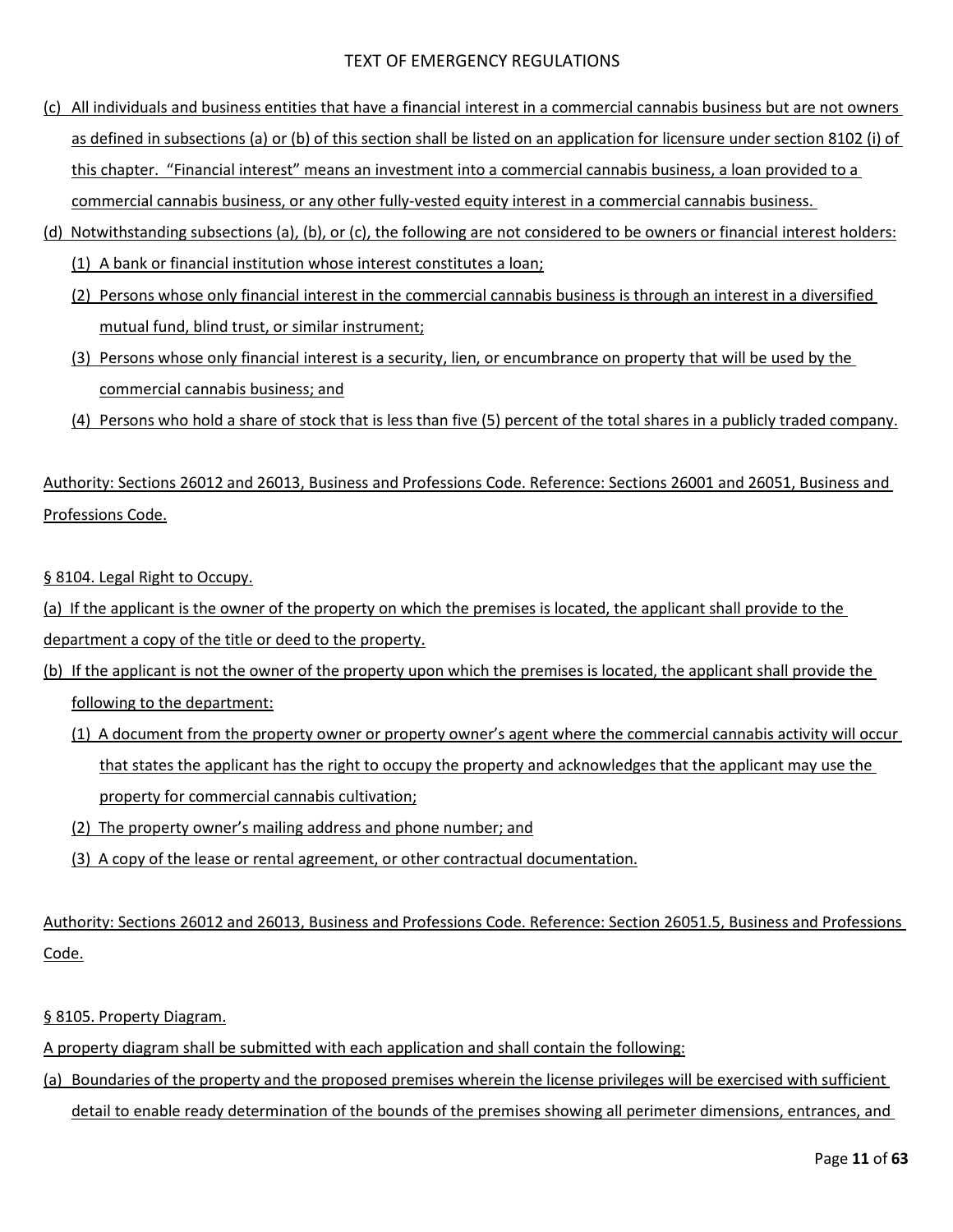exits to both the property and premises;

- (b) If the proposed premises consists of only a portion of a property, the diagram shall be labeled indicating which part of the property is the proposed premises and what the remaining property is used for.
- (c) All roads and water crossings on the property;
- (d) If the applicant is proposing to use a diversion from a waterbody, groundwater well, or rain catchment system as a water source for cultivation, include the following locations on the property diagram with locations also provided as coordinates in either latitude and longitude or the California Coordinate System:
	- (1) Sources of water used, including the location of waterbody diversion(s), pump location(s), and distribution system; and
	- (2) Location, type, and capacity of each storage unit to be used for cultivation.
- (e) The assessor's parcel number(s);
- (f) The diagram shall be to scale; and
- (g) The diagram shall not contain any highlighting.

Authority: Sections 26012 and 26013, Business and Professions Code. Reference: Sections 26012, 26051.5, and 26060, Business and Professions Code.

#### <span id="page-13-0"></span>[§ 8106. Cultivation Plan Requirements.](#page-0-0)

- (a) The cultivation plan for Specialty Cottage, Specialty, Small and Medium licenses shall include all of the following:
	- (1) A detailed premises diagram showing all boundaries and dimensions in feet of the following proposed areas to scale:
		- (A) Canopy area(s), including aggregate square footage if the canopy areas are noncontiguous;
		- (B) Area(s) outside of the canopy where only immature plants shall be maintained, if applicable;
		- (C) Designated pesticide and other agricultural chemical storage area(s);
		- (D) Designated processing area(s) if the licensee will process on site;
		- (E) Designated packaging area(s) if the licensee will package products on site;
		- (F) Designated composting area(s) if the licensee will compost cannabis waste on site;
		- (G) Designated secured area(s) for cannabis waste if different than subsection (F) above;
		- (H) Designated area(s) for harvested cannabis storage; and
	- (2) For indoor and mixed-light license type applications, a lighting diagram with the following information shall be included:
		- (A) Location of all lights in the canopy area(s); and
		- (B) Maximum wattage, or wattage equivalent, of each light.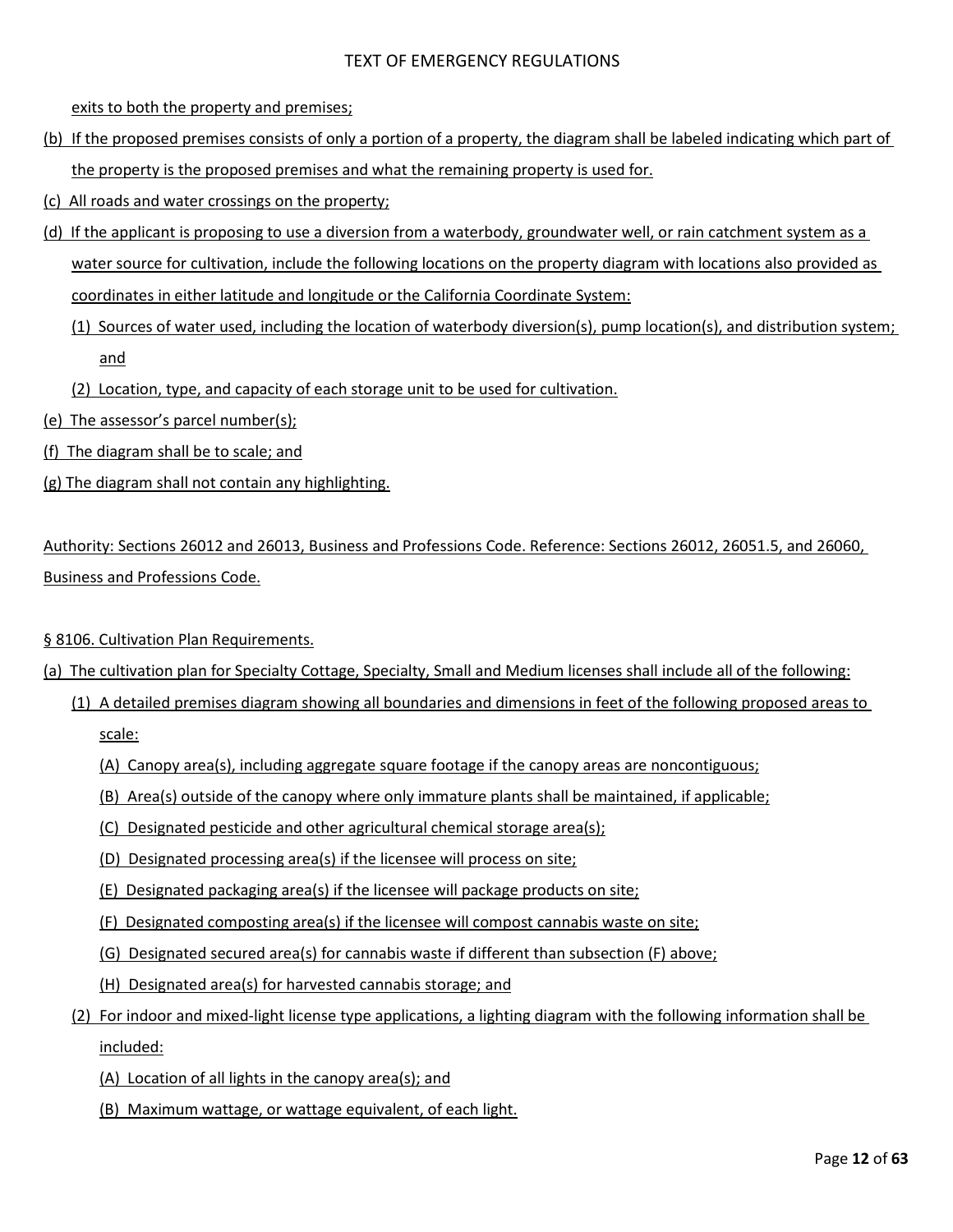- (3) A pest management plan which shall include, but not be limited to, the following:
	- (A) Product name and active ingredient(s) of all pesticides to be applied to cannabis during any stage of plant growth; and
	- (B) Integrated pest management protocols, including chemical, biological and cultural methods the applicant anticipates using to control or prevent the introduction of pests on the cultivation site.
- (4) A cannabis waste management plan meeting the requirements of section 8108 of this chapter.
- (b) The cultivation plan for nursery licenses shall include the following information:
	- (1) A detailed premises diagram showing all boundaries and dimensions, in feet, of the following proposed areas to scale:
		- (A) Area(s) which shall contain only immature plants;
		- (B) Designated research and development area(s) which may contain mature plants;
		- (C) Designated seed production area(s) which may contain mature plants;
		- (D) Designated pesticide and other agricultural chemical storage area(s);
		- (E) Designated composting area(s) if the licensee will compost cannabis waste on site; and
		- (F) Designated secured area(s) for cannabis waste if different than subsection (E) above.
	- (2) A pest management plan that shall include, but not be limited to, the following:
		- (A) Product name and active ingredient(s) of all pesticides to be applied to cannabis during any stage of plant growth; and
		- (B) Integrated pest management protocols, including chemical, biological and cultural methods the applicant anticipates using to control or prevent the introduction of pests on the cultivation site.
	- (3) A cannabis waste management plan pursuant to section 8108 of this chapter.
- (c) The cultivation plan for processor licenses shall include a detailed premises diagram showing all boundaries and dimensions, in feet, of the following proposed areas:
	- (1) Designated processing area(s);
	- (2) Designated packaging area(s), if the licensee will package and label products on site;
	- (3) Designated composting area(s) if the licensee will compost cannabis waste on site;
	- (4) Designated secured area(s) for cannabis waste if different than subsection (3) above; and;
	- (5) Designated area(s) for harvested cannabis storage;
	- (6) A cannabis waste management plan pursuant to section 8108 of this chapter.

Authority: Sections 26012 and 26013, Business and Professions Code. Reference: Sections 26012, 26051.5, 26060, and 26060.1, Business and Professions Code.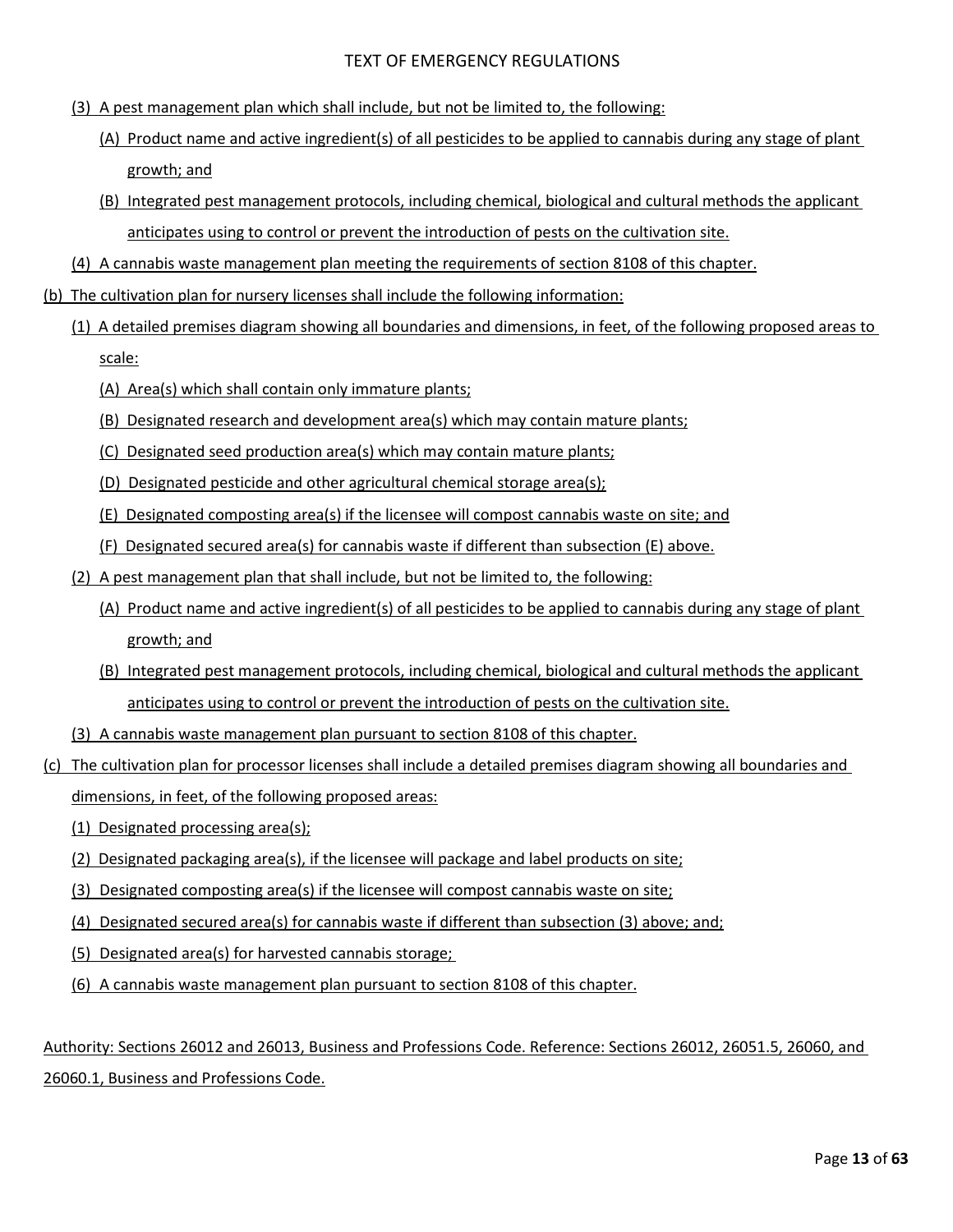<span id="page-15-0"></span>[§ 8107. Supplemental Water Source Information.](#page-0-0)

The following information shall be provided for each water source identified by the applicant:

- (a) Retail water supply sources:
	- (1) If the water source is a retail water supplier, as defined in section 13575 of the Water Code, such as a municipal provider, identify the retail water supplier.
	- (2) If the water source is a small retail water supplier, such as a delivery service, and is subject to subsection (a)(1)(B) of section 26060.1 of the Business and Professions Code:
		- (A) If the retail water supplier contract is for delivery or pickup of water from a surface water body or an underground stream flowing in a known and definite channel, provide all of the following:
			- (i) The name of the retail water supplier under the contract;
			- (ii) The geographic location coordinates in either latitude and longitude or the California Coordinate System of any point of diversion used by the retail water supplier to divert water delivered to the applicant under the contract;
			- (iii) The authorized place of use of any water right used by the retail water supplier to divert water delivered to the applicant under the contract; and
			- (iv) The maximum amount of water delivered to the applicant for cannabis cultivation in any year.
		- (B) If the retail water supplier contract is for delivery or pickup of water from a groundwater well, provide all of the following:
			- (i) The name of the retail water supplier;
			- (ii) The geographic location coordinates for any groundwater well used to supply water delivered to the applicant, in either latitude and longitude or the California Coordinate System;
			- (iii) The maximum amount of water delivered to the applicant for cannabis cultivation in any year; and
			- (iv) A copy of the well log filed with the Department of Water Resources pursuant to section 13751 of the Water Code for each percolating groundwater well used to divert water delivered to the applicant. If no well log is available, the applicant shall provide evidence from the Department of Water Resources indicating that the Department does not have a record of the well log. When no well log is available, the State Water Resources Control Board may request additional information about the well.
- (b) If the water source is a groundwater well:
	- (1) The groundwater well's geographic location coordinates in either latitude and longitude or the California Coordinate System; and
	- (2) A copy of the well log filed with the Department of Water Resources pursuant to section 13751 of the Water Code. If no well log is available, the applicant shall provide evidence from the Department of Water Resources indicating that the Department of Water Resources does not have a record of the well log. If no well log is available, the State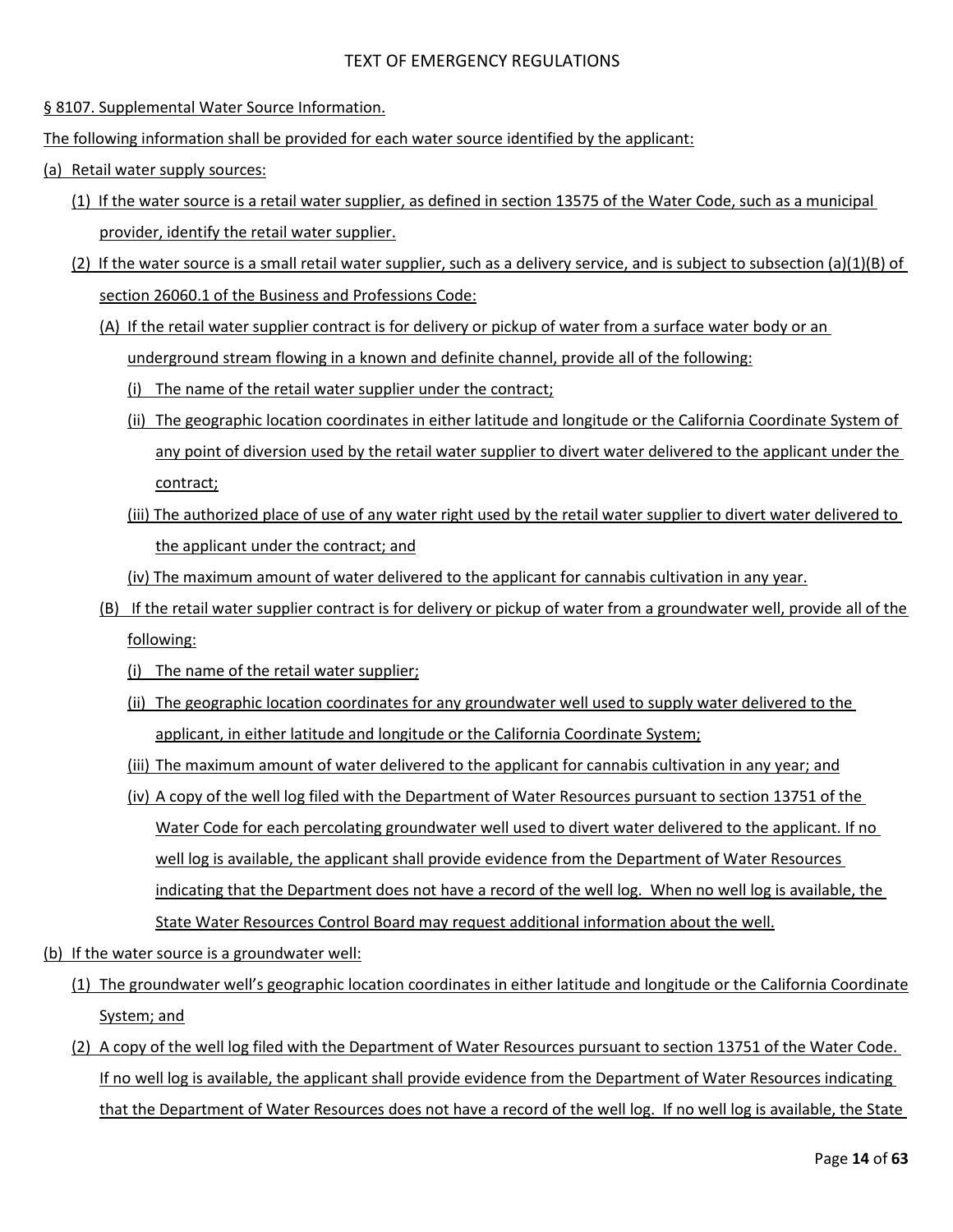Water Resources Control Board may request additional information about the well.

- (c) If the water source is a rainwater catchment system:
	- (1) The total square footage of the catchment footprint area(s);
	- (2) The total storage capacity, in gallons, of the catchment system(s); and
	- (3) A detailed description of the type, nature, and location of each catchment surface. Examples of catchment surfaces include a rooftop and greenhouse.
- (d) If the water source is a diversion from a waterbody, provide any applicable statement, application, permit, license, or small irrigation use registration identification number(s); and either
	- (1) A copy of any applicable registrations, permits, or licenses or proof of a pending application, issued under part 2 (commencing with section 1200) of division 2 of the California Water Code as evidence of approval of a water diversion by the State Water Resources Control Board;
	- (2) A copy of any statements of diversion and use filed with the State Water Resources Control Board before October 31, 2017 detailing the water diversion and use; or
	- (3) A copy of documentation submitted to the State Water Resources Control Board before October 31, 2017 demonstrating that the diversion is authorized under a riparian right and that no diversion occurred in any calendar year between January 1, 2010 and January 1, 2017.
	- (4) If the applicant has claimed an exception from the requirement to file a statement of diversion and use pursuant to section 5101 of the Water Code, the applicant shall provide a copy of the documentation submitted to the State Water Resources Control Board before January 1, 2019 demonstrating that the diversion is subject to subsection (a), (c), (d), or (e) of section 5101 of the Water Code.

Authority: Sections 26012 and 26013, Business and Professions Code. Reference: Section 26060.1, Business and Professions Code; and Section 13149, Water Code.

<span id="page-16-0"></span>[§ 8108. Cannabis Waste Management](#page-0-0) Plan.

For the purposes of this section, "cannabis waste" is organic waste, as defined in section 42649.8(c) of the Public Resources Code. An applicant's cannabis waste management plan shall identify one or more of the following methods for managing cannabis waste generated on their licensed premises:

- (a) On-premises composting of cannabis waste;
- (b) Collection and processing of cannabis waste by a local agency, a waste hauler franchised or contracted by a local agency, or a private waste hauler permitted by a local agency;
- (c) Self-haul cannabis waste to one or more of the following;
	- (1) A manned fully permitted solid waste landfill or transformation facility;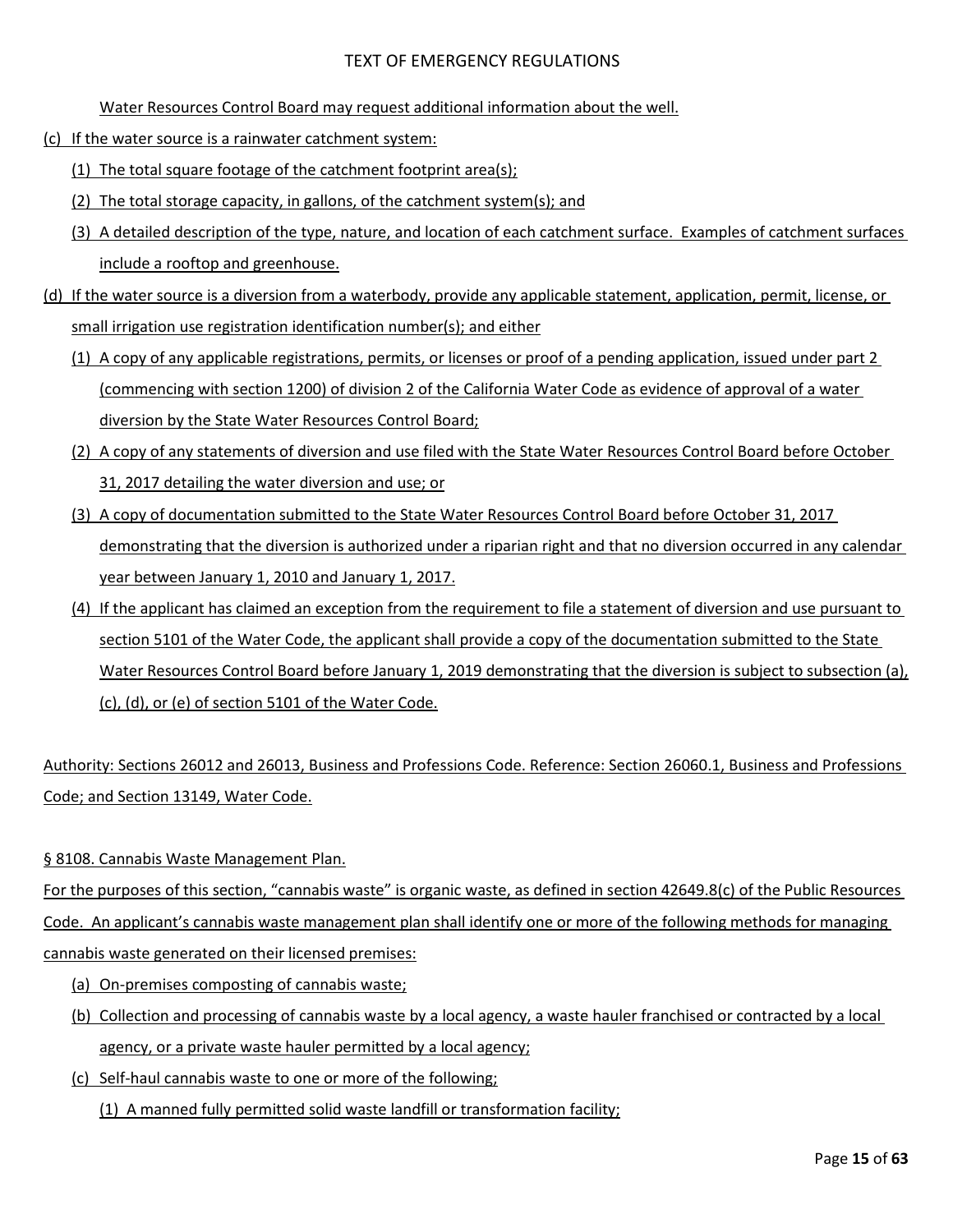- (2) A manned fully permitted composting facility or manned composting operation;
- (3) A manned fully permitted in-vessel digestion facility or manned in-vessel digestion operation;
- (4) A manned fully permitted transfer/processing facility or manned transfer/processing operation; or
- (5) A manned fully permitted chip and grind operation or facility.

Authority: Sections 26012 and 26013, Business and Professions Code. Reference: Sections 26013 and 26060, Business and Professions Code; and Sections 40141 and 42649.8, Public Resources Code.

#### <span id="page-17-0"></span>[§ 8109. Applicant Track-and-Trace Training Requirement.](#page-0-0)

- (a) Each applicant shall register for track-and-trace system training provided by the department within ten (10) business days of receiving notice from the department that their application for licensure has been received and is complete.
- (b) Documentation of training completion shall be provided to the department within ten (10) business days of completion. Applicants approved for an annual license shall not have access to the track-and-trace system until the licensee's designated account manager has completed, and provided proof of completion, of the track-and-trace training prescribed by the department.

Authority: Sections 26012 and 26013, Business and Professions Code. Reference: Section 26067, Business and Professions Code.

# <span id="page-17-1"></span>[§ 8110. Proof of Local License, Permit, or Other Authorization.](#page-0-0)

When the applicant provides a license, permit, or other authorization from the local jurisdiction where the licensed premises will be or is located, the department will notify the contact person identified pursuant to section 26055 of the Business and Professions Code. If the local jurisdiction does not respond to the department's notification within ten (10) calendar days, the department may issue a license to the applicant.

Authority: Sections 26012 and 26013, Business and Professions Code. Reference: Section 26050.1 and 26055, Business and Professions Code.

# <span id="page-17-2"></span>[§ 8111. Priority Application Review.](#page-0-0)

- (a) Priority review of annual license applications shall be given to applicants that can demonstrate the commercial cannabis business was in compliance with the Compassionate Use Act of 1996 before September 1, 2016.
- (b) Eligibility for priority application review shall be demonstrated by any of the following, dated prior to September 1, 2016.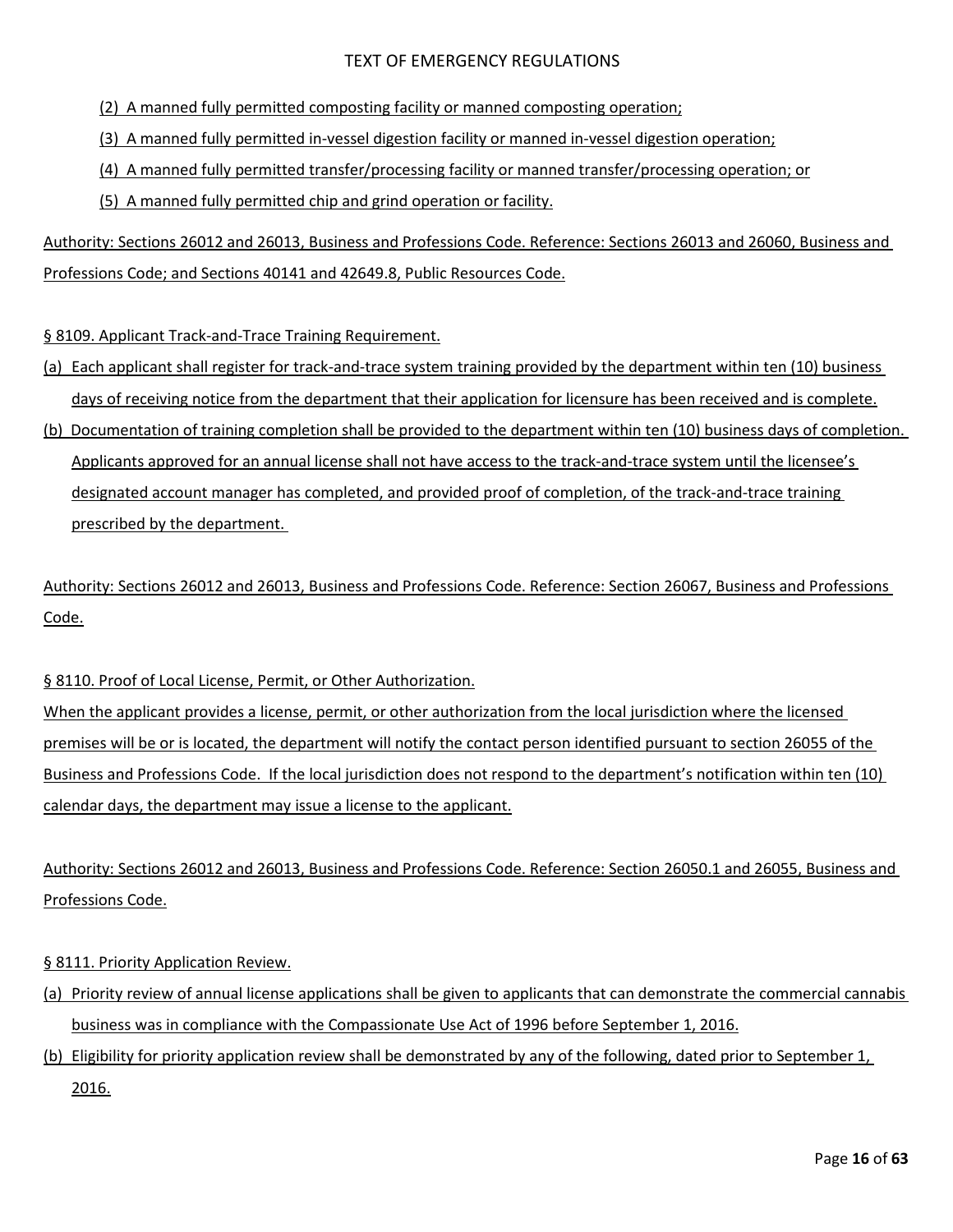- (1) Local license, permit or other authorization;
- (2) Collective or Cooperative Membership Agreement;
- (3) Tax or business forms submitted to the California Department of Tax and Fee Administration or Franchise Tax Board;
- (4) Incorporation documents filed with the Secretary of State;
- (5) Any other verifiable business record adequate to demonstrate the operation of the business prior to September 1, 2016; or
- (6) Any applicant identified by the local jurisdiction pursuant to section 26054.2(b) of the Business and Professions Code.
- (c) The department may request additional documentation to verify the applicant's date of commencement of operations.
- (d) This section shall cease to be operative on December 31, 2019, unless otherwise provided by law.

Authority: Sections 26012 and 26013, Business and Professions Code. Reference: Section 26054.2, Business and Professions Code.

<span id="page-18-0"></span>[§ 8112. Annual License Application Review for Completeness.](#page-0-0)

The department shall notify the applicant in writing that the application is either:

- (a) Complete and accepted for further review; or
- (b) Incomplete and the reasons for the incompleteness.
	- (1) The department shall receive the missing information from the applicant no later than ninety (90) calendar days from the date of the notification from the department. Failure to provide the designated missing information will result in disqualification of the application from further consideration.
	- (2) If disqualified, the applicant may reapply and pay a new application fee.

Authority: Sections 26012 and 26013, Business and Professions Code. Reference: Section 26012, Business and Professions Code.

<span id="page-18-1"></span>[§ 8113. Substantially Related Offenses Review.](#page-0-0)

- (a) The following convictions shall be considered substantially related to the qualifications, functions, or duties of the business for which the application is made and may be a basis for denying the license:
	- (1) A violent felony conviction, as specified in subsection (c) of section 667.5 of the Penal Code;
	- (2) A serious felony conviction, as specified in subsection (c) of section 1192.7 of the Penal Code;
	- (3) A felony conviction involving fraud, deceit, or embezzlement;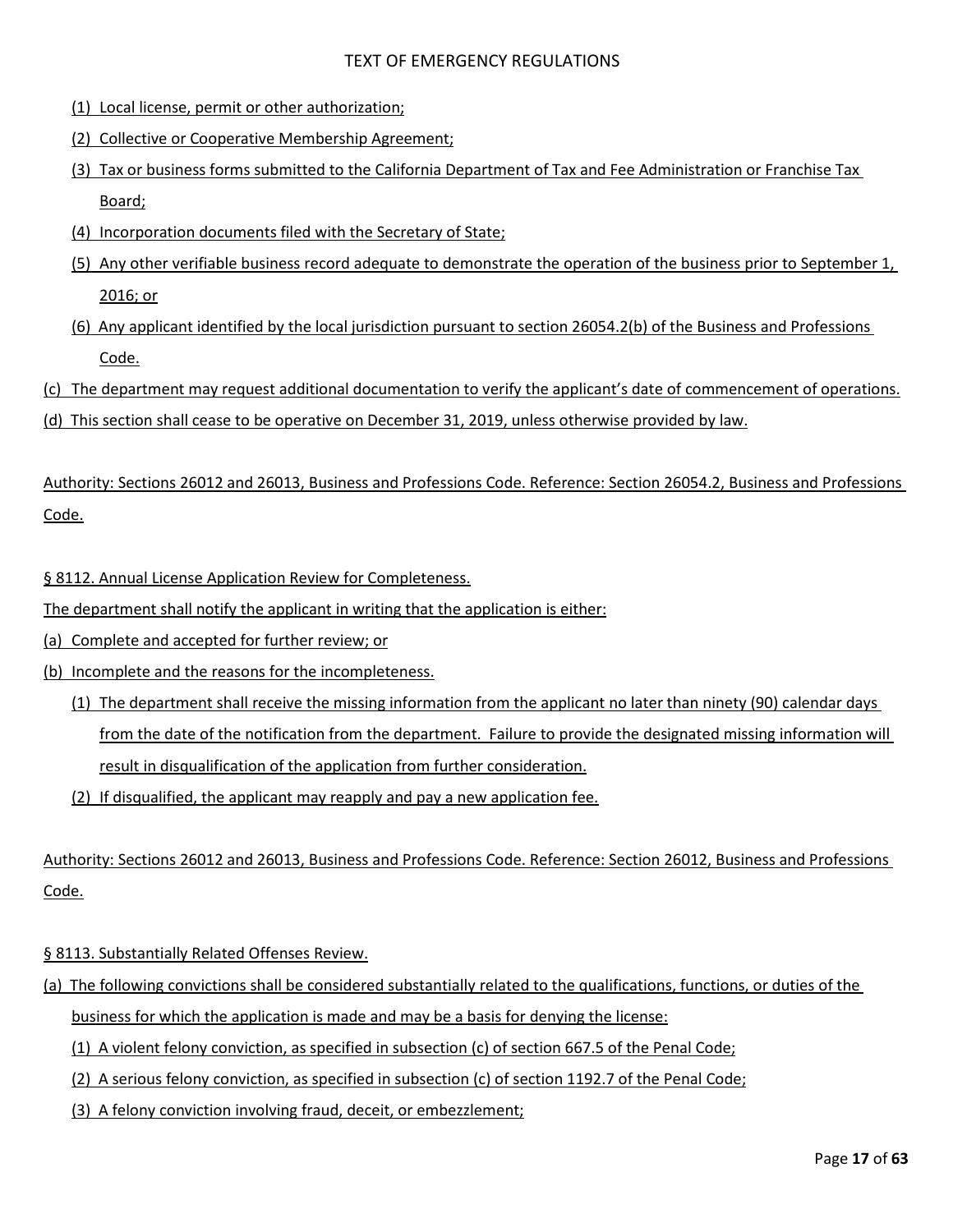- (4) Any felony conviction involving the hiring, employment, or use of children in transporting, carrying, selling, giving away, preparing for sale or peddling any controlled substance to a minor, or offering, furnishing, or selling any controlled substance to a minor; and
- (5) A felony conviction for drug trafficking with enhancements pursuant to sections 11370.4 or 11379.8 of the Health and Safety Code.
- (b) Except as provided in subsections (a)(4) and (5) and notwithstanding chapter 2 (commencing with section 480) of division 1.5 of the Business and Professions Code, a prior conviction, where the sentence, including any term or probation, incarceration, or supervised release, is completed, for possession of, possession for sale, sale, manufacture, transportation, or cultivation of a controlled substance is not considered substantially related, and shall not be the sole ground of denial for a license. Conviction for any controlled substance felony subsequent to licensure shall be grounds for revocation of a license or denial of the renewal of the license.
- (c) To determine whether an applicant who has been convicted of a criminal offense that is substantially related to the qualifications, functions, or duties of the business for which the application is made should be issued a license, the department shall conduct a review of the nature of the crime, conviction, circumstances, and evidence of rehabilitation. Evidence of rehabilitation includes:
	- (1) The nature and severity of the criminal offense;
	- (2) Whether the person has a felony conviction based on possession or use of cannabis or cannabis products that would not be a felony if the person was convicted of the offense on the date of the person's application;
	- (3) The applicant's criminal record as a whole;
	- (4) Evidence of any conviction of a criminal offense committed subsequent to the criminal offense under consideration that could be considered grounds for denial, suspension, or revocation of a commercial cannabis activity license;
	- (5) The time that has elapsed since commission of the act or offense;
	- (6) The extent to which the applicant has complied with any terms of parole, probation, restitution, or any other sanctions lawfully imposed against the applicant;
	- (7) If applicable, evidence of dismissal under sections 1203.4, 1203.4a, and 1203.41 of the Penal Code or another state's similar law;
	- (8) If applicable, a certificate of rehabilitation obtained under section 4852.01 of the Penal Code or another state's similar law; and
	- (9) Other evidence of rehabilitation submitted by the applicant.
- (c) If an applicant has been denied a license based on a conviction, the applicant may request a hearing pursuant to section 26058 of the Business and Professions Code to determine if the applicant should be issued a license.

Authority: Sections 26012 and 26013, Business and Professions Code. Reference: Section 26057 and 26058, Business and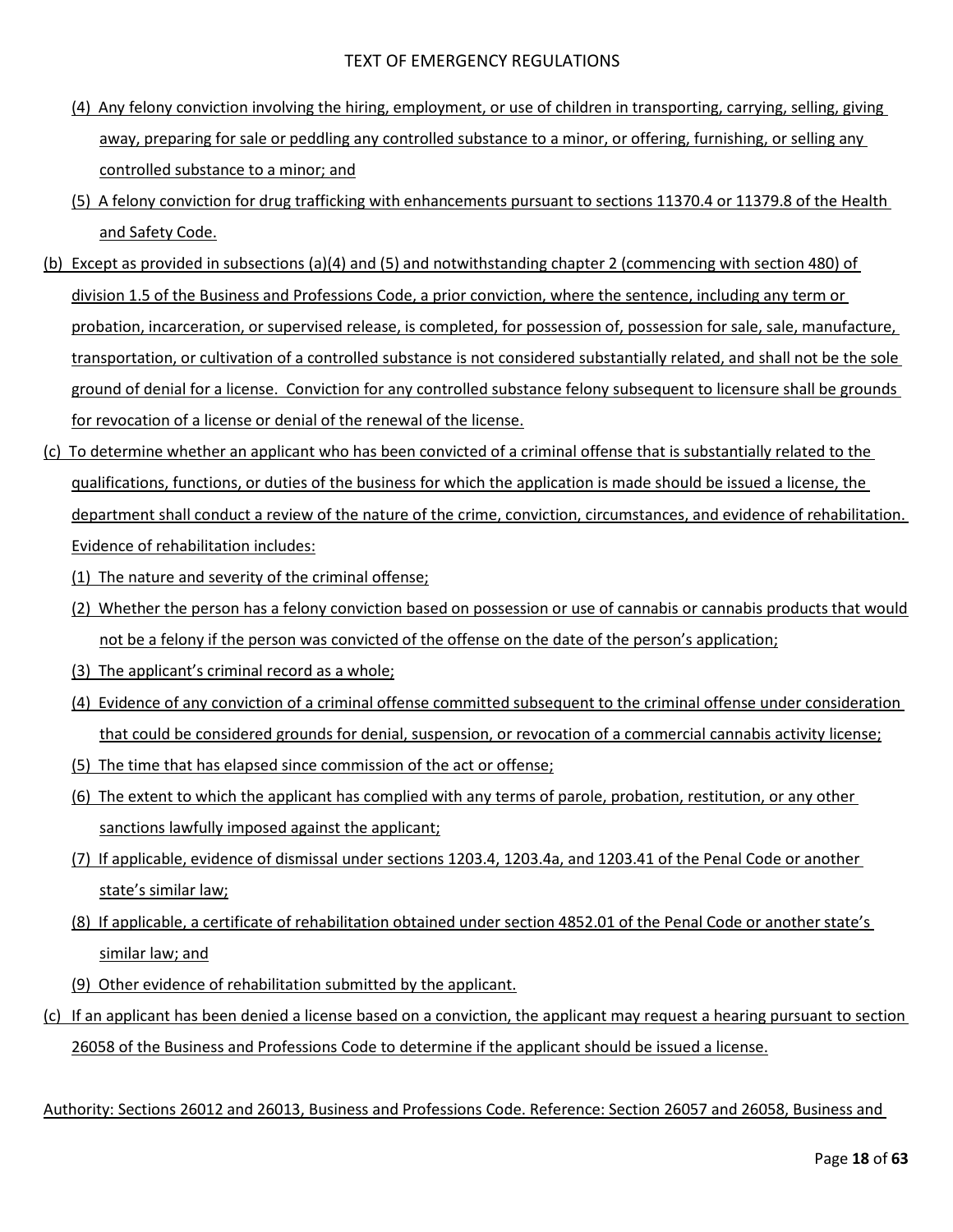#### Professions Code.

<span id="page-20-0"></span>[§ 8114. Withdrawal of Application.](#page-0-0)

An applicant may withdraw an application at any time prior to the department's issuance of a license or denial of a license.

- (a) Requests to withdraw an application shall be submitted to the department in writing, dated, and signed by the designated responsible party.
- (b) The department will not refund application fees for a withdrawn application.
- (c) An applicant may reapply and pay a new application fee at any time following the withdrawal of an application.

Authority: Sections 26012 and 26013, Business and Professions Code. Reference: Section 26012, Business and Professions Code.

<span id="page-20-1"></span>[§ 8115. Notification and Grounds for Denial of License;](#page-0-0) Petition for Reconsideration.

(a) The department shall notify the applicant in writing if the application is denied with the reasons for denial.

- (b) In addition to the reasons for denial in section 26057 of the Business and Professions Code, a license may be denied for the following reasons:
	- (1) The applicant's premises does not fully comply with standards pursuant to this chapter;
	- (2) The applicant denied the department access to the premises to verify compliance with this chapter;
	- (3) The applicant made a material misrepresentation on the application;
	- (4) The licensee had a license, permit, or other authorization to engage in commercial cannabis activity denied, suspended, or revoked by a state licensing authority or local agency; or
	- (5) The applicant or licensee has outstanding fees owed to the department.
- (c) Within thirty (30) days upon service of the denial of an application, the applicant may file a written petition. Upon receipt of a timely filed petition, the department shall set a date for a hearing to be conducted pursuant to chapter 5 (commencing with section 11500) of part 1 of division 3 of title 2 of the Government Code.

Authority: Sections 26012 and 26013, Business and Professions Code. Reference: Sections 26012 and 26057, Business and Professions Code.

#### <span id="page-20-2"></span>**[Article 3: Cultivation License Fees and Requirements](#page-0-0)**

<span id="page-20-3"></span>[§ 8200. Annual License Fees.](#page-0-0)

An annual license fee shall be paid to the department prior to issuance of a license or renewal license. The fee schedule is as follows: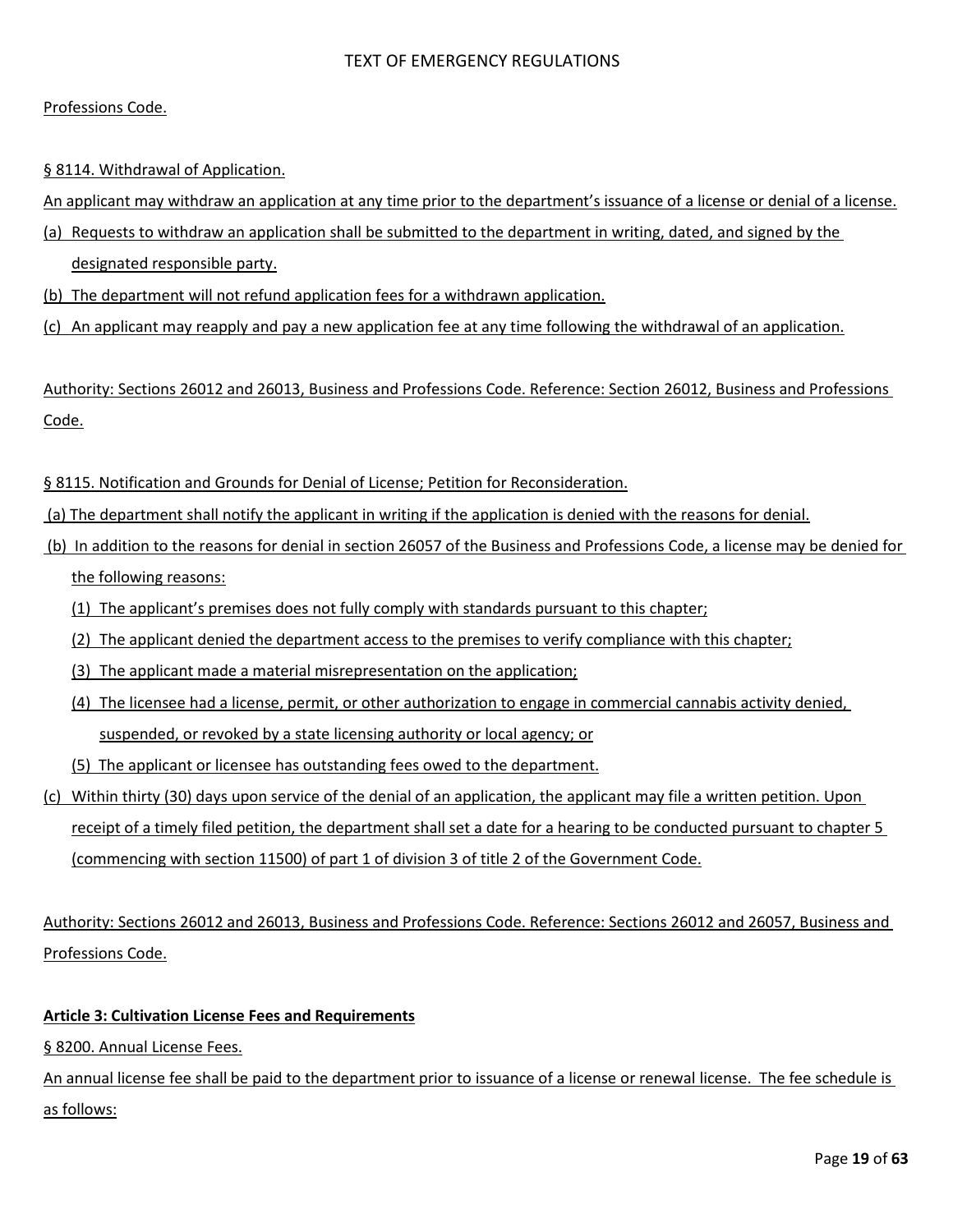| (a) Specialty Cottage Outdoor                                                                                                                                                                                                  | \$1,205         |
|--------------------------------------------------------------------------------------------------------------------------------------------------------------------------------------------------------------------------------|-----------------|
| (b) Specialty Cottage Indoor                                                                                                                                                                                                   | \$1,830         |
| (c) Specialty Cottage Mixed-Light Tier 1                                                                                                                                                                                       | \$3,035         |
| (d) Specialty Cottage Mixed-Light Tier 2 \$5,200                                                                                                                                                                               |                 |
| (e) Specialty Outdoor (e) Specialty Outdoor                                                                                                                                                                                    | <u>\$2,410</u>  |
| (f) Specialty Indoor                                                                                                                                                                                                           | <u>\$19,540</u> |
| (g) Specialty Mixed-Light Tier 1 55,900                                                                                                                                                                                        |                 |
| (h) Specialty Mixed-Light Tier 2 510,120                                                                                                                                                                                       |                 |
| $(i)$ Small Outdoor $\frac{\text{S4,820}}{1000}$                                                                                                                                                                               |                 |
| (j) Small Indoor (j) Small Indoor                                                                                                                                                                                              | \$35,410        |
| (k) Small Mixed-Light Tier 1 511,800                                                                                                                                                                                           |                 |
| (I) Small Mixed-Light Tier 2 520,235                                                                                                                                                                                           |                 |
| (m) Medium Outdoor Contains the Contains of the Contains of the Contains of the Contains of the Contains of the Contains of the Contains of the Contains of the Contains of the Contains of the Contains of the Contains of th | <u>\$13,990</u> |
| (n) Medium Indoor (n) Medium Indoor                                                                                                                                                                                            | <u>\$77,905</u> |
| (o) Medium Mixed-Light Tier 1                                                                                                                                                                                                  | \$25,970        |
| (p) Medium Mixed-Light Tier 2 544,517                                                                                                                                                                                          |                 |
| (q) Nursery \$4,685                                                                                                                                                                                                            |                 |
| (r) Processor<br><u> 1989 - Johann Barn, mars ann an t-Amhair an t-A</u>                                                                                                                                                       | \$9,370         |

Authority: Sections 26012 and 26013, Business and Professions Code. Reference: Sections 26012 and 26180, Business and Professions Code.

<span id="page-21-0"></span>[§ 8201. Cultivation License Types.](#page-0-0)

License types include:

- (a) Specialty Cottage:
	- (1) "Specialty Cottage Outdoor" is an outdoor cultivation site with up to 25 mature plants.

(2) "Specialty Cottage Indoor" is an indoor cultivation site with 500 square feet or less of total canopy.

(3) "Specialty Cottage Mixed-Light Tier 1 and 2" is a mixed-light cultivation site with 2,500 square feet or less of total canopy.

#### (b) Specialty:

(1) "Specialty Outdoor" is an outdoor cultivation site with less than or equal to 5,000 square feet of total canopy, or up to 50 mature plants on noncontiguous plots.

(2) "Specialty Indoor" is an indoor cultivation site between 501 and 5,000 square feet of total canopy.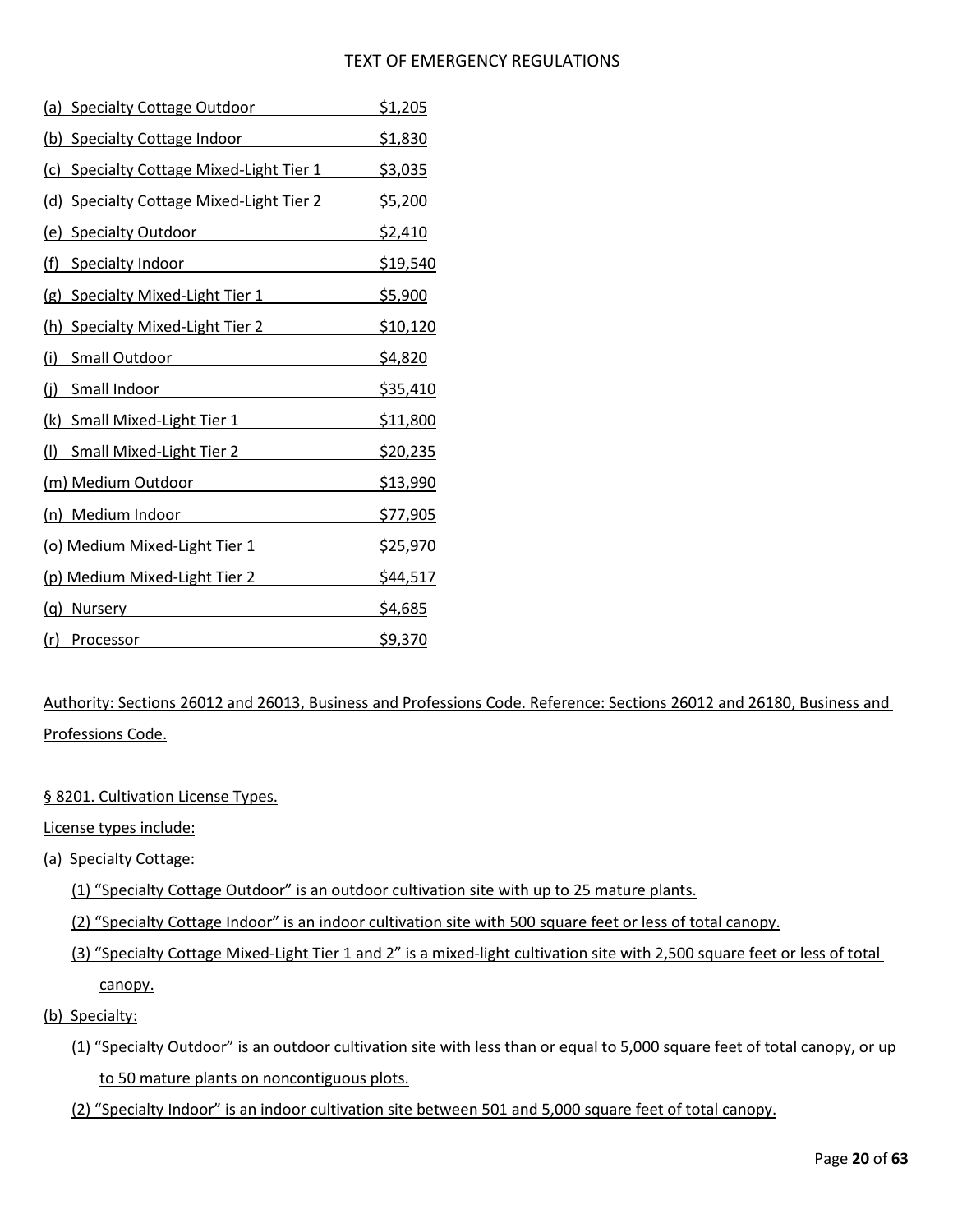- (3) "Specialty Mixed-Light Tier 1 and 2" is a mixed-light cultivation site between 2,501 and 5,000 square feet of total canopy.
- (c) Small:
	- (1) "Small Outdoor" is an outdoor cultivation site between 5,001 and 10,000 square feet of total canopy.
	- (2) "Small Indoor" is an indoor cultivation site between 5,001 and 10,000 square feet of total canopy.
	- (3) "Small Mixed-Light Tier 1 and 2" is a mixed-light cultivation site between 5,001 and 10,000 square feet of total canopy.
- (d) Medium:
	- (1) "Medium Outdoor" is an outdoor cultivation site between 10,001 square feet and one acre of total canopy.
	- (2) "Medium Indoor" is an indoor cultivation site between 10,001 and 22,000 square feet of total canopy.
	- (3) "Medium Mixed-Light Tier 1 and 2" is a mixed-light cultivation site between 10,001 and 22,000 square feet of total canopy.
- (e) "Nursery" is a cultivation site that conducts the cultivation of cannabis solely as a nursery.
- (f) "Processor" is a cultivation site that conducts only trimming, drying, curing, grading, packaging, or labeling of cannabis and nonmanufactured cannabis products.

Authority: Sections 26012 and 26013, Business and Professions Code. Reference: Sections 26012 and 26050, Business and Professions Code.

- <span id="page-22-0"></span>[§ 8202. General License Requirements.](#page-0-0)
- (a) Cultivation licenses shall be valid for twelve (12) months from the date of issuance.
- (b) Every business entity shall obtain a separate license for each premises where it engages in commercial cannabis cultivation.
- (c) Cultivation licenses are not transferrable or assignable to any other person, entity, or property.
- (d) Licensees are prohibited from transferring any commercially cultivated cannabis or nonmanufactured cannabis products from their licensed premises. All transfer of cannabis and nonmanufactured cannabis product from a licensed cultivation site must be conducted by a distributor licensed by the bureau.
- (e) The license shall be prominently displayed on the licensed premises where it can be viewed by state or local agencies.
- (f) Except as provided in section 8209, a licensee may hold both an A and an M license on the same premises, provided the inventory for each license type is kept separate and distinct.
- (g) A licensee shall not sublet any portion of the licensed premises.

Authority: Sections 26012 and 26013, Business and Professions Code. Reference: Sections 26010, 26012, 26050, and 26053,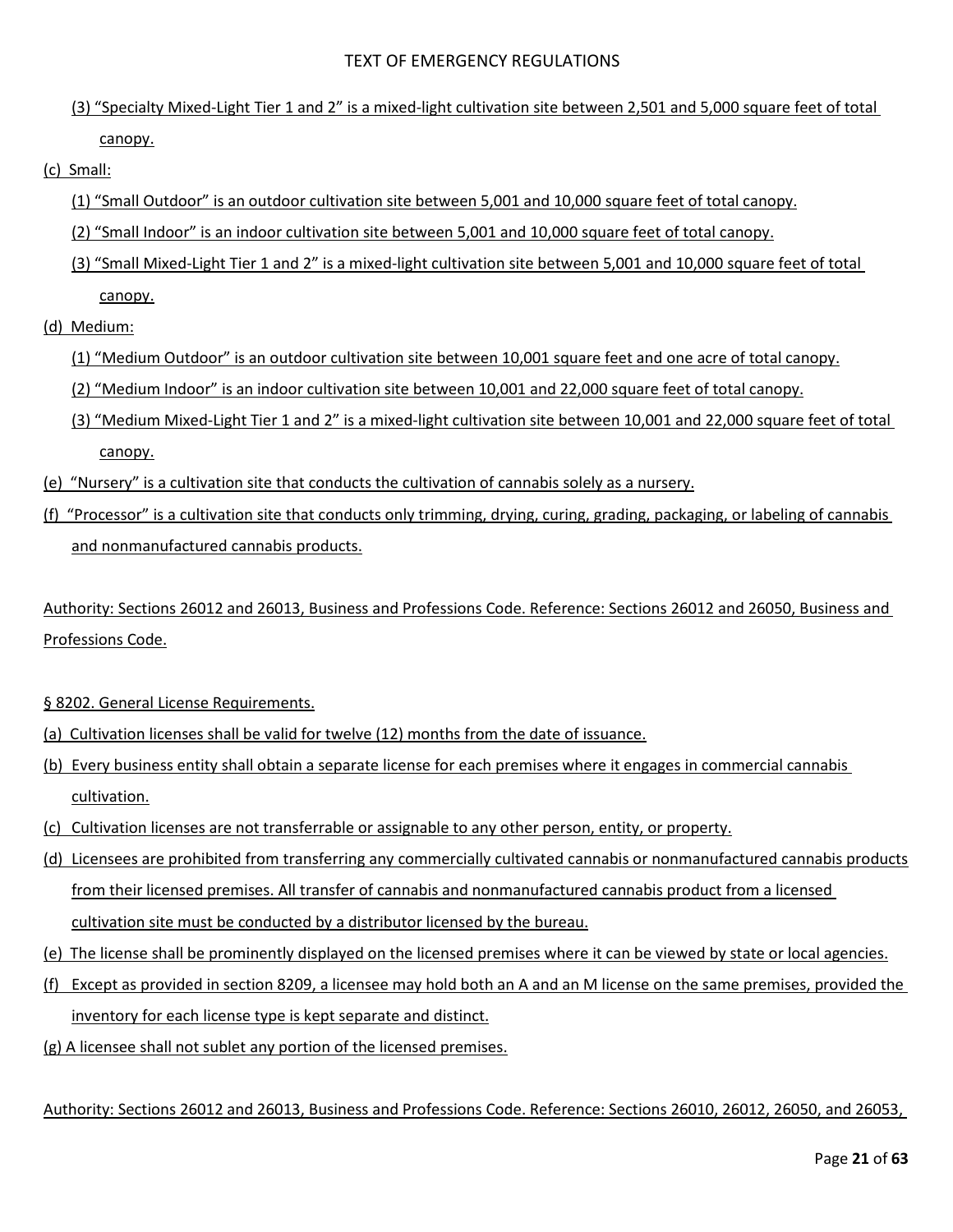Business and Professions Code.

<span id="page-23-0"></span>[§ 8203. Renewal of License.](#page-0-0)

- (a) An application for renewal of a cultivation license shall be submitted to the department at least thirty (30) calendar days prior to the expiration date of the current license. No renewal application shall be accepted by the department more than sixty (60) calendar days prior to the expiration date of the current license.
- (b) If a complete renewal application is submitted in compliance with subsection (a) above, the licensee may continue to operate until the department approves or denies the renewal application.
- (c) If the department receives the renewal application less than thirty (30) calendar days prior to the expiration, or within thirty (30) calendar days after the expiration, of the current license, a licensee shall submit a late fee of fifty (50) percent of the application fee to be paid in addition to the required annual renewal fee.
- (d) A licensed cultivator that does not submit a complete license renewal application to the department within thirty (30) calendar days after the expiration of the current license shall forfeit their eligibility to apply for a license renewal and, instead, shall be required to submit a new license application.
- (e) The license renewal application shall be submitted to the department and contain the following:

(1) The legal name of the licensed entity;

- (2) The license number and expiration date;
- (3) The licensee's mailing address and premises address;
- (4) The annual license fee pursuant to section 8200 of this chapter;
- (5) If applicable, documentation regarding any changes that have occurred from the information originally submitted to the department pursuant to section 8102 of this chapter; and
- (6) An attestation that all information provided to the department is accurate and current.
- (f) Beginning January 1, 2022, an application for renewal of a license shall include the following records, for each power source indicated on the application for licensure, for the previous annual licensed period:
	- (1) Total electricity supplied by local utility provider, name of local utility provider, and greenhouse gas emission intensity per kilowatt hour reported by the utility under section 398.4(c) of the Public Utilities Code for the most recent calendar year available at time of submission.
	- (2) Total electricity supplied by a zero net energy renewable source, as set forth in section 398.4(h)(5) of the Public Utilities Code, that is not part of a net metering or other utility benefit.
	- (3) Total electricity supplied from other unspecified sources, as defined in 398.2(e) of the Public Utilities Code, and other on-site sources of generation not reported to the local utility provider (e.g., generators, fuel cells) and the greenhouse gas emission intensity from these sources.
	- (4) Average weighted greenhouse gas emission intensity considering all electricity use in subsections (1), (2), and (3).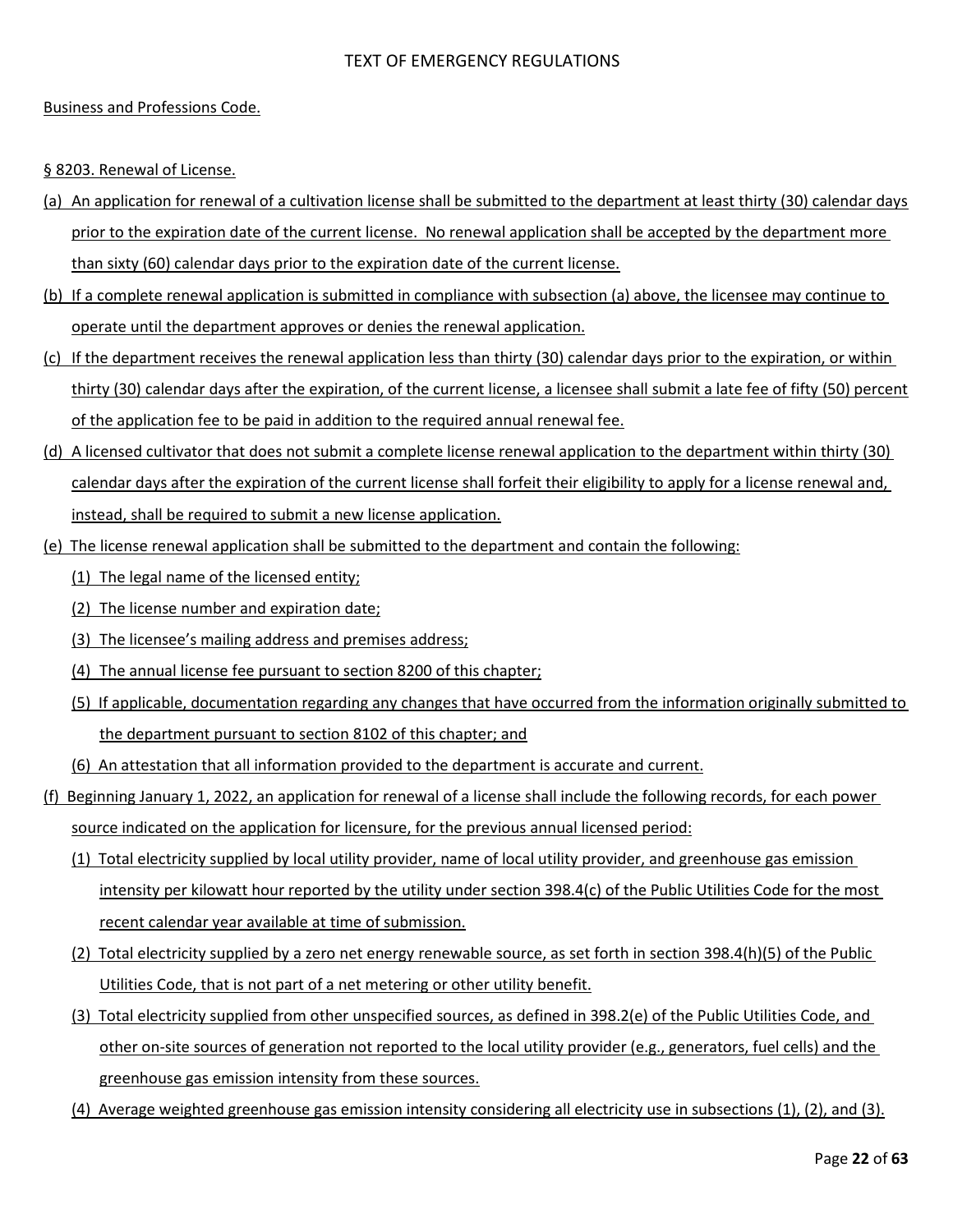Authority: Sections 26012 and 26013, Business and Professions Code. Reference: Sections 26050, 26051.5, and 26055, Business and Professions Code.

<span id="page-24-0"></span>[§ 8204. Notification of License Information Change.](#page-0-0)

- (a) Licensees shall notify the department in writing within ten (10) calendar days of any change to any item listed in the application, and any of the following events:
	- (1) Disciplinary proceeding initiated by any state or local government agency;
	- (2) Bankruptcy filing by any owner listed on the application for licensure;
	- (3) Temporary closure longer than thirty (30) calendar days. Include in the notification the reason for temporary closure and expected duration of closure;
	- (4) Modifications to the cultivation plan pursuant to section 8106 of this chapter that do not require preapproval pursuant to section 8205 of this chapter; and
	- (5) Any change in ownership that does not affect the business entity type. New owners shall submit all information pursuant to section 8102(h) of this chapter.
- (b) Any change to the business entity type requires a new application and application fee.
- (c) Licensee shall notify the department in writing of the following within forty-eight (48) hours of:
	- (1) Receiving a criminal conviction or civil judgment rendered against the licensee; and
	- (2) Receiving notification of the revocation of a local license, permit or other authorization.

Authority: Sections 26012 and 26013, Business and Professions Code. Reference: Section 26012, Business and Professions Code.

<span id="page-24-1"></span>[§ 8205. Physical Modification of Premises.](#page-0-0)

A licensee shall not make a physical modification of the licensed premises that materially or substantially alters the licensed premises or the use of the licensed premises from the premises diagram originally filed with the license application without the prior written approval of the department.

- (a) The following premises modifications require approval in writing from the department prior to modification:
	- (1) Modification to any area described in the licensee's cultivation plan including, but not limited to, the removal, creation, or relocation of canopy, processing, packaging, composting, harvest storage, and chemical storage areas;
	- (2) Change in water or power source(s); and
	- (3) Modifications or upgrades to electrical systems at a licensed premises shall be performed by a licensed electrician. A copy of the electrician's license shall be submitted with any premises modification requests for electrical systems.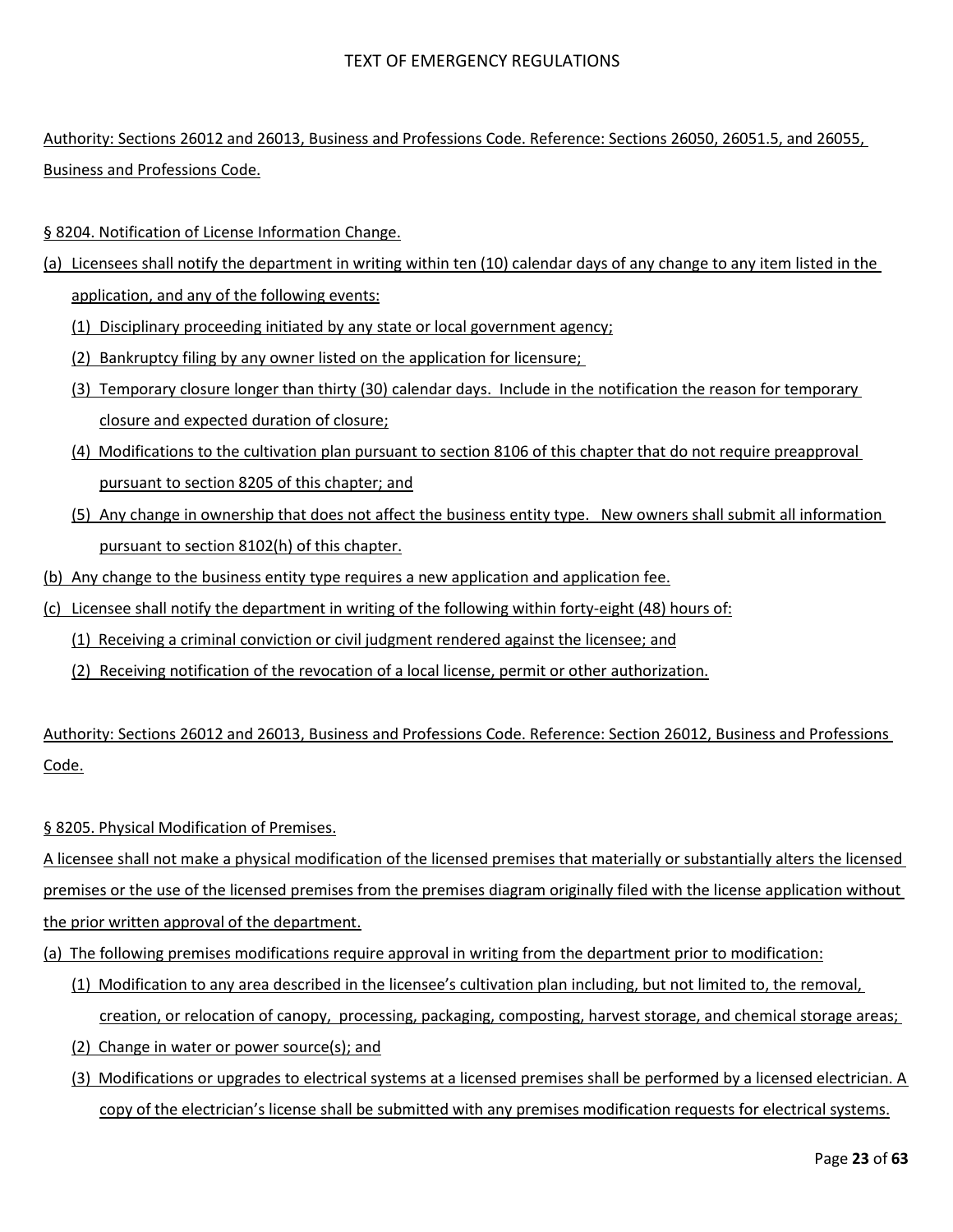- (b) A licensee shall request approval of a physical change, alteration, or modification in writing to the department, and the request shall include a new premises diagram and/or cultivation plan pursuant to section 8106 of this chapter.
- (c) A licensee shall provide additional documentation requested by the department to evaluate the licensee's request.

Authority: Sections 26012 and 26013, Business and Professions Code. Reference: Sections 26012 and 26055, Business and Professions Code.

- <span id="page-25-0"></span>[§ 8206. Death or Incapacity of a Licensee.](#page-0-0)
- (a) In the event of the death, incapacity, receivership, assignment for the benefit of creditors of a licensee, or other event rendering a licensee incapable of performing the duties associated with the license, the licensee's successor in interest (e.g., appointed guardian, executor, administrator, receiver, trustee, or assignee) shall notify the department within ten (10) business days.
- (b) To continue operations or surrender the existing license, the successor in interest shall submit to the department the following:
	- (1) The name of the successor in interest;
	- (2) The name of the licensee for which the successor in interest is succeeding and the license number;
	- (3) The phone number, mailing address, and email address of the successor in interest; and
	- (4) Documentation demonstrating that the licensee is incapable of performing the duties associated with the license such as a death certificate or a court order finding the licensee lacks capacity, and documentation demonstrating that the individual making the request is the licensee's successor in interest, such as a court order appointing guardianship, or a will or trust agreement.
- (c) The department may give the successor in interest written approval to continue operations on the license business premises for a period of time specified by the department if:
	- (1) The successor in interest or another person has applied for a license from the department for the license location and that application is under review; or
	- (2) The successor in interest needs additional time to destroy or sell cannabis or nonmanufactured cannabis products; or
	- (3) At the discretion of the department.
- (d) The licensee's successor in interest is held subject to all terms and conditions under which a state cannabis license is held pursuant to the Act and the regulations of this chapter.
- (e) The approval creates no vested right to the issuance of a state cannabis license.

Authority: Sections 26012 and 26013, Business and Professions Code. Reference: Section 26012, Business and Professions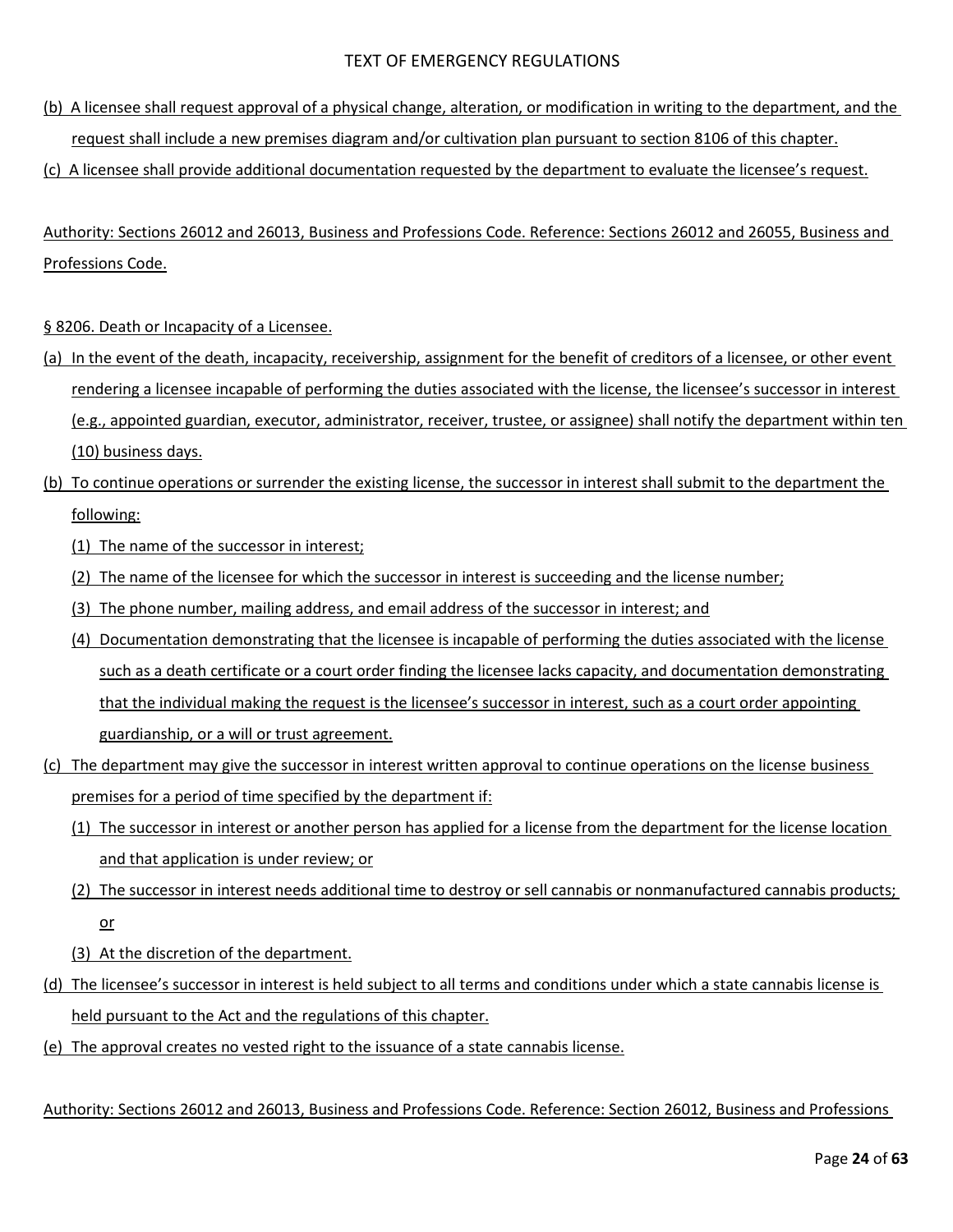Code.

<span id="page-26-0"></span>[§ 8207. Disaster Relief.](#page-0-0)

- (a) If a licensee is unable to comply with any licensing requirement(s) due to a disaster, the licensee may notify the department of this inability to comply and request relief from the specific licensing requirement(s).
- (b) The department may exercise its discretion to provide temporary relief from specific licensing requirements for licensees whose operations have been impacted by a disaster.
- (c) Temporary relief from specific licensing requirements shall be issued for a reasonable amount of time in order to allow the licensee to recover from the disaster.
- (d) The department may require that certain conditions be followed in order for a licensee to receive temporary relief from specific licensing requirements.
- (e) A licensee shall not be subject to an enforcement action for a violation of a licensing requirement in which the licensee has received temporary relief.
- (f) For the purposes of this section, "disaster" means fire, flood, storm, tidal wave, earthquake, or similar public calamity, when the Governor through an executive order has declared a state of emergency, whether or not it resulted from natural causes.
- (g) A licensed premises that has been vacated by a licensee due to a disaster shall not be deemed to have been surrendered, abandoned, or quit pursuant to section 8208 of this chapter.
- (h) Notwithstanding subsection (a) of this section, if a licensee needs to move cannabis and nonmanufactured cannabis products stored on the premises to another location immediately to prevent loss, theft, or degradation of the cannabis and nonmanufactured cannabis products from the disaster, the licensee may move the cannabis without obtaining prior approval from the department if the following conditions are met:
	- (1) The cannabis and nonmanufactured cannabis products are moved to a secure location where access to the cannabis can be restricted to the licensee, its employees, and contractors;
	- (2) The licensee notifies the department in writing that the cannabis and nonmanufactured cannabis products have been moved and that the licensee is requesting relief from complying with specific licensing requirements pursuant to subsection (a) of this section within twenty-four (24) hours of moving the cannabis;
	- (3) The licensee provides the department access to the location where the cannabis and nonmanufactured cannabis products have been moved to for inspection; and
	- (4) The licensee submits in writing to the department within ten (10) calendar days of moving the cannabis and nonmanufactured cannabis products a request for temporary relief that clearly indicates what the statutory and regulatory sections relief is requested from, the time period for which the relief is requested, and the reasons relief is needed for the specified amount of time.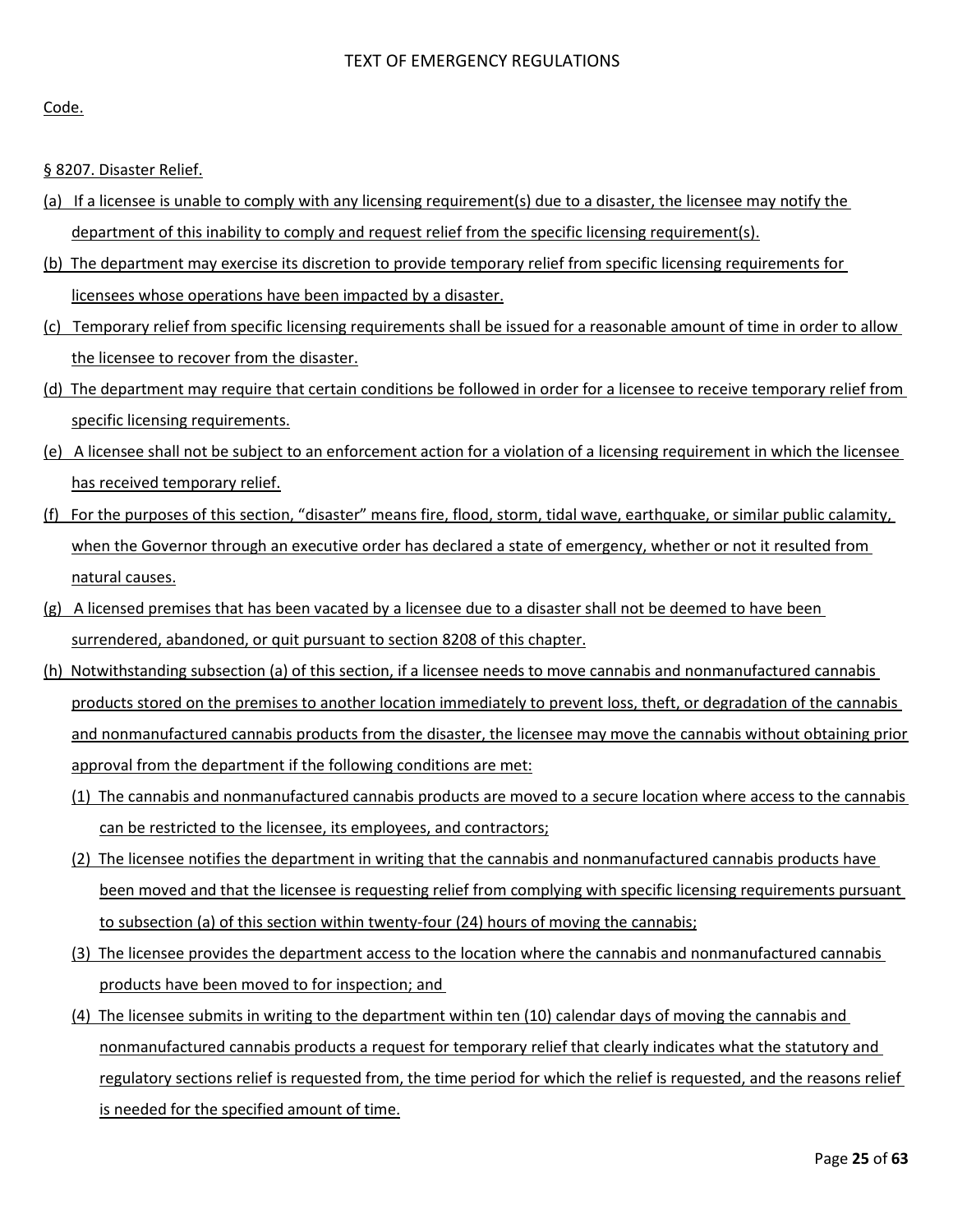Authority: Sections 26012 and 26013, Business and Professions Code. Reference: Section 26012, Business and Professions Code.

<span id="page-27-0"></span>[§ 8208. Surrender of License.](#page-0-0)

(a) A licensee who surrenders, abandons, or quits the licensed premises, or who closes the licensed premises for a period exceeding thirty (30) consecutive calendar days without notifying the department pursuant to section 8204 of this chapter shall surrender the license to the department, and the department shall immediately cancel the license.

(b) Upon the voluntary request by any licensee to surrender a license, the department shall immediately cancel the license.

Authority: Sections 26012 and 26013, Business and Professions Code. Reference: Section 26012, Business and Professions Code.

#### <span id="page-27-1"></span>[§ 8209. Medium Cultivation License Limits.](#page-0-0)

A person shall be limited to one (1) Medium Outdoor, or one (1) Medium Indoor, or one (1) Medium Mixed-Light A-License or M-License. This section shall remain in effect until January 1, 2023.

Authority: Sections 26012 and 26013, Business and Professions Code. Reference: Sections 26012, 26050, and 26061, Business and Professions Code.

<span id="page-27-2"></span>[§ 8210. Sample Collection by the Bureau.](#page-0-0) When a licensee transfers possession, but not title, of cannabis to a licensed distributor, the licensee shall allow the bureau to collect samples for the bureau's own laboratory analysis.

Authority: Sections 26012 and 26013, Business and Professions Code. Reference: Sections 26012 and 26110, Business and Professions Code.

<span id="page-27-3"></span>[§ 8211. Prohibition of Product Returns.](#page-0-0)

Licensees are prohibited from accepting returns of cannabis plants or nonmanufactured cannabis products after transferring possession of cannabis plants or nonmanufactured cannabis to another licensee after testing is performed pursuant to section 26110 of Business and Professions Code.

Authority: Sections 26012 and 26013, Business and Professions Code. Reference: Sections 26012, 26060, and 26110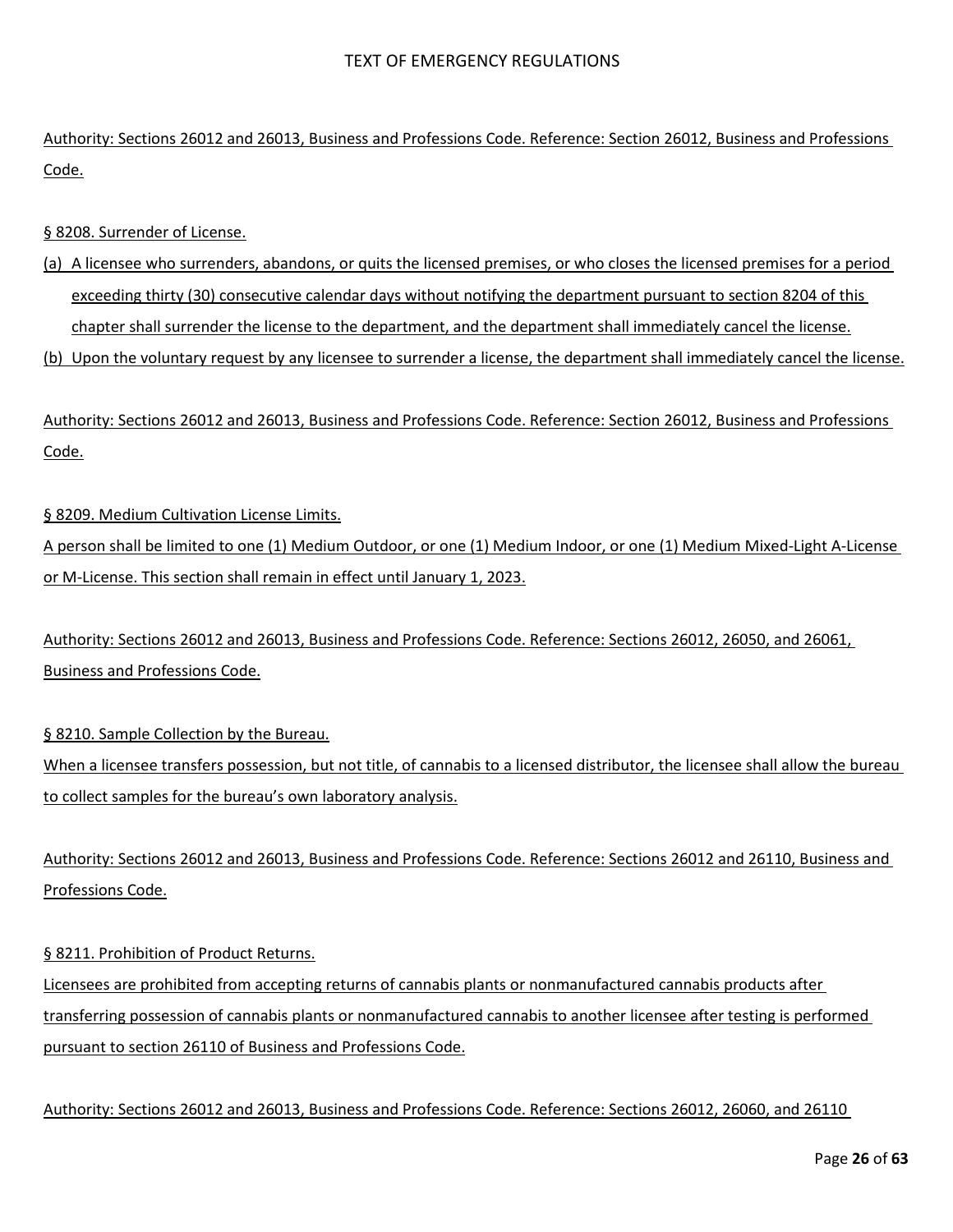#### Business and Professions Code.

- <span id="page-28-0"></span>[§ 8212. Packaging and Labeling of Cannabis and Nonmanufactured Cannabis Products.](#page-0-0)
- (a) All cannabis and nonmanufactured cannabis product packaged and/or labeled by a licensed cultivator shall meet all of the following:
	- (1) All applicable requirements including implementing regulations pursuant to sections 26070, 26120 and 26121 of the Business and Professions Code;
	- (2) Any other requirements for cannabis and nonmanufactured cannabis product specified by the bureau and the California Department of Public Health.
	- (3) Packaging and labeling requirements pursuant to chapter 6 (commencing with section 12601), division 5 of the Business and Professions Code.
- (b) A label may specify the county of origin only if one hundred (100) percent of the cannabis or nonmanufactured cannabis product contained in the package was produced within the designated county, as defined by finite political boundaries.

Authority: Sections 26012, 26013, and 26106, Business and Professions Code. Reference: Sections 26063, 26070, 26120, and 26121, Business and Professions Code.

<span id="page-28-1"></span>[§ 8213. Requirements for Weighing Devices and Weighmasters.](#page-0-0)

- (a) Weighing devices used by a licensee for commercial purposes shall be approved, tested and sealed pursuant to chapter 5 (commencing with section 12500) of division 5 of the Business and Professions Code, and registered with the county sealer consistent with chapter 2 (commencing with section 12240) of division 5 of the Business and Professions Code. Approved and registered devices shall be used whenever:
	- (1) Cannabis and nonmanufactured cannabis are bought or sold by weight or count;
	- (2) Cannabis and nonmanufactured cannabis are packaged for sale by weight or count;
	- (3) Cannabis and nonmanufactured cannabis are weighed or counted for entry into the track-and-trace system; and
	- (4) The weighing device is used for commercial purposes as defined in section 12500 of the Business and Professions Code.
- (b) For the purposes of this chapter a licensee must use wet weight or net weight. Wet weight and net weight shall be measured, recorded and reported in U.S. customary units (e.g., ounce or pound); or International System of Units (e.g., kilograms, grams, or milligrams).
- (c) For the purposes of this chapter, count means the numerical count of the individual cannabis plants, seeds or nonmanufactured cannabis product units.
- (d) A licensee shall be licensed as a weighmaster for bulk shipments of cannabis and nonmanufactured cannabis products.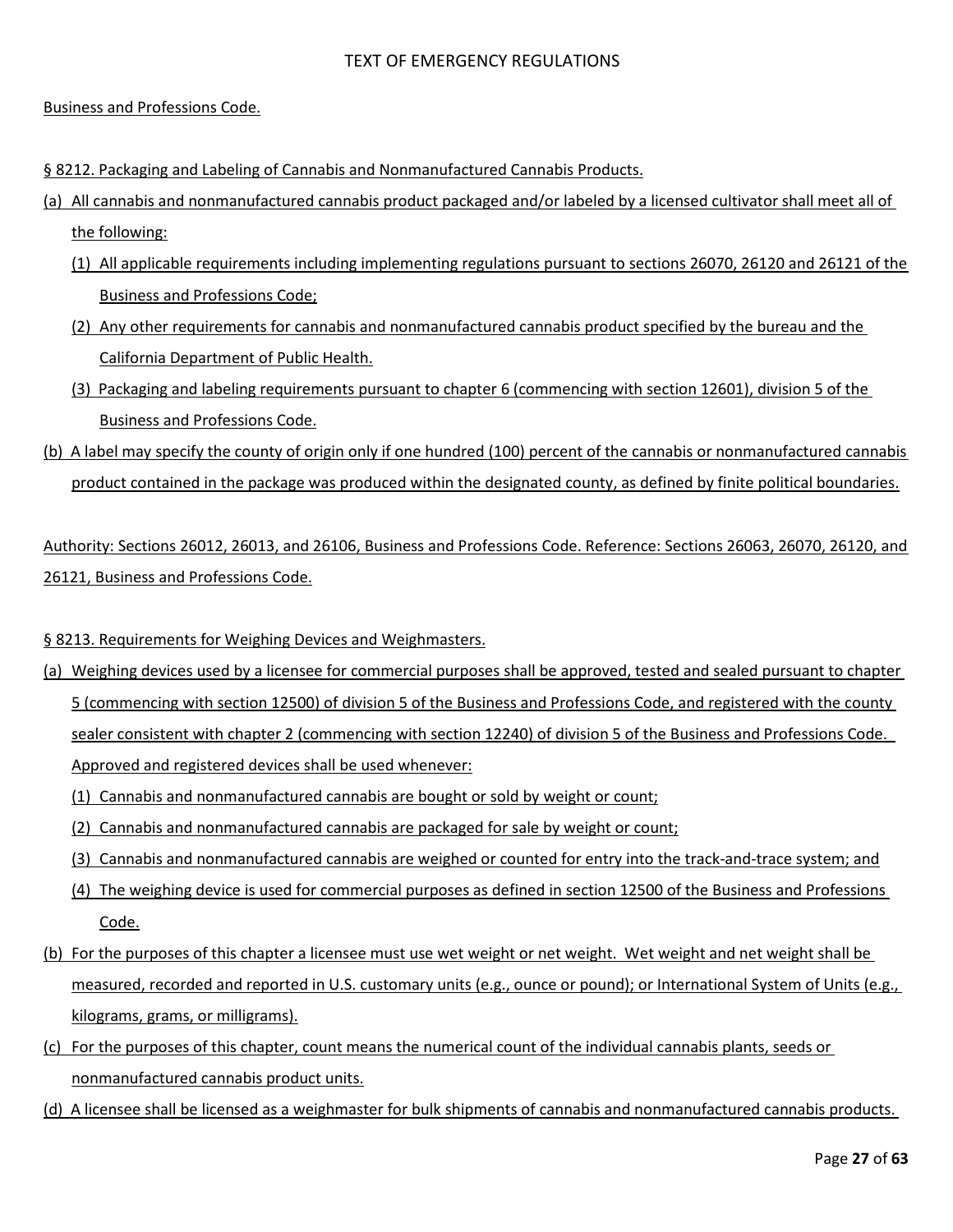A certificate issued by a licensed weighmaster shall be consistent with the requirements in chapter 7 (commencing with section 12700) of division 5 of the Business and Professions Code.

Authority: Sections 26012 and 26013, Business and Professions Code. Reference: Chapter 7 (commencing with Section 12700) of Division 5, Business and Professions Code.

<span id="page-29-0"></span>[§ 8214. Transition Period.](#page-0-0)

Notwithstanding any other provision, until July 1, 2018, licensees may conduct commercial cannabis activities with any other licensee, regardless of the A or M designation of the license.

Authority: Sections 26012 and 26013, Business and Professions Code. Reference: Sections 26001, 26013 and 26053, Business and Professions Code.

#### <span id="page-29-1"></span>[§ 8215. Personnel Prohibited from Holding Licenses.](#page-0-0)

- (a) A license authorized by the Act and issued by the department may not be held by, or issued to, any person holding office in, or employed by, any agency of the State of California or any of its political subdivisions when the duties of such person have to do with the enforcement of the Act or any other penal provisions of law of this State prohibiting or regulating the sale, use, possession, transportation, distribution, testing, manufacturing, or cultivation of cannabis.
- (b) This section applies to, but is not limited to, any persons employed in the State of California Department of Justice as a peace officer, in any district attorney's office, in any city attorney's office, in any sheriff's office, or in any local police department.
- (c) All persons listed in subsection (a) or (b) may not have any ownership interest, directly or indirectly, in any business to be operated or conducted under a cannabis license.
- (d) This section does not apply to any person who holds a license in the capacity of executor, administrator, or guardian.

Authority: Sections 26012 and 26013, Business and Professions Code. Reference: Sections 26010 and 26012, Business and Professions Code.

#### <span id="page-29-2"></span>[§ 8216. License Issuance in an Impacted Watershed.](#page-0-0)

If the State Water Resources Control Board or the Department of Fish and Wildlife finds, based on substantial evidence, that cannabis cultivation is causing significant adverse impacts on the environment in a watershed or other geographic area, the department shall not issue new licenses or increase the total number of plant identifiers within that watershed or area.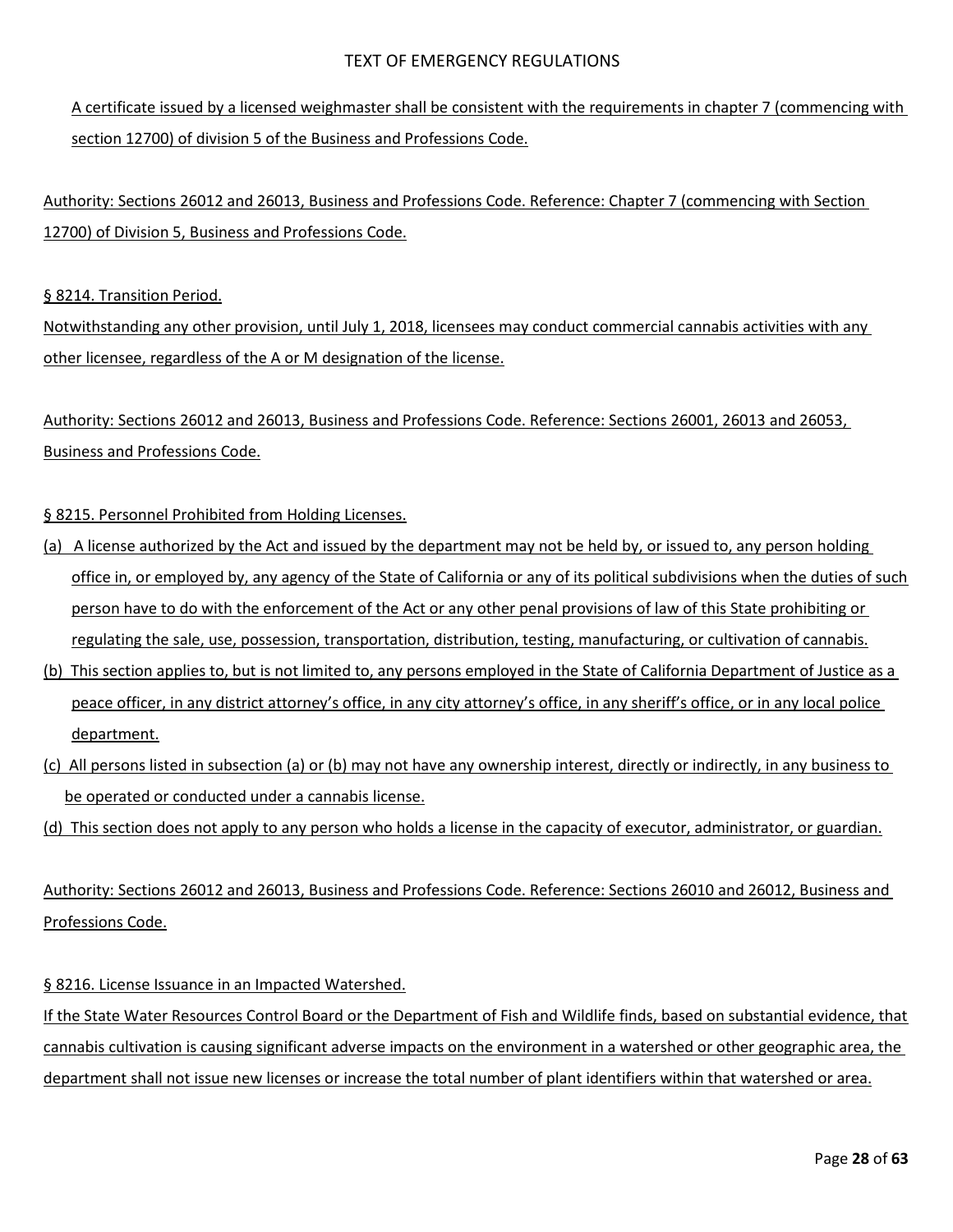Authority: Sections 26012 and 26013, Business and Professions Code. Reference: Section 26069 of Business and Professions Code.

#### <span id="page-30-0"></span>**[Article 4. Cultivation Site Requirements](#page-0-0)**

<span id="page-30-1"></span>[§ 8300. Cultivation Requirements for Specialty Cottage, Specialty, Small, and Medium Licenses.](#page-0-0)

- (a) Cannabis plants maintained outside of the designated canopy area(s) for specialty cottage, specialty, small and medium licenses are prohibited from flowering. Should plants outside of the canopy area(s) begin to flower, a UID shall be applied, the plant(s) shall be moved to the designated canopy area without delay, and reported in the track-and-trace system.
- (b) All plants or portions of a plant used for seed production shall be tagged with a UID pursuant to section 8403 of this chapter.
- (c) Licensees propagating immature plants for distribution or seed for distribution to another licensee shall obtain a nursery license.
- (d) Licensees shall process their harvested cannabis only in area(s) designated for processing in their cultivation plan provided they are compliant with packaging and labeling requirements pursuant to section 8212 of this chapter, or transfer their harvested cannabis to a licensed processor, manufacturer or distributor via a licensed distributor.

Authority: Sections 26012 and 26013, Business and Professions Code. Reference: Sections 26060, 26070, and 26120, Business and Professions Code.

<span id="page-30-2"></span>§ 8301. Seed Production [Requirements for Nurseries.](#page-0-0) Nurseries producing seed for distribution shall tag all mature plants pursuant to section 8403 of this chapter. All products, except seed, derived from these plants are prohibited from entering the commercial distribution chain.

Authority: Sections 26012 and 26013, Business and Professions Code. Reference: Sections 26013, 26060, and 26067, Business and Professions Code.

<span id="page-30-3"></span>[§ 8302. Research and Development](#page-0-0) Requirements for Nurseries.

Nurseries may maintain a research and development area, as identified in their cultivation plan, for the cultivation of mature plants. All mature plants shall be tagged with a UID pursuant to section 8403 of this chapter. All products derived from these plants are prohibited from entering the commercial distribution chain.

Authority: Sections 26012 and 26013, Business and Professions Code. Reference: Sections 26013, 26060, and 26067,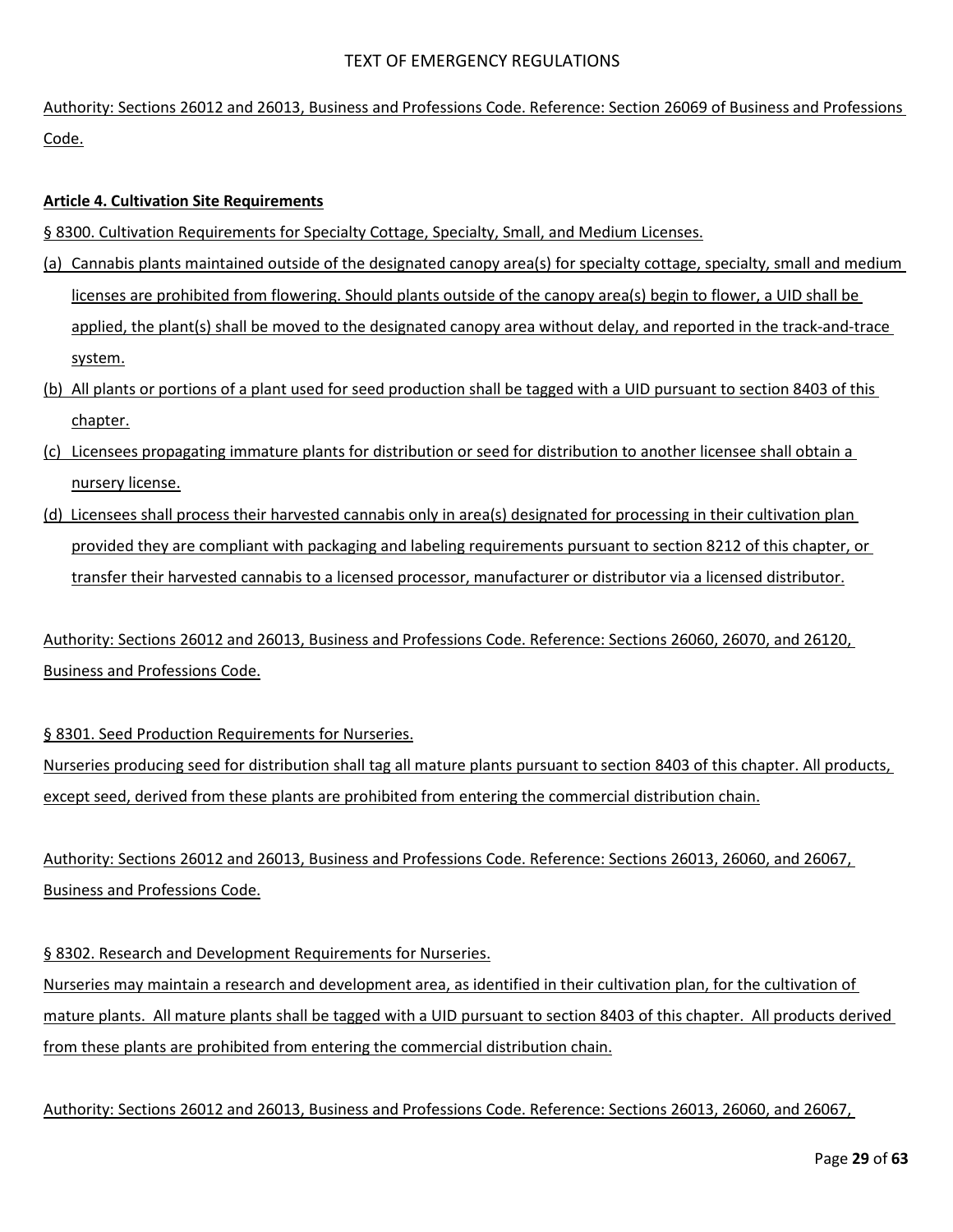Business and Professions Code.

<span id="page-31-0"></span>[§ 8303. Cultivation Requirements for Processor Licenses.](#page-0-0)

Processor licensees shall comply with all of the following requirements:

- (a) All aggregation of product shall adhere to track-and-trace requirements pursuant to sections 8405 and 8406 of this chapter;
- (b) Licensees may produce nonmanufactured cannabis products without a manufacturing license, provided compliance with packaging and labeling requirements pursuant to section 8212 of this chapter; and
- (c) Cultivation of cannabis plants is prohibited at a licensed processor premises.

Authority: Sections 26012 and 26013, Business and Professions Code. Reference: Sections 26060, 26067, 26069, and 26120, Business and Professions Code.

<span id="page-31-1"></span>§ 8304. General [Environmental Protection Measures.](#page-0-0)

All licensees shall comply with all of the following environmental protection measures:

- (a) Compliance with section 13149 of the Water Code as implemented by the State Water Resources Control Board, Regional Water Quality Control Boards or California Department of Fish and Wildlife.
- (b) Compliance with any conditions requested by the California Department of Fish and Wildlife or the State Water Resources Control Board under section 26060.1(b)(1) of the Business and Professions Code.
- (c) All outdoor lighting used for security purposes shall be shielded and downward facing.
- (d) Immediately halt cultivation activities and implement section 7050.5 of the Health and Safety Code if human remains are discovered.
- (e) Requirements for generators pursuant to section 8306 of this chapter.
- (f) Compliance with pesticide laws and regulations as enforced by the Department of Pesticide Regulation pursuant to section 8307 of this chapter.
- (g) Mixed-light license types of all tiers and sizes shall ensure that lights used for cultivation are shielded from sunset to sunrise to avoid nighttime glare.

Authority: Sections 26012 and 26013, Business and Professions Code. Reference: Sections 26060, 26066, and 26201, Business and Professions Code.

#### <span id="page-31-2"></span>[§ 8305. Renewable Energy Requirements.](#page-0-0)

Beginning January 1, 2023, all indoor, tier 2 mixed-light license types of all sizes, and nurseries using indoor or tier 2 mixed-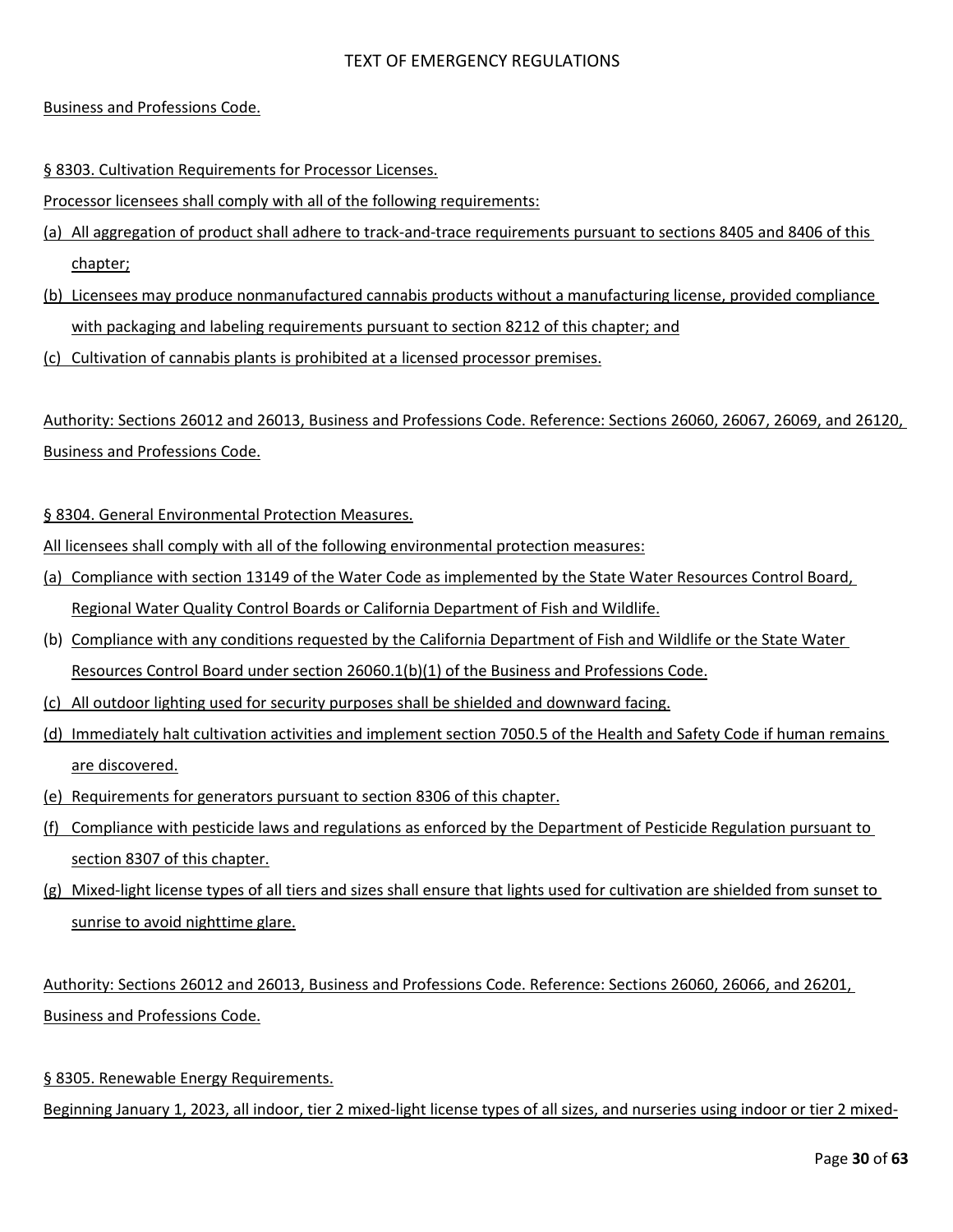light techniques, shall ensure that electrical power used for commercial cannabis activity meets the average electricity greenhouse gas emissions intensity required of their local utility provider pursuant to the California Renewables Portfolio Standard Program, division 1, part 1, chapter 2.3, article 16 (commencing with section 399.11) of the Public Utilities Code. As evidence of meeting the standard, licensees shall comply with the following:

- (a) If a licensee's average weighted greenhouse gas emission intensity as provided in section 8203(f)(4) is greater than the local utility provider's greenhouse gas emission intensity, the licensee shall provide evidence of carbon offsets or allowances from any of the following sources to cover the excess in carbon emissions from the previous annual licensed period:
	- (1) Allowances purchased from California Cap and Trade Auctions. Any currently acceptable vintages are allowed pursuant to section 95910 of the Public Utilities Code.
	- (2) Offsets purchased from Offset Project Registry System used for the California Cap and Trade Program, pursuant to section 95981 of the Public Utilities Code.
	- (3) Offsets purchased from California Air Pollution Control Officers Association California-based Greenhouse Gas Credit Exchange.
- (b) New licensees, without a record of weighted greenhouse gas emissions intensity from the previous calendar year, shall report the average weighted greenhouse gas emissions intensity, as provided in section 8203(f)(4), used during their licensed period at the time of license renewal. If a licensee's average weighted greenhouse gas emissions intensity is greater than the local utility provider's greenhouse gas emissions intensity for the most recent calendar year, the licensee shall provide evidence of carbon offsets or allowances to cover the excess in carbon emissions from any of the sources provided in subsection (a).

Authority: Sections 26012 and 26013, Business and Professions Code. Reference: Sections 26060, 26066, and 26201, Business and Professions Code.

#### <span id="page-32-0"></span>§ 8306. [Generator Requirements.](#page-0-0)

- (a) For the purposes of this section, generator is defined as a stationary or portable compression ignition engine pursuant to title 17, division 3, chapter 1, subchapter 7.5, section 93115.4 of the California Code of Regulations.
- (b) Licensees using generators rated at fifty (50) horsepower and greater shall demonstrate compliance with Airborne Toxic Control Measures pursuant title 17, division 3, chapter 1, subchapter 7.5, sections 93115 through 93115.5 of the California Code of Regulations. Compliance shall be demonstrated by providing a copy of one of the following to the department upon request:
	- (1) A Portable Equipment Registration Certificate provided by the California Air Resources Board, or;
	- (2) A Permit to Operate obtained from the Local Air District with jurisdiction over the licensed premises.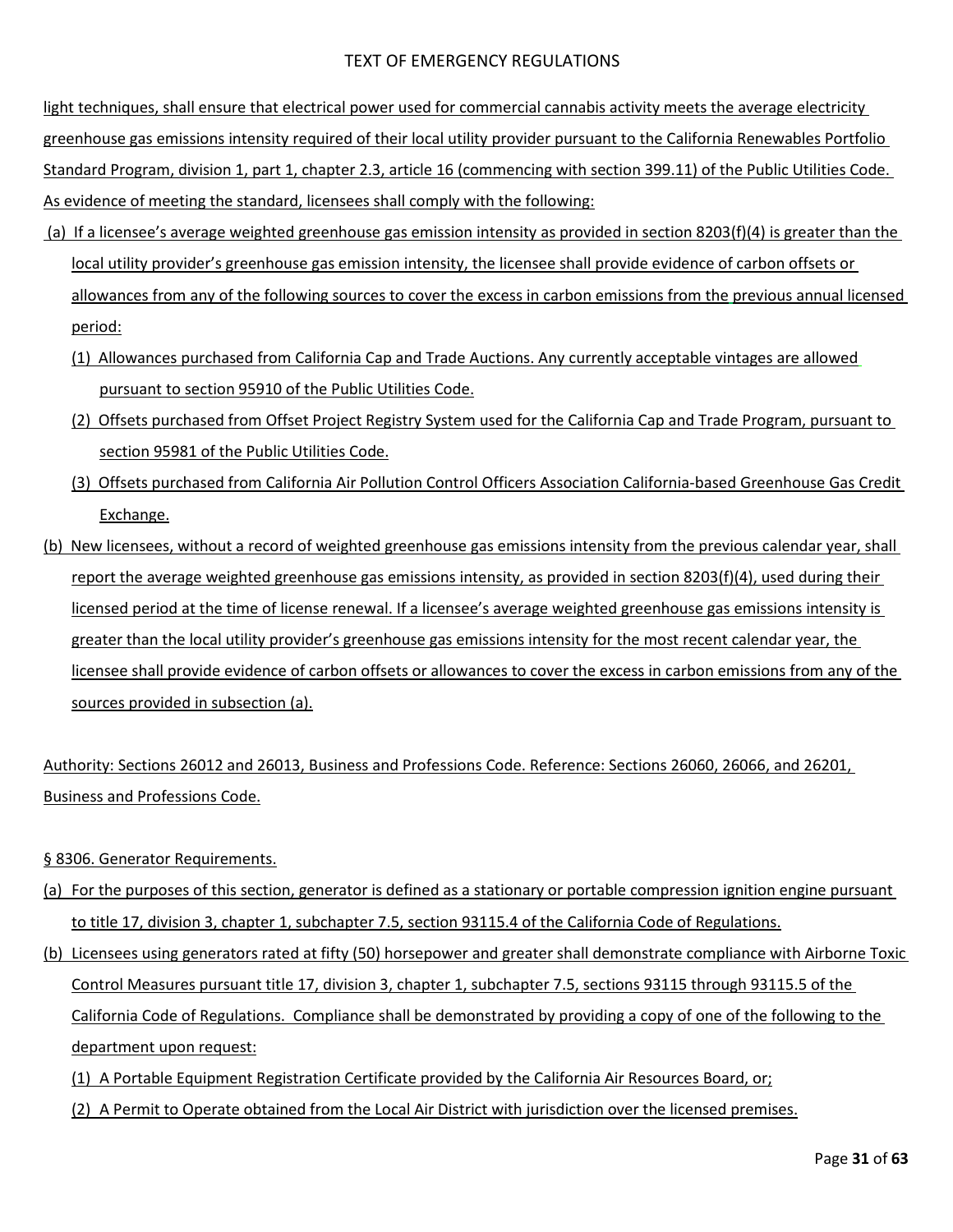(c) Licensees using generators rated below fifty (50) horsepower shall comply with the following by 2023:

- (1) Designate the generator as emergency or low use as defined in title 17, division 3, chapter 1, subchapter 7.5, sections 93116.2(a)(12) and 93116.2(a)(22) of the California Code of Regulations,
- $(2)$  Either  $(A)$  or  $(B)$ ;
	- (A) Meet Tier 3 with level 3 diesel particulate filter requirements pursuant to title 13, division 3, chapter 9, article 4, section 2423 of the California Code of Regulations;
	- (B) Meet Tier 4 engine requirements pursuant to title 13, division 3, chapter 14, section 2702 of the California Code of Regulations.
- (d) All generators shall be equipped with nonresettable hour-meters.

Authority: Sections 26012 and 26013, Business and Professions Code. Reference: Sections 26060, 26066, and 26201, Business and Professions Code.

#### <span id="page-33-0"></span>§ 8307. [Pesticide Use Requirements.](#page-0-0)

- (a) Licensees shall comply with all pesticide laws and regulations enforced by the Department of Pesticide Regulation.
- (b) For all pesticides that comply with subsection (a) above and are exempt from registration requirements, licensees shall comply with the following pesticide application and storage protocols:
	- (1) Comply with all pesticide label directions;
	- (2) Store chemicals in a secure building or shed to prevent access by wildlife;
	- (3) Contain any chemical leaks and immediately clean up any spills;
	- (4) Apply the minimum amount of product necessary to control the target pest;
	- (5) Prevent offsite drift;
	- (6) Do not apply pesticides when pollinators are present;
	- (7) Do not allow drift to flowering plants attractive to pollinators;
	- (8) Do not spray directly to surface water or allow pesticide product to drift to surface water. Spray only when wind is blowing away from surface water bodies;
	- (9) Do not apply pesticides when they may reach surface water or groundwater; and
	- (10) Only use properly labeled pesticides. If no label is available consult the Department of Pesticide Regulation.

Authority: Sections 26012 and 26013, Business and Professions Code. Reference: Sections 26060, 26066, and 26201, Business and Professions Code.

§ 8308. [Cannabis Waste Management.](#page-0-0)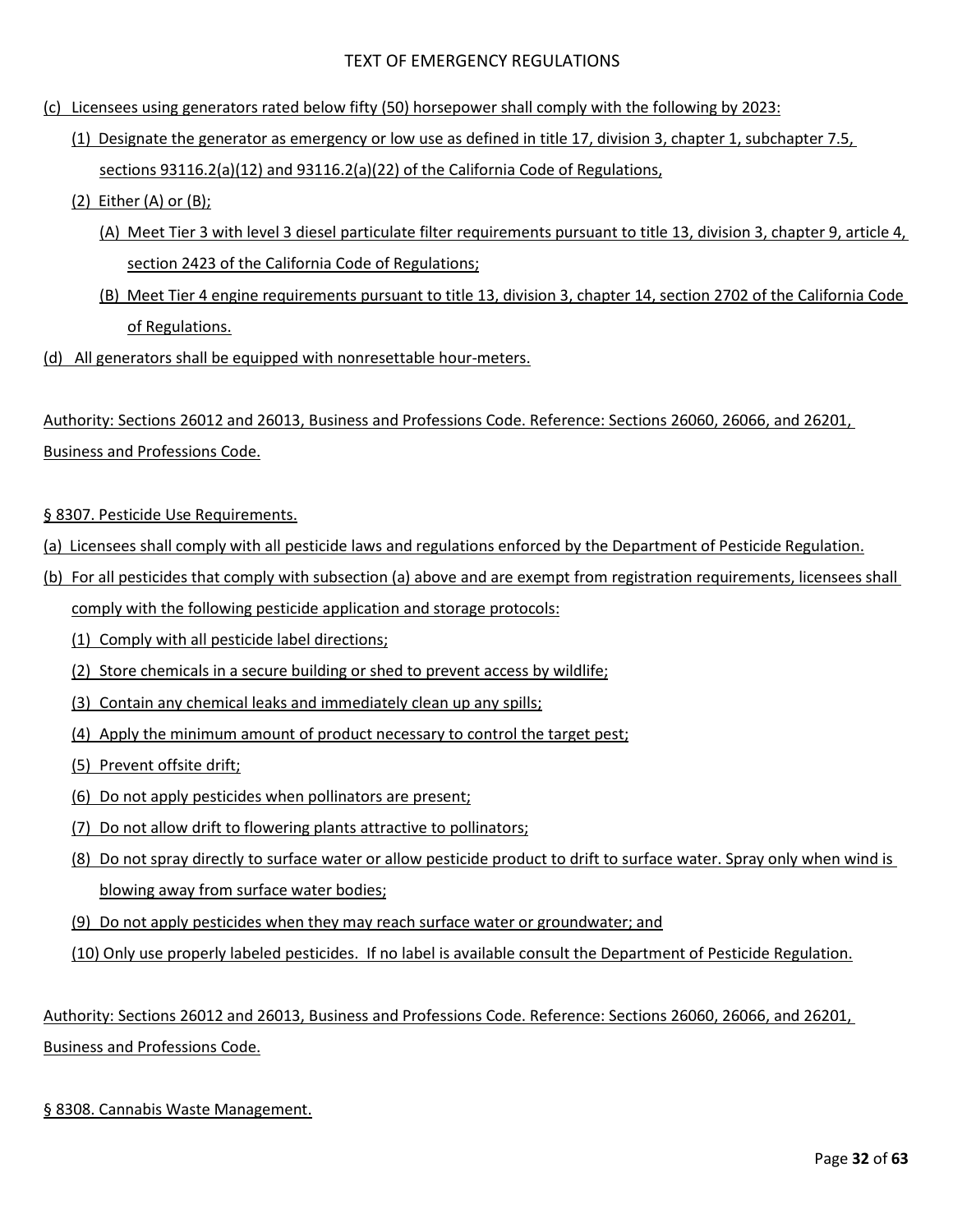(a) For the purposes of this section, "cannabis waste" is organic waste, as defined in section 42649.8(c) of the Public Resources Code.

(b) A licensee shall manage all hazardous waste, as defined in section 40141 of the Public Resources Code, in compliance with all applicable hazardous waste statutes and regulations.

(c) A licensee shall manage all cannabis waste in compliance with division 30, part 3, chapters 12.8, 12.9 and 13.1 of the Public Resources Code. In addition, licensees are obligated to obtain all required permits, licenses, or other clearances and comply with all orders, laws, regulations, or other requirements of other regulatory agencies, including, but not limited to, local health agencies, regional water quality control boards, air quality management districts or air pollution control districts, local land use authorities, and fire authorities.

(d) A licensee shall dispose of cannabis waste in a secured waste receptacle or in a secured area on the licensed premises designated on the licensee's premises diagram and as identified in the licensee's cultivation plan. For the purposes of this section, "secure waste receptacle" or "secured area" means that physical access to the receptacle or area is restricted only to the licensee, employees of the licensee, or the local agency, a waste hauler franchised or contracted by a local agency, or a private waste hauler permitted by the local agency. Public access to the designated receptacle or area shall be strictly prohibited.

- (e) A licensee shall comply with the method(s) for managing cannabis waste identified on their cannabis waste management plan in accordance with section 8108.
- (f) If composting cannabis waste on the licensed premises, a licensee shall do so in compliance with title 14 of the California Code of Regulations, division 7, chapter 3.1 (commencing with section 17850).
- (g) If a local agency, a waste hauler franchised or contracted by a local agency, or a private waste hauler permitted by a local agency is being used to collect and process cannabis waste, a licensee shall do all the following:
	- (1) Provide the department with the following information for the local agency, a waste hauler franchised or contracted by the local agency, or private waste hauler permitted by the local agency who will collect and process the licensee's cannabis waste;
		- (A) Name of local agency providing waste hauling services, if applicable;
		- (B) Company name of the waste hauler franchised or contracted by a local agency or private waste hauler permitted by the local agency, if applicable;
		- (C) Local agency or company business address; and
		- (D) Name of the primary contact person at the local agency or company and contact person's phone number;
	- (2) Obtain and retain documentation from the local agency, the waste hauler franchised or contracted by a local agency, or private waste hauler permitted by the local agency that indicates the date and time of each collection of cannabis waste at the licensed premises;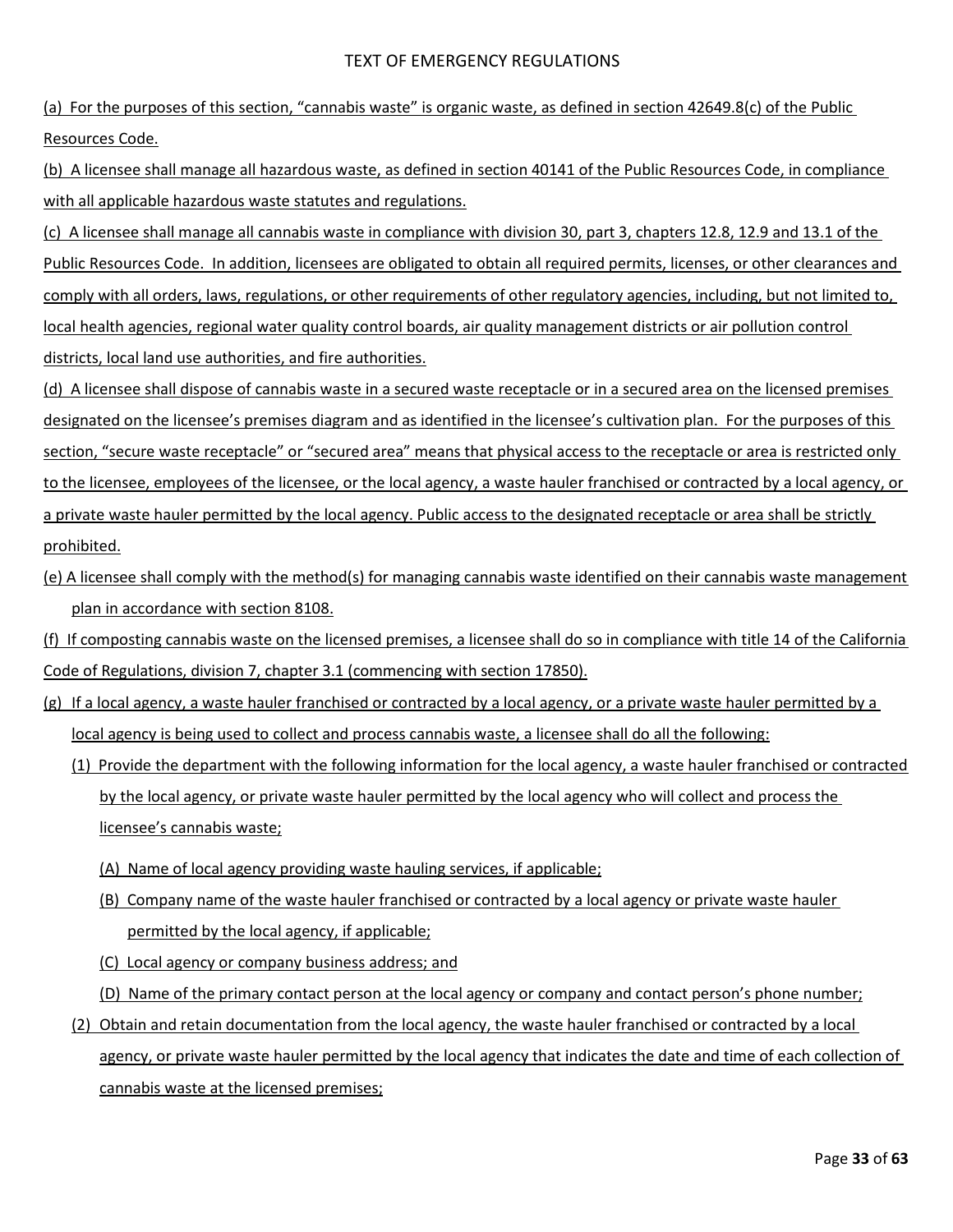- (3) Obtain and retain a copy of the certified weight ticket, or other documentation prepared by the local agency, the waste hauler franchised or contracted by a local agency, or private waste hauler permitted by the local agency evidencing receipt of the cannabis waste at one or more of the solid waste facilities in section 8108(c); and
- (4) Cannabis waste may be collected from a licensee in conjunction with a regular organic waste collection route used by the local agency, the waste hauler franchised or contracted by a local agency, or private waste hauler permitted by the local agency.
- (h) If self-hauling cannabis waste to one or more of the solid waste facilities in section 8108(c) above, a licensee shall obtain and retain, for each delivery of cannabis waste by the licensee, a copy of a certified weight ticket, or receipt documenting delivery, prepared by a representative(s) of the solid waste facility receiving the self-hauled cannabis waste. Transportation of self-hauled cannabis waste shall only be performed by the licensee or employees of the licensee.
- (i) In addition to all other tracking requirements set forth in sections 8405 and 8406 of this chapter, a licensee shall use the track-and-trace system and documentation required pursuant to this section to ensure the cannabis waste is identified, weighed, and tracked while on the licensed premises and when disposed of in accordance with subsections (f), (g) and (h) above.
- (j) A licensee shall maintain accurate and comprehensive records regarding cannabis waste that account for, reconcile, and evidence all activity related to the generation or disposition of cannabis waste. All records required by this section are records subject to inspection by the department and shall be kept pursuant to section 8400 of this chapter.

Authority: Sections 26012 and 26013, Business and Professions Code. Reference: Sections 26013 and 26060, Business and Professions Code; and Sections 40141 and 42649.8, Public Resources Code.

# <span id="page-35-0"></span>**[Article 5. Records and Reporting](#page-0-0)**

<span id="page-35-1"></span>[§ 8400. Record Retention.](#page-0-0)

For the purposes of this chapter, the term record includes all records, applications, reports or other supporting documents required by the department.

- (a) Each licensee shall keep and maintain the records listed in subsection (d) for at least seven (7) years from the date the document was created.
- (b) Records shall be kept in a manner that allows the records to be provided at the licensed premises or delivered to the department, upon request.
- (c) All records are subject to review by the department during standard business hours or at any other reasonable time as mutually agreed to by the department and the licensee. For the purposes of this section, standard business hours are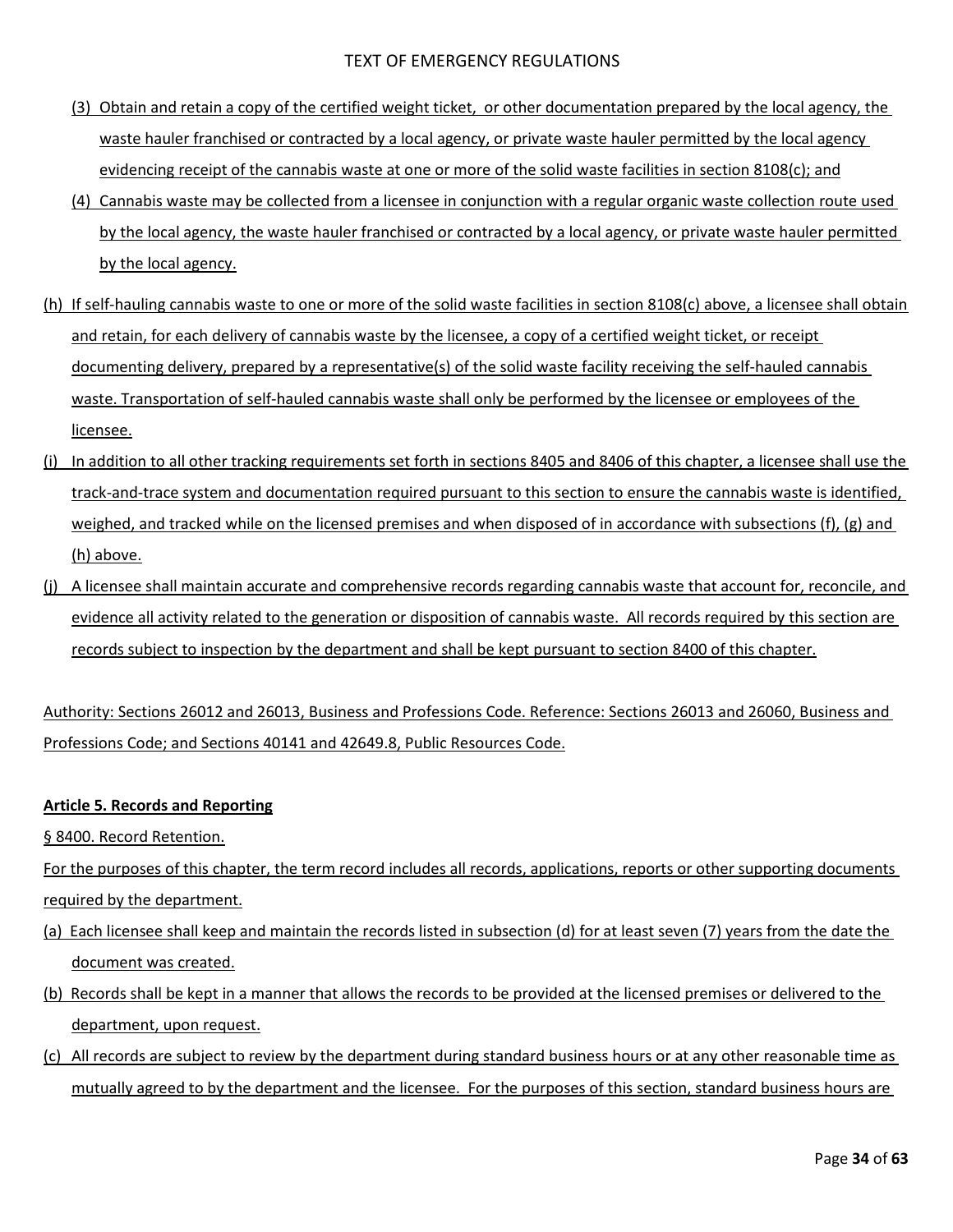deemed to be 8:00am - 5:00pm (Pacific Standard Time). Prior notice by the department to review records is not required.

- (d) Each licensee shall maintain all of the following records on the licensed premises, including but not limited to:
	- (1) Department issued cultivation license(s);
	- (2) Cultivation plan;
	- (3) All records evidencing compliance with the environmental protection measures pursuant to sections 8304, 8305, 8306 and 8307 of this chapter;
	- (4) All supporting documentation for data or information input into the track-and-trace system;
	- (5) All UIDs assigned to product in inventory and all unassigned UIDs. UIDs associated with product that has been retired from the track-and-trace system must be retained for six (6) months after the date the tags were retired;
	- (6) Financial records related to the licensed commercial cannabis activity, including but not limited to, bank statements, tax records, sales invoices, and sales receipts;
	- (7) Personnel records, including each employee's full name, social security, or individual tax payer identification number, date of beginning employment, and date of termination of employment if applicable;
	- (8) Records related to employee training for the track-and-track system or other requirements of this chapter. Records shall include, but are not limited to, the date(s) training occurred, description of the training provided, and the names of the employees that received the training;
	- (9) Contracts with other state licensed cannabis businesses;
	- (10) Permits, licenses, and other local authorizations to conduct the licensee's commercial cannabis activity;
	- (11) Records associated with composting or disposal of cannabis waste.
	- (12) Documentation associated with loss of access to the track-and-trace system prepared pursuant to section 8402(d) of this chapter.
- (e) All required records shall be prepared and retained in accordance with the following conditions:
	- (1) Records shall be legible; and
	- (2) Records shall be stored in a secured area where the records are protected from debris, moisture, contamination, hazardous waste, fire and theft.

Authority: Sections 26012 and 26013, Business and Professions Code. Reference: Sections 26013, 26055, 26060, 26060.1, 26067, 26069, 26160, and 26161, Business and Professions Code.

<span id="page-36-0"></span>§ [8401. Sales Invoice or Receipt Requirements.](#page-0-0)

The licensee shall prepare a sales invoice or receipt for every sale, transport, or transfer of cannabis or nonmanufactured cannabis product to another licensee. Sales invoices and receipts may be retained electronically but must be readily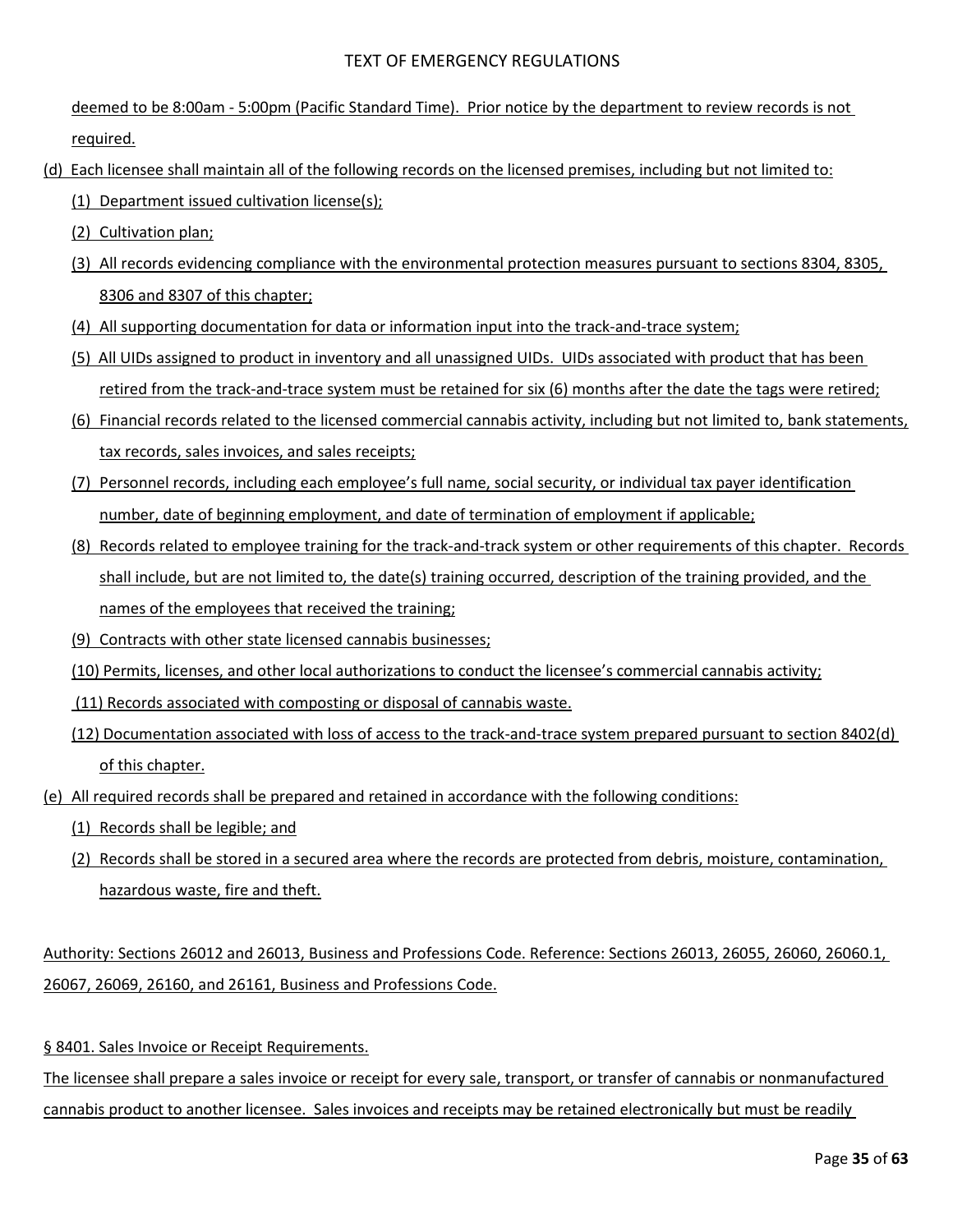accessible for examination by the department, other state licensing authorities, any state or local law enforcement authority, and the California Department of Tax and Fee Administration. Each sales invoice or receipt shall include all the following:

- (a) Name, business address, and department issued license number of the seller;
- (b) Name, business address, and department issued license number of the purchaser;
- (c) Date of sale or transfer (month, day and year). The date of any sale or transfer of cannabis and nonmanufactured cannabis products shall be the date of transfer to the licensee receiving it;
- (d) Invoice or receipt number;
- (e) Weight or quantity of cannabis and nonmanufactured cannabis products sold;
	- (1) Weight. For the purposes of this section a licensee must use wet weight or net weight. Wet weight and net weight shall be measured, recorded and reported in U.S. customary units (e.g., ounce or pound); or International System of Units (e.g., kilograms, grams, or milligrams).
	- (2) Weighing Devices. A licensee shall follow weighing device requirements pursuant to section 8213 of this chapter.
	- (3) Count. For the purposes of this section, "count" means the numerical count of the individual plants or units.
- (f) Cost to the purchaser, including any discount applied to the total price, shall be recorded on the invoice.
- (g) Description for each item including strain or cultivar, and all of the applicable information below:
	- (1) Plant;
	- (2) Flower;
	- (3) Leaf;
	- (4) Shake;
	- (5) Kief; and
	- (6) Pre-rolls.
- (h) Signature of the seller, or designated representative of the seller, acknowledging accuracy of the cannabis and nonmanufactured cannabis products being shipped.
- (i) Signature of the purchaser, or designated representative of the purchaser, acknowledging receipt or rejection of the cannabis or nonmanufactured cannabis products.

Authority: Sections 26012 and 26013, Business and Professions Code. Reference: Section 26161, Business and Professions Code.

#### <span id="page-37-0"></span>[§ 8402. Track-and-Trace System.](#page-0-0)

Except as provided in section 8405 (e) of this chapter, each licensee shall report in the department's track-and-trace system the disposition of immature and mature plants, nonmanufactured cannabis products on the licensed premises, any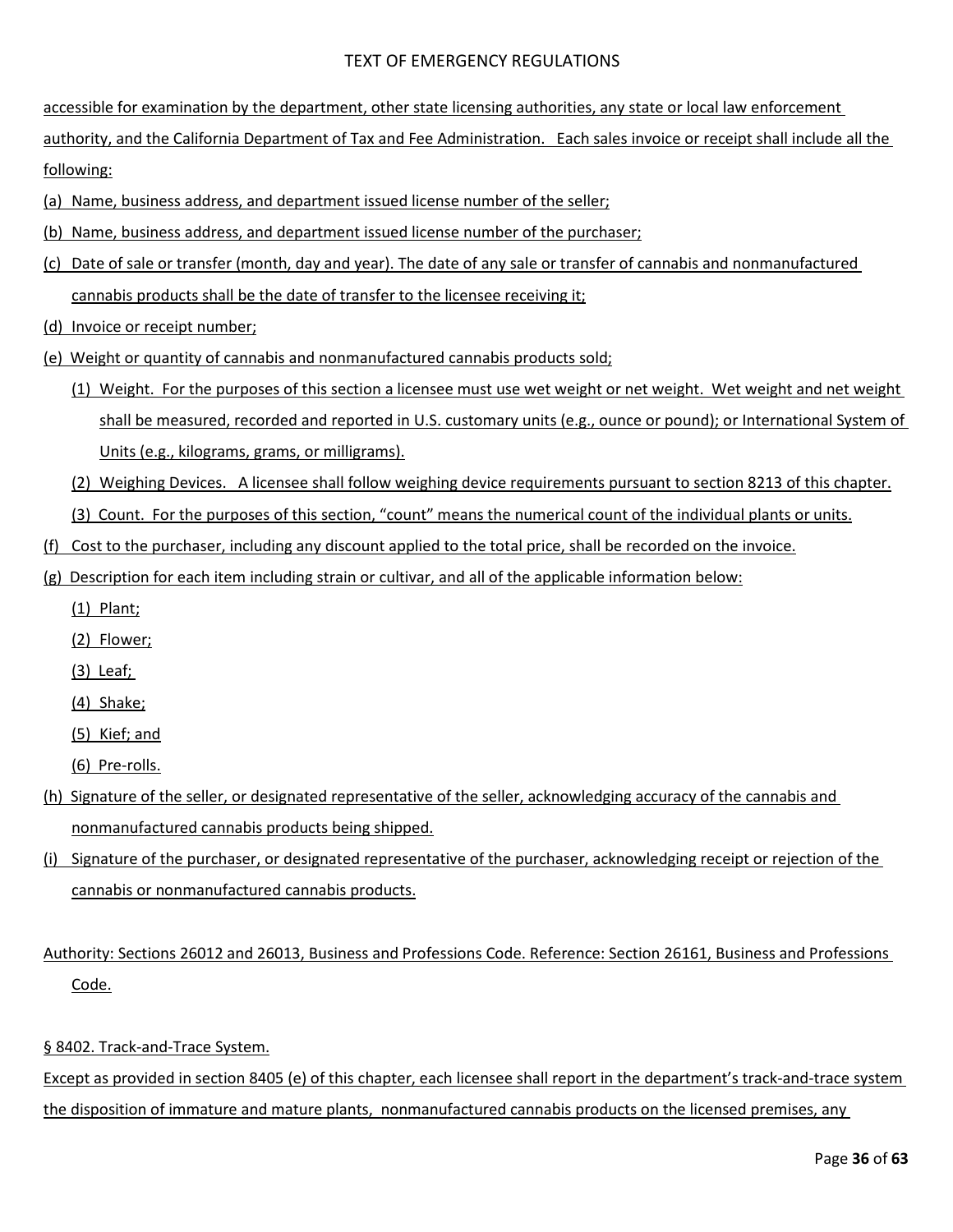transfers associated with commercial cannabis activity between licensees, and any cannabis waste pursuant to this chapter.

- (a) The licensee is responsible for the accuracy and completeness of all data and information entered into the track-andtrace system. Data entered into the track-and-trace system is assumed to be accurate and can be used to take enforcement action against the licensee if not corrected.
- (b) Each licensee shall use the track-and-trace system for recording all applicable commercial cannabis activities. Each licensee shall:
	- (1) Designate an owner or other party(ies) in the licensee's organization that can legally represent the licensee to be the licensee's track-and-trace account manager(s);
	- (2) Require the track-and-trace account manager to complete track-and-trace system training. If the designated account manager did not complete the track-and-trace system training prior to the licensee receiving their annual license, the account manager will be required to register for the track-and-trace system training provided by the department within five (5) business days of license issuance;
	- (3) Designate track-and-trace system users, as needed, and require the users to be trained by the licensee's track-andtrace account manager in the proper and lawful use of the track-and-trace system before the users are permitted to access the track-and-trace system;
	- (4) Require the track-and-trace account manager to maintain an accurate and complete list of all track-and-trace system account managers and users and update the list immediately when changes occur;
	- (5) Cancel any track-and-trace users from the licensee's track-and-trace system account if that individual is no longer a licensee representative; and
	- (6) Correct any data that is entered into the track-and-trace system in error within three (3) business days of discovery of the error.
- (c) The licensee is responsible for all actions any licensee representatives take while logged into the track-and-trace system or otherwise conducting commercial cannabis activities.
- (d) If a licensee loses access to the track-and-trace system for any reason, the licensee shall prepare and maintain comprehensive records detailing all required inventory tracking activities conducted during the loss of access.
	- (1) Once access to the track-and-trace system is restored all inventory tracking activities that occurred during the loss of access shall be entered into the track-and-trace system within three (3) business days.
	- (2) A licensee shall document the date and time when access to the track-and-trace system was lost and when it was restored and the cause for each loss of access.
	- (3) A licensee shall not transfer cannabis or nonmanufactured cannabis products to a distributor until such time as access to the system is restored and all information is recorded into the track-and-trace system.

Authority: Sections 26012 and 26013, Business and Professions Code. Reference: Sections 26067, 26069, 26070, and 26160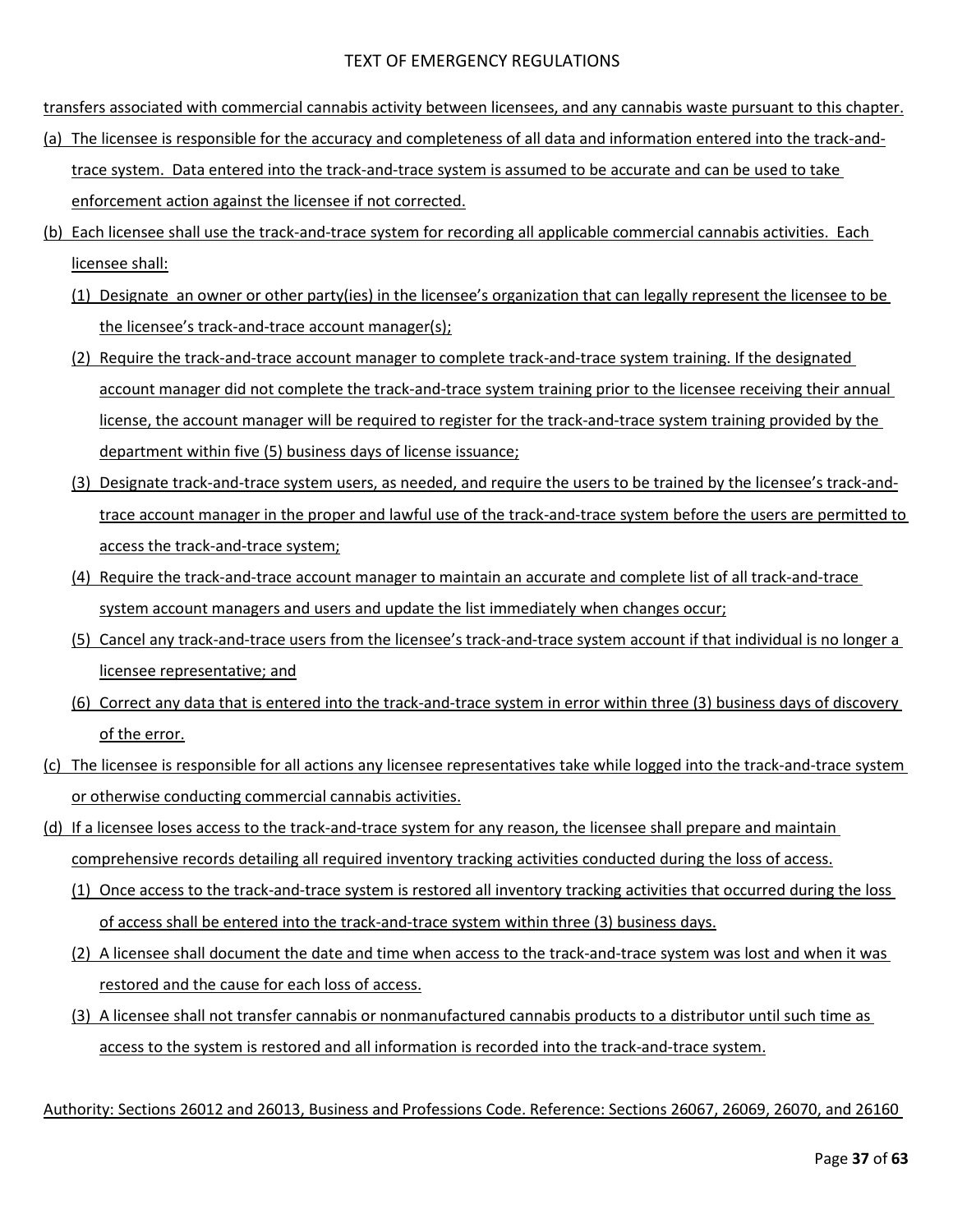#### Business and Professions Code.

<span id="page-39-0"></span>[§ 8403. Track-and-Trace System Unique Identifiers \(UID\).](#page-0-0)

- (a) Within five (5) business days of the date the licensee's designated account manager(s) was credentialed by the department to use the track-and-trace system, the licensee shall request UIDs using the track-and-trace system as prescribed by the department.
	- (1) The licensee shall only use UIDs provisioned and distributed by the department, or the department's designee.
	- (2) The licensee shall maintain a sufficient supply of UIDs in inventory to support tagging in accordance with this section.
	- (3) The licensee shall use the track-and-trace system to document receipt of provisioned and distributed UIDs within three (3) business days of physical receipt of the UIDs by the licensee.
	- (4) Except as provided in section 8407 of this chapter, all cannabis shall be entered into the track-and-trace system by the licensee starting with seed, cannabis which has been propagated onsite or purchased from a licensed nursery, or seedling purchased from a licensed nursery pursuant to this chapter.
- (b) The UID shall accompany the cannabis products through all phases of the growing cycle, as follows:
	- (1) Licensees with immature plants shall assign a UID to each established lot respectively. The lot UID shall be placed in a position so it is visible and within clear view of an individual standing next to the immature lot to which the UID was assigned, and all UIDs shall be kept free from dirt and debris. For the purposes of this subsection, each lot of immature plants shall not have more than one hundred (100) immature plants at any one time. All immature plants in a lot shall be labelled with the corresponding UID number assigned to the lot and shall be contiguous to one another in order to facilitate identification by the department.
	- (2) Immature plants transferred from a licensed nursery, via a distributor, to a licensed cultivator shall meet requirements of subsection (b)(1) above. Each immature plant intended for retail sale shall have a UID affixed, or be labeled with the corresponding UID number of the lot, and be recorded in the track-and-trace system prior to transfer from the licensed nursery.
	- (3) The licensee shall apply a UID to all individual plants at the time any plant is moved to the designated canopy area or when an individual plant begins flowering, as defined in section 8000(l).
	- (4) UIDs are required for each mature plant. UIDS shall be attached to the main stem, at the base of each plant. The UID shall be attached to the plant using a tamper evident strap or zip tie and placed in a position so it is visible and within clear view of an individual standing next to the mature plant to which the UID was assigned and UIDs shall be kept free from dirt and debris. Licensees are prohibited from removing the UID from the mature plant to which it was attached and assigned until the plant is harvested, destroyed or disposed.
- (c) Each harvest batch shall be assigned a unique harvest batch name which will be associated with all UIDs for each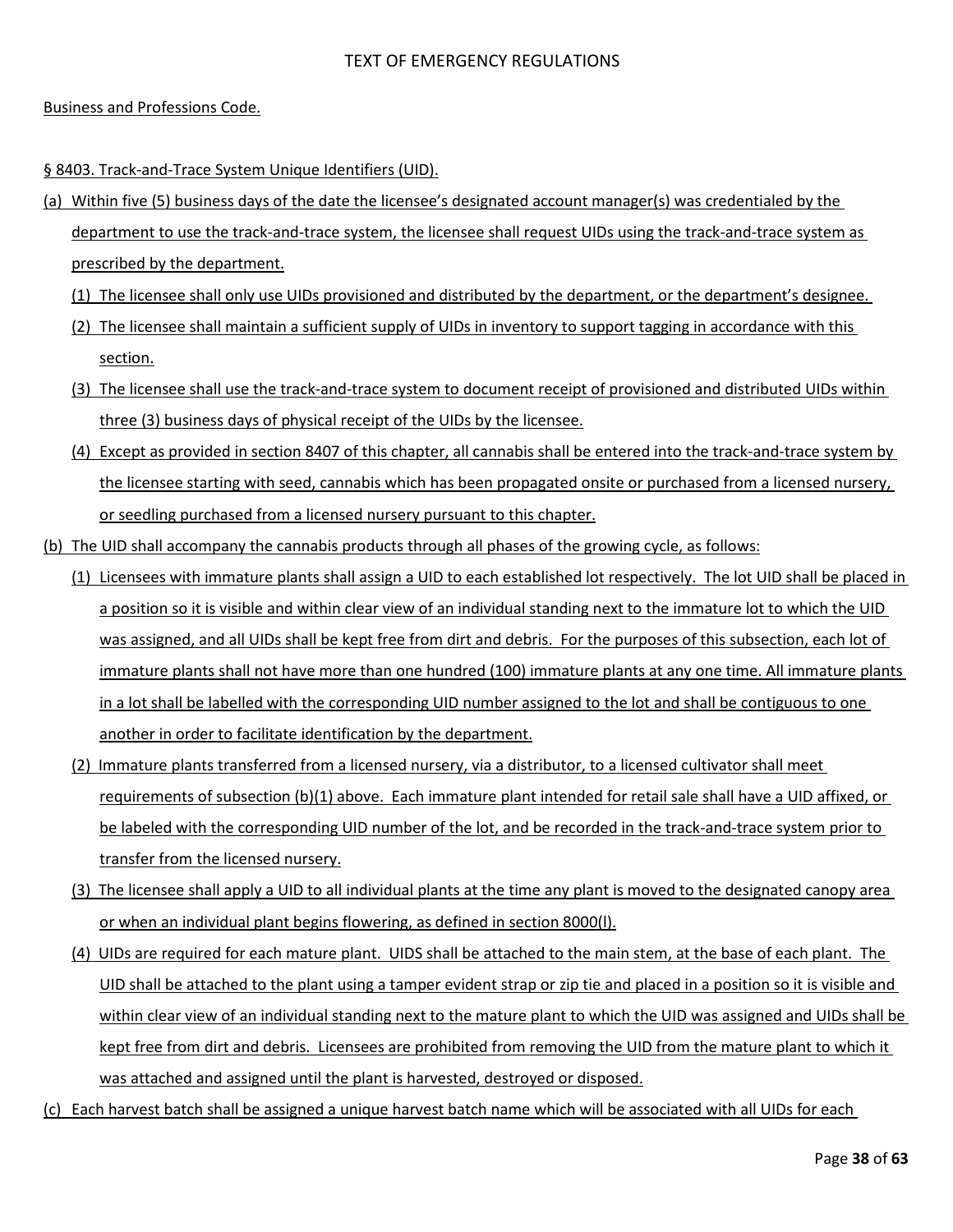individual plant, or portion thereof, contained in the harvest batch.

- (d) UIDs are required for all cannabis and nonmanufactured cannabis products and shall be associated with the corresponding harvest batch name from which the cannabis and nonmanufactured cannabis products were derived.
- (e) Upon destruction or disposal of any cannabis or nonmanufactured cannabis products, the applicable UIDs shall be retired in the track-and-trace system by the licensee within three (3) business days of the destruction or disposal and be performed in accordance with the licensee's approved cannabis waste management plan.

Authority: Sections 26012 and 26013, Business and Professions Code. Reference: Sections 26067, 26069, 26070, and 26160 Business and Professions Code.

#### <span id="page-40-0"></span>[§ 8404. Track-and-Trace System User Requirements.](#page-0-0)

- (a) All track-and-trace account managers or users, as identified by the licensee pursuant to section 8402 of this chapter, shall enter all commercial cannabis activities in the track-and-trace system.
- (b) Each track-and-trace account manager and user shall have a unique log-on, consisting of a username and password, which shall not be used by or shared with any other person.
- (c) No track-and-trace account manager, user, or other licensee representative shall intentionally misrepresent or falsify information entered into the track-and-trace system.
- (d) The account manager shall monitor all notifications from the track-and-trace system and resolve all issues included in the notification in the timeframe specified in the notification. An account manager shall not dismiss a notification from the track-and-trace system until the issue(s) included in the notification has been resolved.

Authority: Sections 26012 and 26013, Business and Professions Code. Reference: Sections 26012, 26067, and 26069, Business and Professions Code.

# <span id="page-40-1"></span>[§ 8405. Track-and-Trace System Reporting Requirements.](#page-0-0)

- (a) Except as provided in subsection (e) below, the track-and-trace account manager or users shall report in the track-andtrace system any and all transfers of cannabis or nonmanufactured cannabis products to another licensed entity prior to the movement of the cannabis or nonmanufactured cannabis product off the licensed premises.
- (b) The track-and-trace account manager or users shall report in the track-and-trace system, any and all cannabis or nonmanufactured cannabis products physically received or rejected from another licensee within twenty-four (24) hours of receipt or rejection of the products.
- (c) The track-and-trace account manager or users shall report in the track-and-trace system any change in the disposition of cannabis plants, as applicable, on the licensed premises. All changes in disposition shall be made within three (3)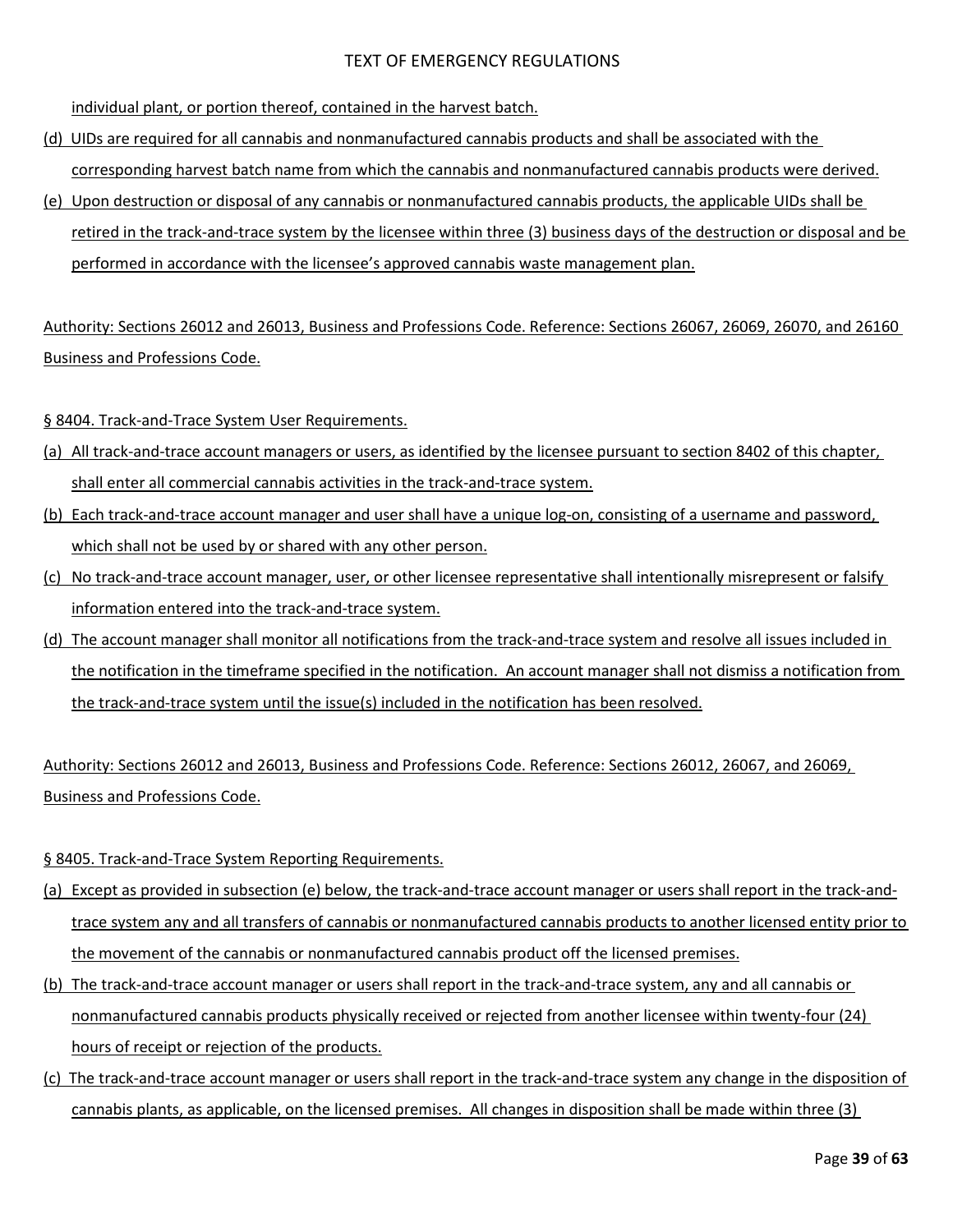business days of the change in disposition of the cannabis plants. Changes in disposition of cannabis plants include but are not limited to:

- (1) Flowering;
- (2) Destruction or disposal;
- (3) Harvest;
- (4) Processing;
- (5) Storage; and
- (6) Packaging.
- (d) The account manager or user shall be required to report information in the track-and-trace system for each transfer of cannabis or nonmanufactured cannabis products to, or cannabis or nonmanufactured cannabis products received from, other licensed premises. Required information to be entered includes, but is not limited to:
	- (1) Name, business address, and department issued license number of the seller;
	- (2) Name, business address, and department issued license number of the purchaser;
	- (3) Name and department issued license number of the distributor;
	- (4) Date of, transfer or receipt (month, day and year) of cannabis or nonmanufactured cannabis products;
	- (5) Weight or count of individual units of cannabis or nonmanufactured cannabis products sold, transferred or received;
		- (A) Weight. For the purposes of this section a licensee must use wet weight or net weight. Wet weight and net weight shall be measured, recorded and reported in U.S. customary units (e.g., ounce or pound); or International System of Units (e.g., kilograms, grams, or milligrams).
		- (B) Weighing Devices. A licensee shall follow weighing device requirements pursuant to section 8213 of this chapter.
		- (C) Count. For the purposes of this section count means the numerical count of the individual plants or units.
	- (6) Estimated departure and arrival time;
	- (7) Actual departure time;
	- (8) Description for each item including strain or cultivar, and all of the applicable information below:
		- (A) Plant;
		- (B) Flower;
		- (C) Leaf;
		- (D) Shake;
		- (E) Kief; and
		- (F) Pre-rolls.
	- $(9)$  UID $(s)$ .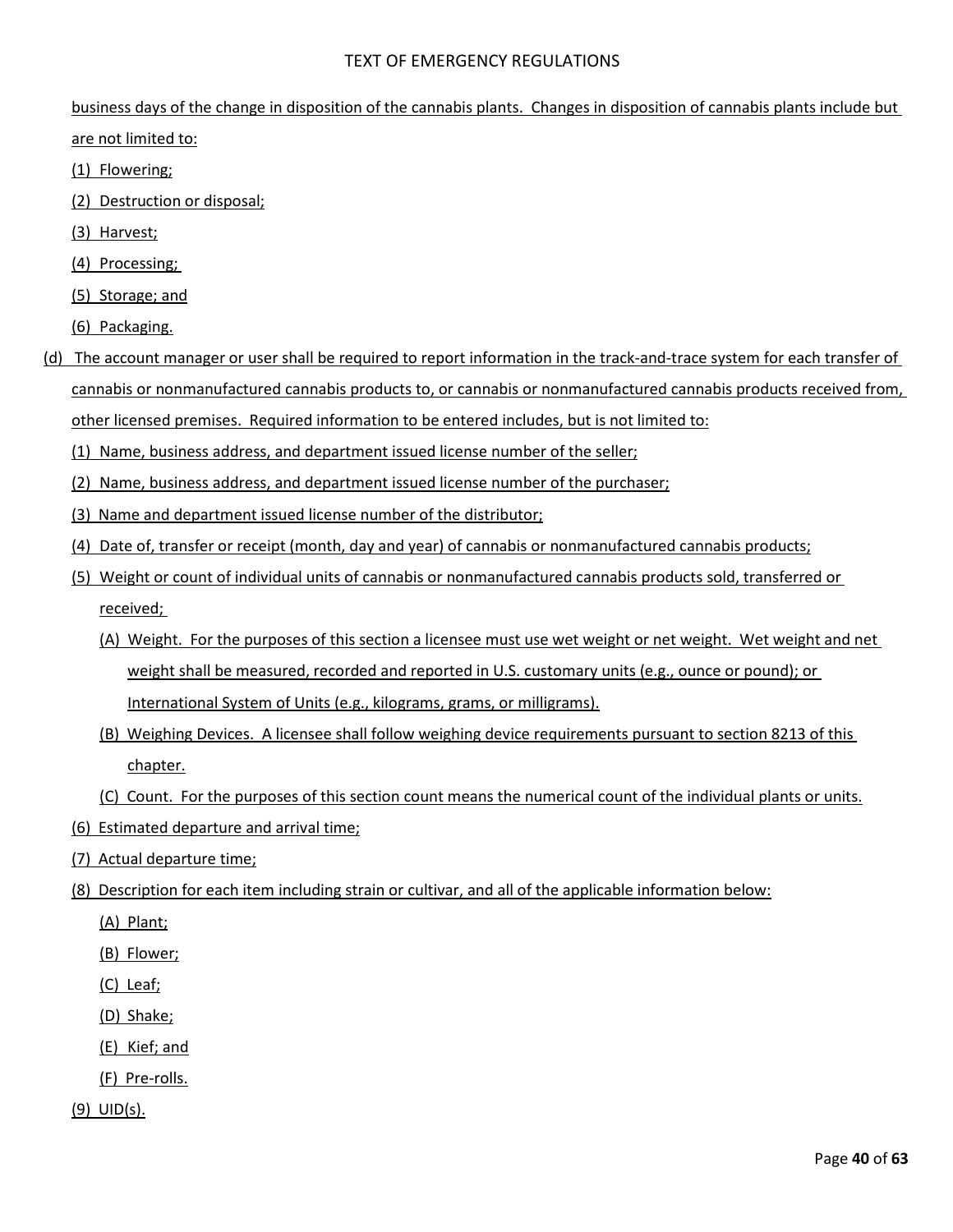- (e) Temporary Licensees. A licensee operating under a temporary license, issued by the department pursuant to section 8100 of this chapter, is not required to record commercial cannabis activity in the track-and-trace system as otherwise required by this chapter. Temporary licensees shall record all commercial cannabis activity in accordance with section 8401 of this chapter.
- (f) Annual licensees may continue to conduct commercial cannabis activities with temporary licensees pursuant to section 8401 of this chapter.

Authority: Sections 26012 and 26013, Business and Professions Code. Reference: Sections 26067 and 26160, Business and Professions Code.

<span id="page-42-0"></span>[§ 8406. Track-and-Trace System Inventory Requirements.](#page-0-0)

Licensees shall use the track-and-trace system for all inventory tracking activities at a licensed premises, including, but not limited to, all the following:

- (a) Reconcile all on-premises and in-transit cannabis or nonmanufactured cannabis products inventories at least once every fourteen (14) business days; and
- (b) Record the net weight of all harvested cannabis once the majority of drying, trimming and curing activities have been completed, or within sixty (60) calendar days from the initial harvest date, whichever is sooner.
- (c) Licensees shall close out their physical inventory of all cannabis and nonmanufactured cannabis products and UIDs, if applicable, prior to the effective date of any of the following changes to their license:
	- (1) Voluntary surrender of a temporary license or annual license.
	- (2) Expiration of an annual license.
	- (3) Revocation of a license.
- (d) Close-out of physical inventory includes, but is not limited to, all of the following items:
	- (1) Immature plants and their corresponding lot UID(s);
	- (2) Mature plants and their corresponding plant UID(s);
	- (3) Harvest batches and their corresponding UID(s);
	- (4) Nonmanufactured cannabis products and their corresponding UID(s); and
	- (5) UIDs in the licensee's possession which have not been assigned in the track-and-trace system.

(e) All transfers and sales shall be documented pursuant to sections 8401 and 8405 of this chapter.

Authority: Sections 26012 and 26013, Business and Professions Code. Reference: Section 26067, Business and Professions Code.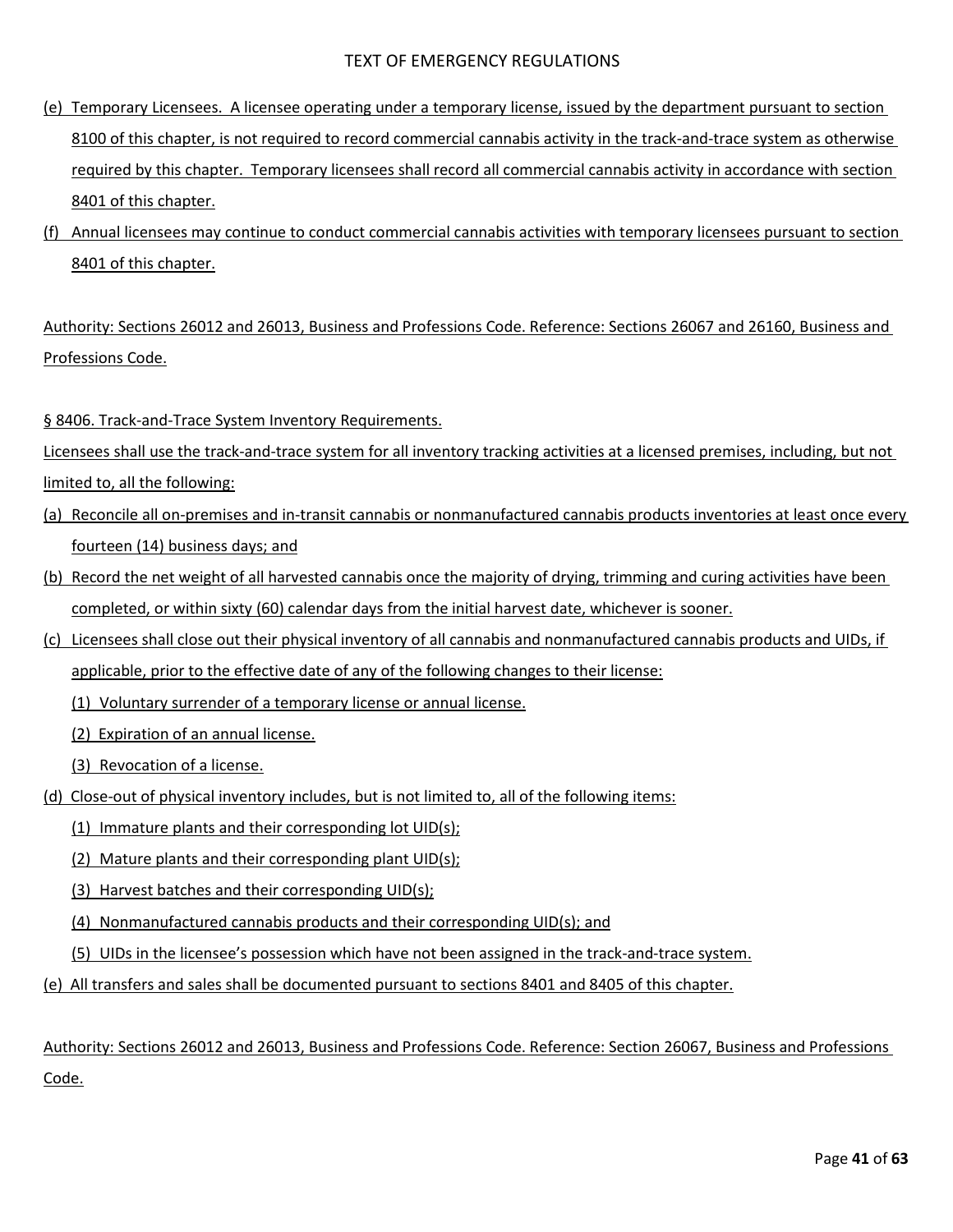<span id="page-43-0"></span>[§ 8407. Track-and-Trace System Requirements for Product in Licensee Possession at the Time of Annual License Issuance.](#page-0-0)

- (a) Within thirty (30) business days of receipt of the UIDs ordered pursuant to section 8403 of this chapter, the licensee shall enter into the track-and-trace system and assign and apply a UID to each existing immature plant lot, each individual mature plant, and all nonmanufactured cannabis products physically located on the licensed premises.
- (b) After the thirty (30) day time frame referenced in subsection (a) above expires, all cannabis at the licensed premises shall be entered into the track-and-trace system starting with seed, clone propagated onsite or purchased from a licensed nursery, or seedling purchased from a licensed nursery pursuant to this chapter. This section shall remain in effect until July 1, 2019.

Authority: Sections 26012 and 26013, Business and Professions Code. Reference: Section 26067, Business and Professions Code.

#### <span id="page-43-1"></span>[§ 8408. Inventory Audits.](#page-0-0)

The department may perform an audit of the physical inventory and inventory as reported in the track-and-trace system of any licensee at the department's discretion. Audits of the licensee shall be conducted during standard business hours or at other reasonable times as mutually agreed to by the department and the licensee. For the purposes of this section standard business hours are 8:00am – 5:00pm (Pacific Standard Time). Prior notice of audit is not required.

Authority: Sections 26012 and 26013, Business and Professions Code. Reference: Sections 26015 and 26067, Business and Professions Code.

<span id="page-43-2"></span>[§ 8409. Notification of Diversion, Theft, Loss, or Criminal Activity.](#page-0-0) Licensees shall notify the department and law enforcement authorities within three (3) business days of discovery of any diversion, theft, loss of, or criminal activity related to licensee's cannabis or nonmanufactured cannabis products.

Authority: Sections 26012 and 26013, Business and Professions Code. Reference: Sections 26013 and 26015, Business and Professions Code.

# <span id="page-43-3"></span>**[Article 6. Inspections, Investigations and Audits](#page-0-0)**

<span id="page-43-4"></span>[§ 8500. Inspections, Investigations and Audits Applicability.](#page-0-0)

All licensees and applicants shall be subject to inspection, investigation or audit of their licensed premises and records by the department to determine compliance with applicable laws and regulations.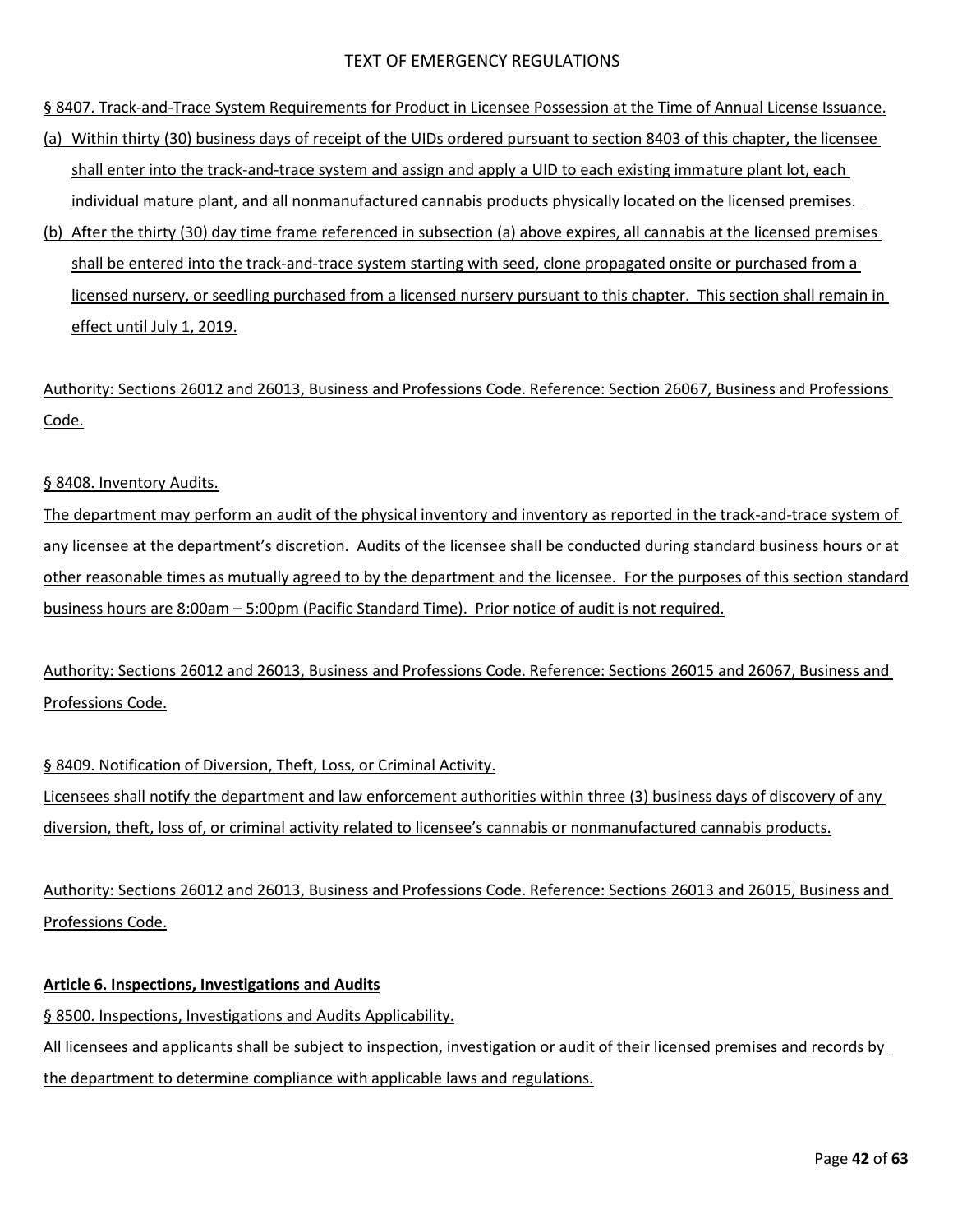Authority: Sections 26012 and 26013, Business and Professions Code. Reference: Sections 26013 and 26015, Business and Professions Code.

<span id="page-44-0"></span>[§ 8501. Inspections, Investigations and Audits.](#page-0-0)

The department shall conduct inspections, investigations and audits of licensees including, but not limited to,

a review of any books, records, accounts, inventory, or onsite operations specific to the license.

- (a) The department may conduct an inspection, investigation or audit for any of the following purposes:
	- (1) To determine accuracy and completeness of the application prior to issuing a license;
	- (2) To determine compliance with license requirements including, but not limited to, the cultivation plan;
	- (3) To audit or inspect any records outlined in section 8400 of this chapter;
	- (4) To respond to a complaint(s) received by the department regarding the licensee;
	- (5) To inspect incoming or outgoing shipments of cannabis and nonmanufactured cannabis products; and
	- (6) As deemed necessary by the department.
- (b) All inspections, investigations and audits of the licensed premises shall be conducted during standard business hours or at other reasonable times as mutually agreed to by the department and the licensee. For the purposes of this section, standard business hours are 8:00am – 5:00pm (Pacific Standard Time). Prior notice of inspection, investigation or audit is not required.
- (c) No applicant, licensee, its agent or employees shall interfere with, obstruct or impede the department's inspection, investigation or audit. This includes, but is not limited to, the following actions:
	- (1) Denying the department access to the licensed premises;
	- (2) Providing false or misleading statements;
	- (3) Providing false, falsified, fraudulent or misleading documents and records; and
	- (4) Failing to provide records, reports, and other supporting documents.
- (d) Upon completion of an inspection, investigation or audit, the department shall notify the applicant or licensee of any violation(s) and/or action(s) the department is taking.

Authority: Sections 26012 and 26013, Business and Professions Code. Reference: Sections 26013, 26015, and 26160, Business and Professions Code.

#### <span id="page-44-1"></span>**[Article 7. Enforcement](#page-0-0)**

<span id="page-44-2"></span>[§ 8600. Enforcement Applicability.](#page-0-0)

Notwithstanding any other provision of law, the department may take a licensing or administrative action at any time within five (5) years after the department discovers, or with reasonable diligence should have discovered, any violation of state law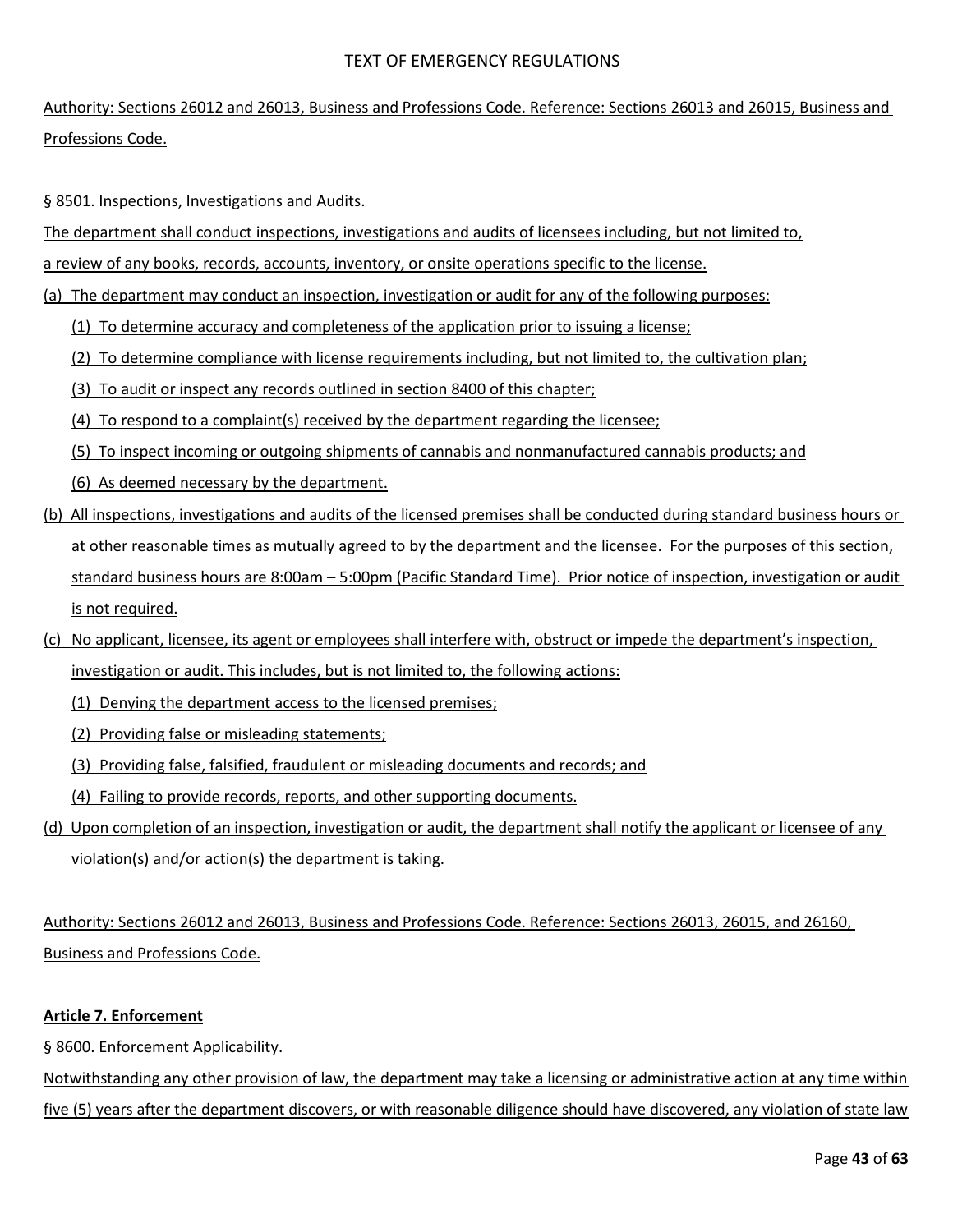or local ordinances.

Authority: Sections 26012 and 26013, Business and Professions Code. Reference: Section 26031, Business and Professions Code.

#### <span id="page-45-0"></span>[§ 8601. Administrative Actions.](#page-0-0)

The department shall use the violation classes and applicable fine amounts as follows:

- (a) For the purpose of this section, violation classes are designated as "Minor," "Moderate," and "Serious".
	- (1) "Serious". Violations which preclude or significantly interfere with enforcement, or those that cause significant false, misleading or deceptive business practices, potential for significant level of public or environmental harm, or for any violation that is a repeat of a Moderate violation that occurred within a two-year period and that resulted in an administrative civil penalty. All serious violations are subject to revocation
	- (2) "Moderate". Violations that undermine enforcement, are likely to cause public or environmental harm, or are a repeat of a Minor violation that occurred within a two-year period and resulted in an administrative civil penalty.
	- (3) "Minor". Violations that are not likely to have an adverse effect on public safety or environmental health.
- (b) Repeat violations may result in an escalation of violation class.
- (c) Pursuant to section 26038(a) of the Business and Professions Code, a person(s) engaging in commercial cannabis activity without a license shall be subject civil penalties of up to three (3) times the amount of the license fee for each violation.
- (d) Pursuant to section 26160(f) of the Business and Professions Code, if a licensee, or an agent or employee of the licensee, fails to maintain or provide required records, the licensee shall be subject to a citation and a fine of up to thirty thousand dollars (\$30,000) per individual violation.
- (e) Table A below shall be used to establish the initial level of severity of a particular violation and the corresponding penalty range for "Serious," "Moderate," and "Minor" violation classes.

| <b>TABLE A:</b> |                                      | <b>Violation Type</b> |            |                   |
|-----------------|--------------------------------------|-----------------------|------------|-------------------|
|                 |                                      | Minor                 | Moderate   | Serious           |
| Authority       | <b>Description of Violation</b>      | <b>Fine Range</b>     | Fine Range | <b>Fine Range</b> |
|                 |                                      | $$100 -$              | $$501 -$   | $$1,001 -$        |
|                 |                                      | \$500                 | \$1,000    | \$5,000           |
| BPC 26053 (a)   | Licensee engaged in commercial       |                       |            |                   |
|                 | cannabis activity with an unlicensed |                       |            | $\underline{X}$   |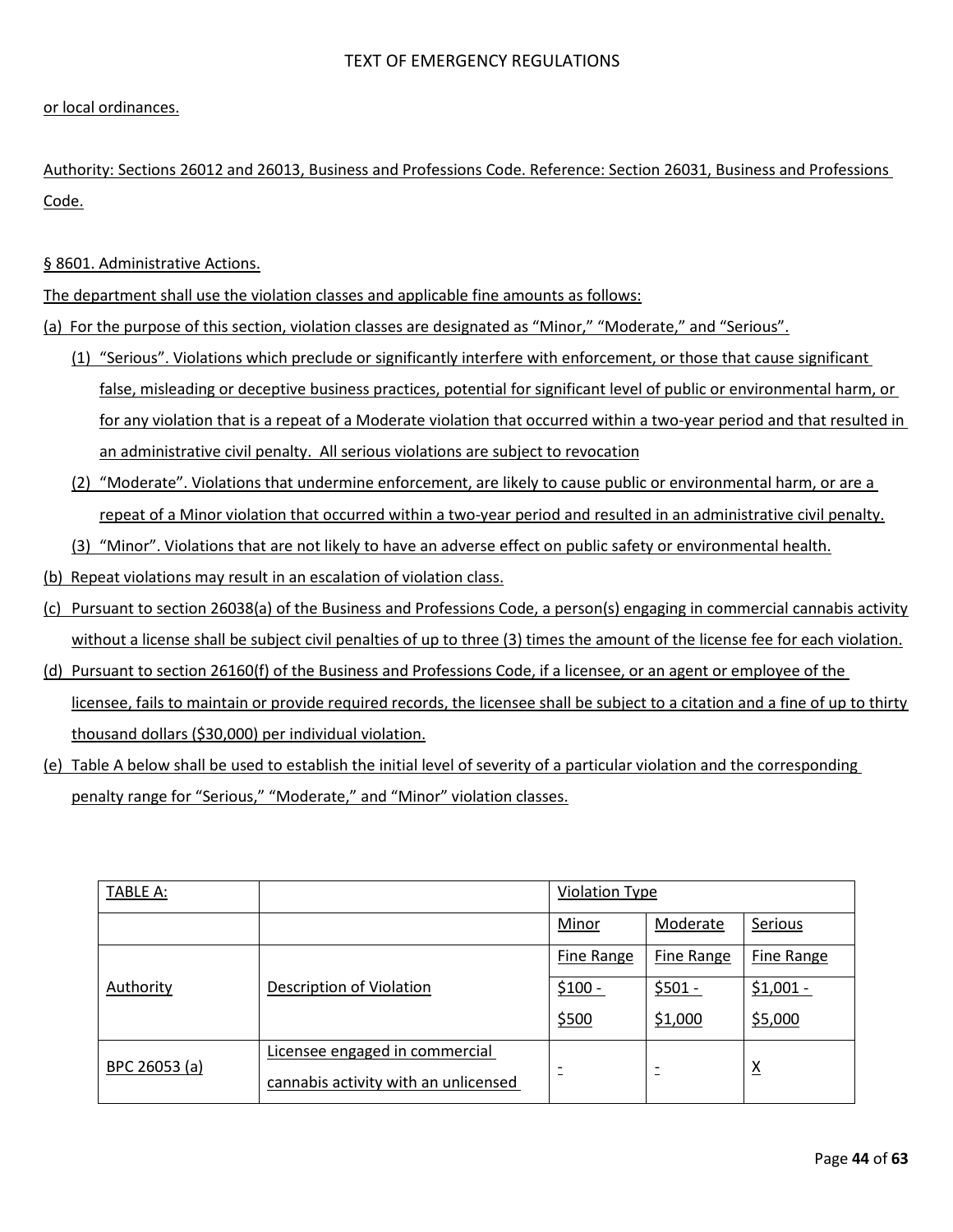|                 | person.                                  |                |                 |                          |
|-----------------|------------------------------------------|----------------|-----------------|--------------------------|
| BPC 26055 (b)   | Licensee continued to operate after      | $\overline{a}$ |                 |                          |
|                 | revocation of state license.             |                | Ξ               | $\underline{\mathsf{X}}$ |
|                 | Licensee used a water source that was    |                |                 |                          |
| BPC 26060.1 (a) | not identified or permitted on their     |                | Ξ               | $\underline{\mathsf{X}}$ |
|                 | application.                             |                |                 |                          |
|                 | After January 1, 2018, licensee          |                |                 |                          |
| BPC 26050.1 (a) | engaged in commercial cannabis           |                |                 |                          |
| 3 CCR 8100 (b)  | activity prior to obtaining a temporary  |                |                 | $\underline{\mathsf{X}}$ |
|                 | license.                                 |                |                 |                          |
|                 |                                          |                |                 |                          |
|                 | Failure to dispose of cannabis waste as  |                |                 |                          |
| BPC 26031       | identified in the licensee's approved    |                | <u>x</u>        | Ξ                        |
| 3 CCR 8108      | waste management plan.                   |                |                 |                          |
|                 | Failure to deposit cannabis waste at a   |                |                 |                          |
|                 | manned fully permitted solid waste       |                |                 |                          |
|                 | landfill or transformation facility;     |                |                 |                          |
|                 | manned fully permitted composting        |                |                 |                          |
| BPC 26031       | facility or manned composting            |                |                 |                          |
| 3 CCR 8108      | operation; manned fully permitted in-    |                | $\underline{X}$ | Ξ                        |
|                 | vessel digestion facility; manned fully  |                |                 |                          |
|                 | permitted in-vessel digestion            |                |                 |                          |
|                 | operation; or manned fully permitted     |                |                 |                          |
|                 | chip and grind operation or facility.    |                |                 |                          |
| BPC 26031       | Licensee total canopy size on licensed   |                |                 |                          |
| 3 CCR 8201      | premises exceeded the total allowable    |                |                 | <u>х</u>                 |
|                 | canopy size for the license type.        |                |                 |                          |
|                 | Failure to obtain a separate license for |                |                 |                          |
| BPC 26031       | each premises where the licensee         |                |                 |                          |
| 3 CCR 8202 (b)  | engaged in commercial cannabis           | Ξ              |                 | $\underline{X}$          |
|                 | cultivation.                             |                |                 |                          |
| BPC 26031       | Licensee transferred or assigned their   | $\pm$          |                 | $\underline{X}$          |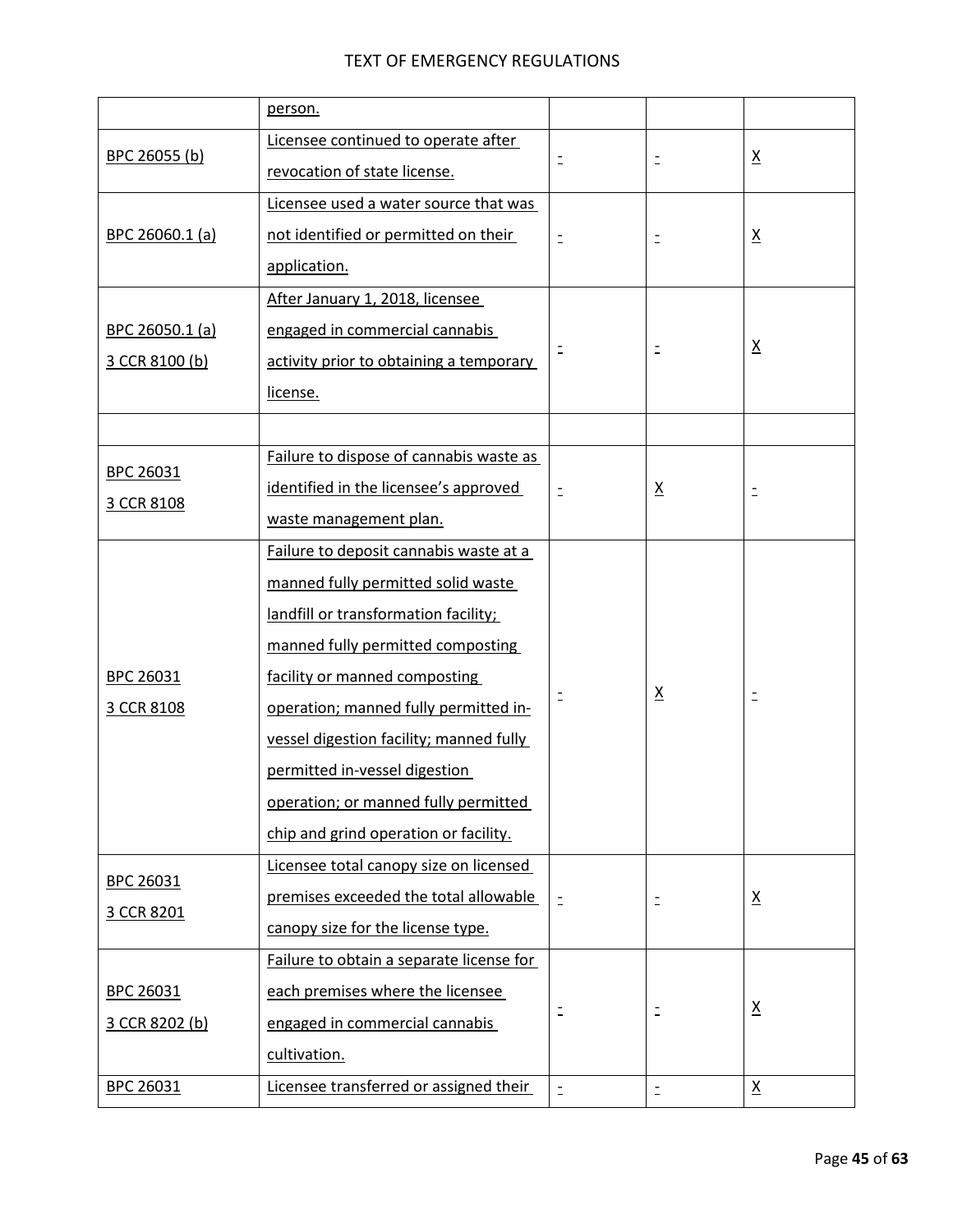| 3 CCR 8202 (c)                 | cultivation license to an other person,  |                 |                 |                 |
|--------------------------------|------------------------------------------|-----------------|-----------------|-----------------|
|                                | entity, or property.                     |                 |                 |                 |
|                                | Licensee transferred cannabis and        |                 |                 |                 |
|                                | nonmanufactured cannabis products        |                 |                 |                 |
| BPC 26031                      | from their licensed premises to          |                 | Ξ               | $\underline{X}$ |
| 3 CCR 8202 (d)                 | another licensee without using a         |                 |                 |                 |
|                                | licensed distributor.                    |                 |                 |                 |
| BPC 26031                      | Failure to prominently display license   |                 |                 |                 |
| 3 CCR 8202 (e)                 | on licensed premises where it can be     | $\underline{x}$ | Ξ               | Ξ               |
|                                | viewed by state and local agencies.      |                 |                 |                 |
|                                | Licensee holding both an A and an M      |                 |                 |                 |
| BPC 26031                      | license on the same premises failed to   |                 |                 |                 |
| 3 CCR 8202 (f)                 | keep the respective inventory of         | $\underline{X}$ | Ξ               | Ξ               |
|                                | cannabis products separate and           |                 |                 |                 |
|                                | distinct.                                |                 |                 |                 |
| BPC 26031                      | Licensee sublet a portion of the         | $\underline{X}$ |                 |                 |
| $3$ CCR 8202 (g)               | licensed premises.                       |                 |                 | Ξ               |
|                                | Failure to notify the department in      |                 |                 |                 |
|                                | writing within ten (10) calendar days of |                 |                 |                 |
| BPC 26031                      | any changes to any item listed in the    |                 |                 |                 |
| 3 CCR 8204 (a)                 | application or any of the events         | <u>х</u>        | Ξ               | Ξ               |
|                                | pursuant to section $8204(a)(1)-(5)$ of  |                 |                 |                 |
|                                | this chapter.                            |                 |                 |                 |
| BPC 26031                      | Failure to submit a new application for  |                 | $\underline{X}$ |                 |
| 3 CCR 8204 (b)                 | a change in business entity type.        |                 |                 | Ē               |
|                                | Failure to notify the department in      |                 |                 |                 |
| BPC 26031<br>3 CCR 8204 (c)(1) | writing of a penalty or judgment of a    |                 |                 |                 |
|                                | criminal conviction or civil judgment    |                 |                 |                 |
|                                | rendered against the licensee within     | $\underline{X}$ |                 | Ξ               |
|                                | forty-eight (48) hours of receiving a    |                 |                 |                 |
|                                | penalty or judgement of a criminal       |                 |                 |                 |
|                                | penalty or civil judgement.              |                 |                 |                 |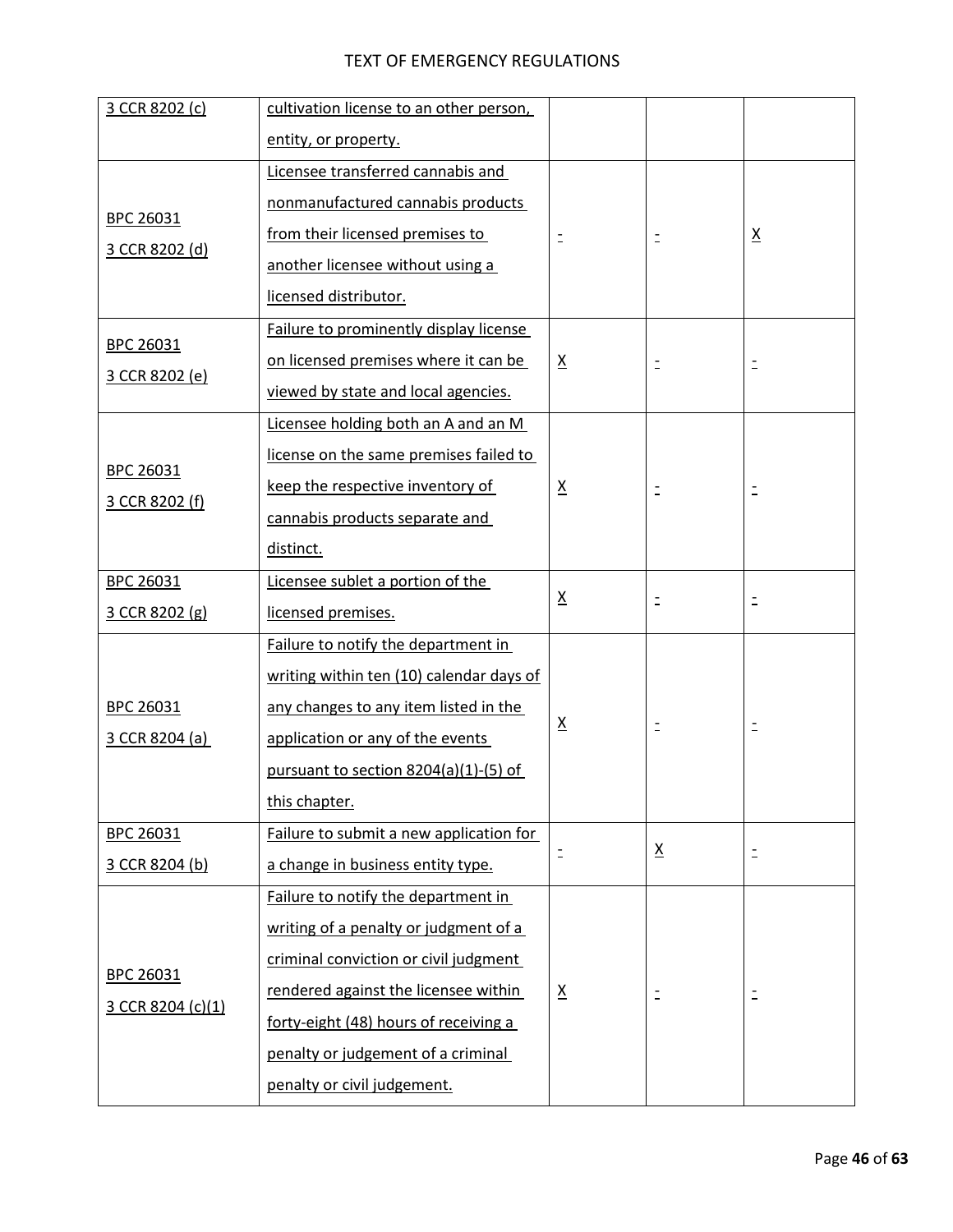|                                | Failure to notify the department in       |                 |          |   |  |
|--------------------------------|-------------------------------------------|-----------------|----------|---|--|
|                                | writing of a revocation of a local        |                 |          |   |  |
| BPC 26031<br>3 CCR 8204 (c)(2) | license, permit, or other authorization   | <u>X</u>        |          | Ξ |  |
|                                | within forty-eight (48) hours of the      |                 |          |   |  |
|                                | revocation.                               |                 |          |   |  |
|                                | Licensee made physical modifications      |                 |          |   |  |
|                                | to the licensed premises that             |                 |          |   |  |
|                                | materially or substantially altered the   |                 |          |   |  |
| BPC 26031                      | licensed premises or use of the           |                 |          |   |  |
| 3 CCR 8205 (a)                 | licensed premises from the premises       |                 | <u>x</u> | Ξ |  |
|                                | diagram originally filed with the license |                 |          |   |  |
|                                | application without receiving prior       |                 |          |   |  |
|                                | written approval from the department.     |                 |          |   |  |
|                                | Failure to file a request for approval of |                 |          |   |  |
| BPC 26031                      | a premises modification with the          | <u>X</u>        |          |   |  |
| 3 CCR 8205 (b)                 | department associated with a physical     |                 |          | Ξ |  |
|                                | modification of the licensed premises.    |                 |          |   |  |
|                                | Failure to provide additional             |                 |          |   |  |
| BPC 26031                      | documentation requested by the            |                 |          |   |  |
| 3 CCR 8205 (c)                 | department to evaluate the request        | $\underline{x}$ | Ξ        | Ξ |  |
|                                | for approval of a premises                |                 |          |   |  |
|                                | modification.                             |                 |          |   |  |
|                                | Failure to notify the department within   |                 |          |   |  |
|                                | ten (10) business days of the death,      |                 |          |   |  |
|                                | incapacity, receivership, assignment      |                 |          |   |  |
| BPC 26031                      | for the benefit of creditors of a         | $\bar{z}$       | <u>х</u> | Ξ |  |
| 3 CCR 8206 (a)                 | licensee, or other event rendering a      |                 |          |   |  |
|                                | licensee incapable of performing the      |                 |          |   |  |
|                                | duties associated with the license.       |                 |          |   |  |
|                                | Failure to move cannabis and              |                 |          |   |  |
| BPC 26031                      | nonmanufactured cannabis products         | $\underline{x}$ |          | Ξ |  |
| 3 CCR 8207 (h)(1)              | to a secure location where access to      |                 |          |   |  |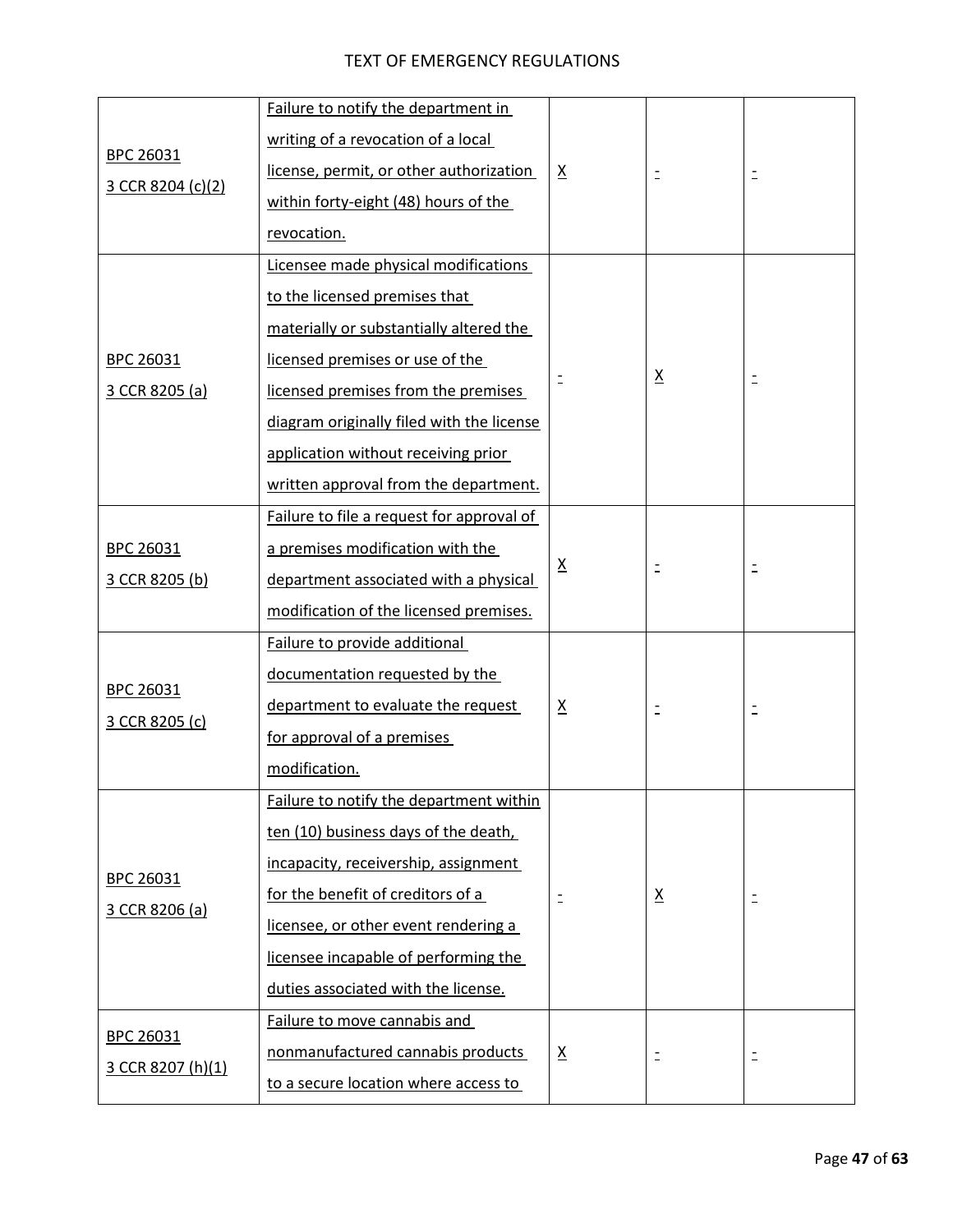|                             | the cannabis is restricted to the         |                 |          |   |
|-----------------------------|-------------------------------------------|-----------------|----------|---|
|                             | licensee, its employees, and              |                 |          |   |
|                             | contractors.                              |                 |          |   |
|                             | Failure to notify the department, in      |                 |          |   |
|                             | writing, within twenty-four (24) hours    |                 |          |   |
| BPC 26031                   | of moving cannabis and                    |                 |          |   |
| 3 CCR 8207 (h)(2)           | nonmanufactured cannabis products         | $\underline{X}$ | Ξ        | Ξ |
|                             | and requesting relief pursuant to         |                 |          |   |
|                             | section 8207 of this chapter.             |                 |          |   |
|                             | Failure to provide the department         |                 |          |   |
| BPC 26031                   | access to the location where cannabis     |                 |          |   |
|                             | and nonmanufactured cannabis              | $\underline{X}$ |          | Ξ |
| 3 CCR 8207 (h)(3)           | products were moved pursuant to           |                 |          |   |
|                             | section 8207 of this chapter.             |                 |          |   |
|                             | Failure to submit, in writing, a request  |                 |          |   |
|                             | for temporary relief that clearly         |                 |          |   |
|                             | indicates the statutory and regulatory    |                 |          |   |
|                             | sections from which relief is being       |                 |          |   |
|                             | requested, the time period for which      |                 |          |   |
| BPC 26031                   | the relief is requested, and the reason   | $\underline{X}$ | Ξ        | Ξ |
| 3 CCR 8207 (h)(4)           | relief is needed, within ten (10) days of |                 |          |   |
|                             | moving cannabis and                       |                 |          |   |
|                             | nonmanufactured cannabis products         |                 |          |   |
|                             | pursuant to section 8207 of this          |                 |          |   |
|                             | chapter.                                  |                 |          |   |
|                             | Failure to notify the department when     |                 |          |   |
|                             | licensee surrenders, abandons, quits,     |                 |          |   |
| BPC 26031<br>3 CCR 8208 (a) | or closes the premises for a period       | $\underline{X}$ | Ξ        | Ξ |
|                             | exceeding thirty (30) consecutive         |                 |          |   |
|                             | calendar days.                            |                 |          |   |
| BPC 26031                   | Failure to notify the department within   |                 |          |   |
| 3 CCR 8208 (a)              | thirty (30) calendar days of quitting or  |                 | <u>x</u> | Ξ |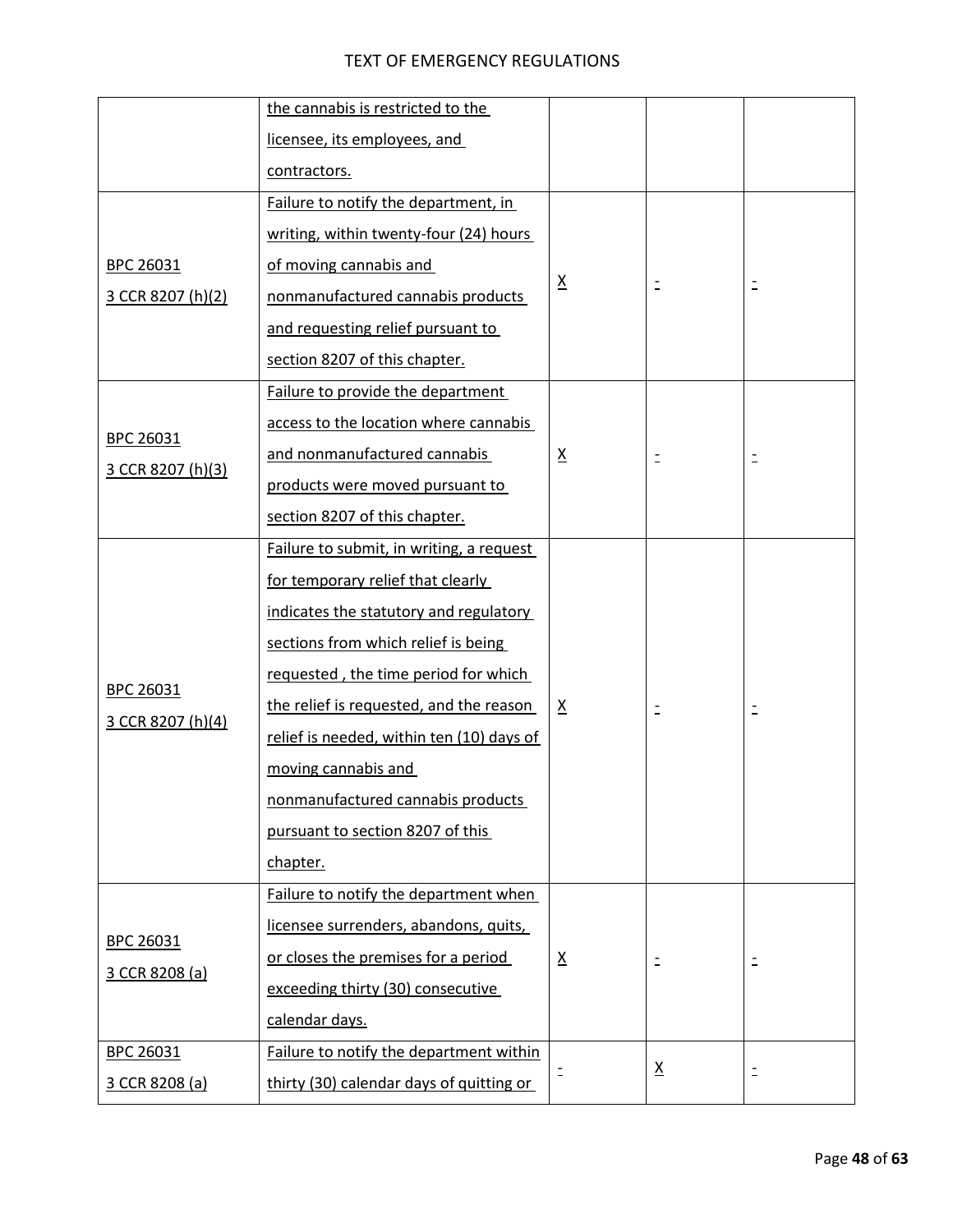|                             | abandoning the licensed premises.        |                 |                 |           |  |
|-----------------------------|------------------------------------------|-----------------|-----------------|-----------|--|
|                             | Failure to allow the bureau to collect   |                 |                 |           |  |
| BPC 26031                   | samples for the bureau's own             |                 |                 | $\equiv$  |  |
| 3 CCR 8210                  | laboratory analysis from cannabis        |                 | $\underline{X}$ |           |  |
|                             | transferred to a licensed distributor.   |                 |                 |           |  |
|                             | Licensee accepted returns of cannabis    |                 |                 |           |  |
|                             | plants or nonmanufactured products       |                 |                 |           |  |
| BPC 26031                   | transferred to another licensee after    |                 |                 |           |  |
| 3 CCR 8211                  | testing performed pursuant to section    | <u>х</u>        | Ξ               | Ξ         |  |
|                             | 26110 of the Business and Professions    |                 |                 |           |  |
|                             | Code.                                    |                 |                 |           |  |
| BPC 26031                   | Failure to comply with packaging         |                 |                 |           |  |
| 3 CCR 8212                  | requirements.                            | $\underline{X}$ | Ξ               | Ξ         |  |
| BPC 26031                   | Failure to comply with labeling          |                 |                 |           |  |
| 3 CCR 8212                  | requirements.                            | $\underline{X}$ |                 | Ξ         |  |
|                             | Failure to use weighing devices for      |                 |                 |           |  |
|                             | commercial purposes approved, tested     |                 |                 |           |  |
|                             | and sealed pursuant to chapter 5         |                 |                 |           |  |
|                             | (commencing with section 12500) of       |                 |                 |           |  |
| BPC 26031                   | division 5 of the Business and           |                 |                 |           |  |
| 3 CCR 8213 (a)              | Professions Code, and registered with    | $\underline{X}$ |                 | $\bar{z}$ |  |
|                             | the county sealer pursuant to chapter    |                 |                 |           |  |
|                             | 2 (commencing with section 12240) of     |                 |                 |           |  |
|                             | division 5 of the Business and           |                 |                 |           |  |
|                             | Professions Code.                        |                 |                 |           |  |
|                             | Failure to become licensed as a          |                 |                 |           |  |
| BPC 26031                   | weighmaster for bulk shipments of        |                 | Ξ               | $\bar{z}$ |  |
| 3 CCR 8213 (d)              | cannabis and nonmanufactured             | $\underline{X}$ |                 |           |  |
|                             | cannabis products.                       |                 |                 |           |  |
| BPC 26031<br>3 CCR 8213 (d) | Failure to issue weighmaster certificate |                 | Ξ<br>Ξ          |           |  |
|                             | pursuant to chapter 7 (commencing        | $\underline{X}$ |                 |           |  |
|                             | with section 12700) of division 5 of the |                 |                 |           |  |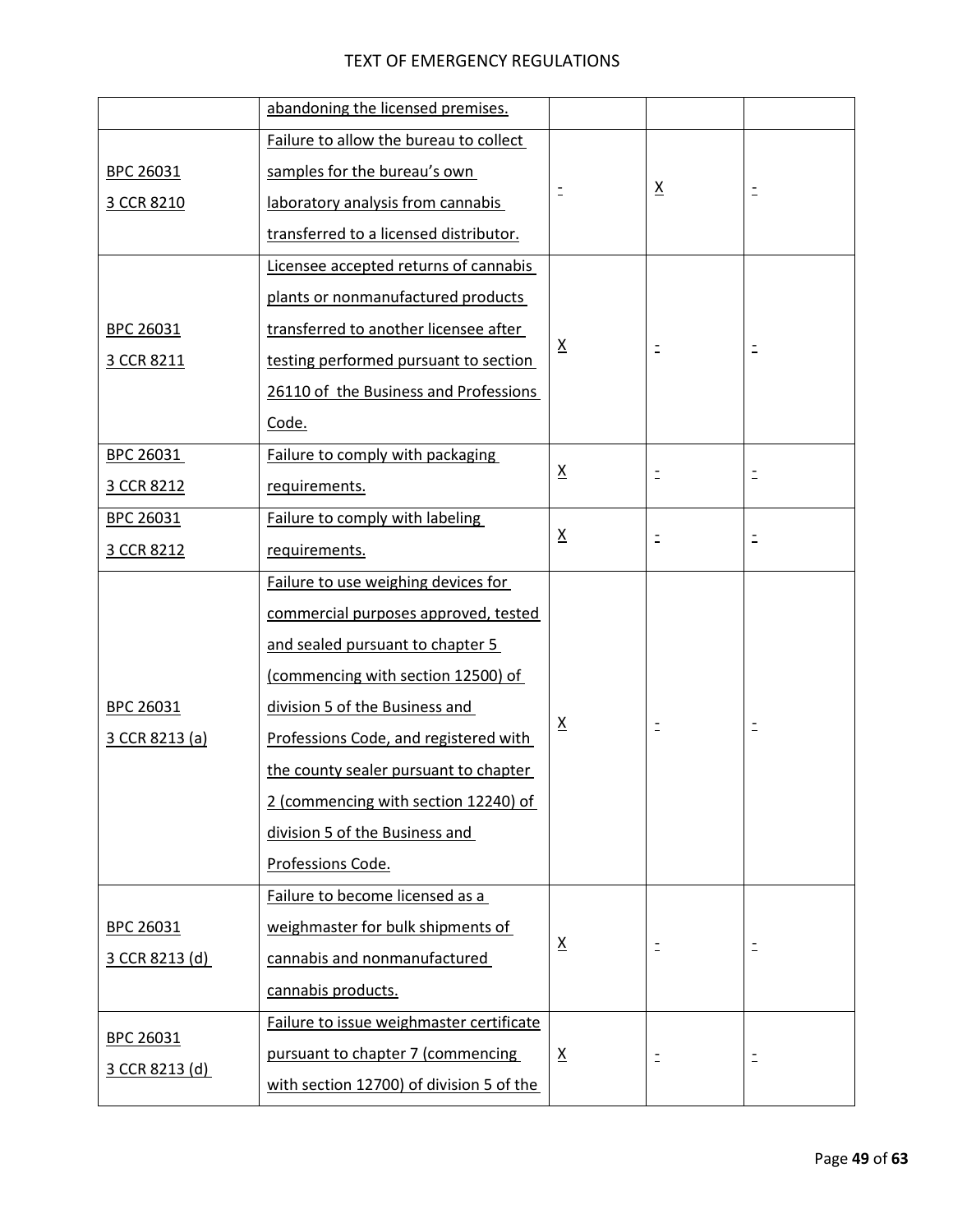|                     | <b>Business and Profession Code.</b>      |                 |                 |                 |
|---------------------|-------------------------------------------|-----------------|-----------------|-----------------|
|                     | After July 1, 2018, licensee conducted    |                 |                 |                 |
|                     | commercial cannabis activities with       |                 |                 |                 |
| BPC 26031           | other licensees that did not have the     | $\underline{X}$ | Ξ               | Ξ               |
| 3 CCR 8214          | same A or M designation of the            |                 |                 |                 |
|                     | licensee.                                 |                 |                 |                 |
|                     | Failure to move flowering cannabis        |                 |                 |                 |
|                     | plants, without delay, from the           |                 |                 |                 |
| BPC 26031           | designated propagation area(s) to the     |                 |                 |                 |
| 3 CCR 8300 (a)      | designated canopy area(s) and report      |                 |                 | $\underline{X}$ |
|                     | the movement and UID tagging in the       |                 |                 |                 |
|                     | track-and-trace system.                   |                 |                 |                 |
|                     | Failure to properly apply UIDs to         |                 |                 |                 |
| BPC 26031           | cannabis plants used for seed             |                 |                 |                 |
| $\S$ 3 CCR 8300 (b) | production pursuant to section 8403 of    | $\underline{X}$ |                 |                 |
|                     | this chapter.                             |                 |                 |                 |
| BPC 26031           | Licensee propagating immature plants      |                 |                 |                 |
| 3 CCR 8300 (c)      | for distribution or seed for distribution |                 |                 | $\underline{X}$ |
|                     | without a nursey license.                 |                 |                 |                 |
|                     | Licensee processed cannabis on the        |                 |                 |                 |
| BPC 26031           | licensed premises in an area(s) not       |                 |                 |                 |
| 3 CCR 8300 (d)      | designated for processing as identified   |                 | $\underline{x}$ | Ξ               |
|                     | on their approved cultivation plan.       |                 |                 |                 |
|                     | Processing cannabis on licensee's         |                 |                 |                 |
| BPC 26031           | premises without compliance to            |                 |                 |                 |
| 3 CCR 8300 (d)      | packaging or labeling requirements        |                 | $\underline{X}$ | Ξ               |
|                     | pursuant to section 8212 of this          |                 |                 |                 |
|                     | chapter.                                  |                 |                 |                 |
|                     | Failure to properly apply UIDs to         |                 |                 |                 |
| BPC 26031           | mature cannabis plants used for seed      |                 |                 |                 |
| 3 CCR 8301          | production pursuant to section 8403 of    |                 |                 | $\underline{X}$ |
|                     | this chapter.                             |                 |                 |                 |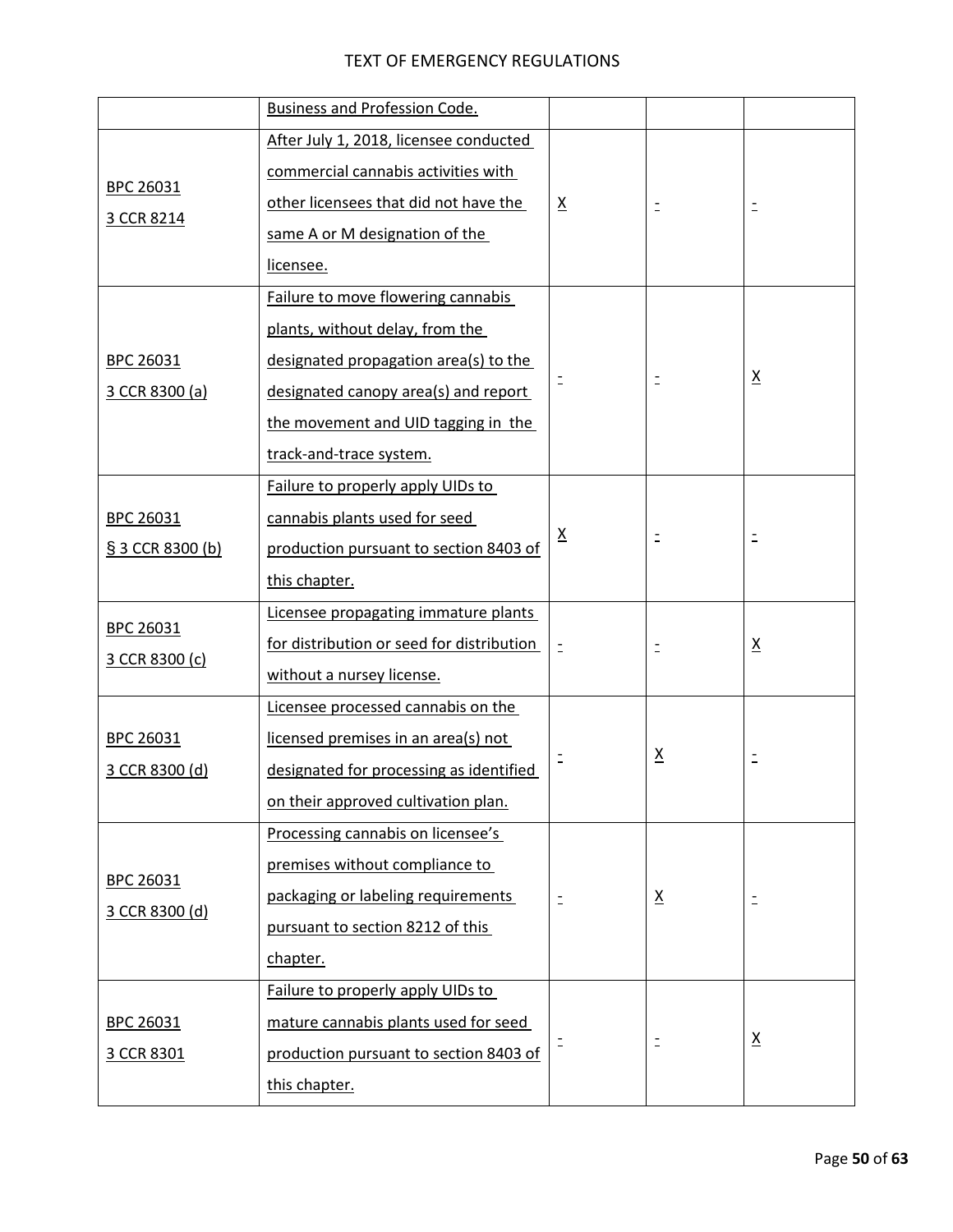|                    | Licensee allowed nonmanufactured         |                 |          |                 |
|--------------------|------------------------------------------|-----------------|----------|-----------------|
| BPC 26031          | cannabis products to enter the           | Ξ               |          | $\underline{X}$ |
| 3 CCR 8301         | commercial distribution chain other      |                 |          |                 |
|                    | than seed.                               |                 |          |                 |
|                    | Licensee conducted research and          |                 |          |                 |
| BPC 26031          | development in areas that were not       |                 |          |                 |
| 3 CCR 8302         | identified in their approved cultivation |                 |          | $\underline{X}$ |
|                    | plan.                                    |                 |          |                 |
|                    | Failure to properly tag with a UID,      |                 |          |                 |
| BPC 26031          | mature plants maintained in the area     |                 |          |                 |
| 3 CCR 8302         | on the licensed premises designated      |                 | <u>X</u> | Ξ               |
|                    | for research and development.            |                 |          |                 |
|                    | Licensee allowed cannabis and            |                 |          |                 |
|                    | nonmanufactured cannabis products        |                 |          |                 |
| BPC 26031          | from the research and development        |                 |          | $\underline{X}$ |
| 3 CCR 8302         | area to enter the commercial             |                 |          |                 |
|                    | distribution chain.                      |                 |          |                 |
|                    | Failure to adhere to track-and-trace     |                 |          |                 |
| BPC 26031          | requirements for aggregation of          |                 |          |                 |
| 3 CCR 8303 (a)     | cannabis products pursuant to sections   |                 | <u>X</u> |                 |
|                    | 8405 and 8406 of this chapter.           |                 |          |                 |
|                    | Failure to adhere to product packaging   |                 |          |                 |
| BPC 26031          | and labeling requirements, pursuant to   |                 |          |                 |
| 3 CCR 8303 (b)     | section 8212 of this chapter, for        | $\underline{X}$ |          | Ξ               |
|                    | nonmanufactured cannabis products.       |                 |          |                 |
| BPC 26031          | Processor licensee cultivated cannabis   |                 |          | $\underline{X}$ |
| 3 CCR 8303 (c)     | plants on their licensed premises.       | Ξ               | Ξ        |                 |
| BPC 26031          | Failure to comply with specified         |                 |          |                 |
|                    | general environmental protection         | Ξ               | Ξ        | $\underline{X}$ |
| 3 CCR 8304 (a)-(g) | measures.                                |                 |          |                 |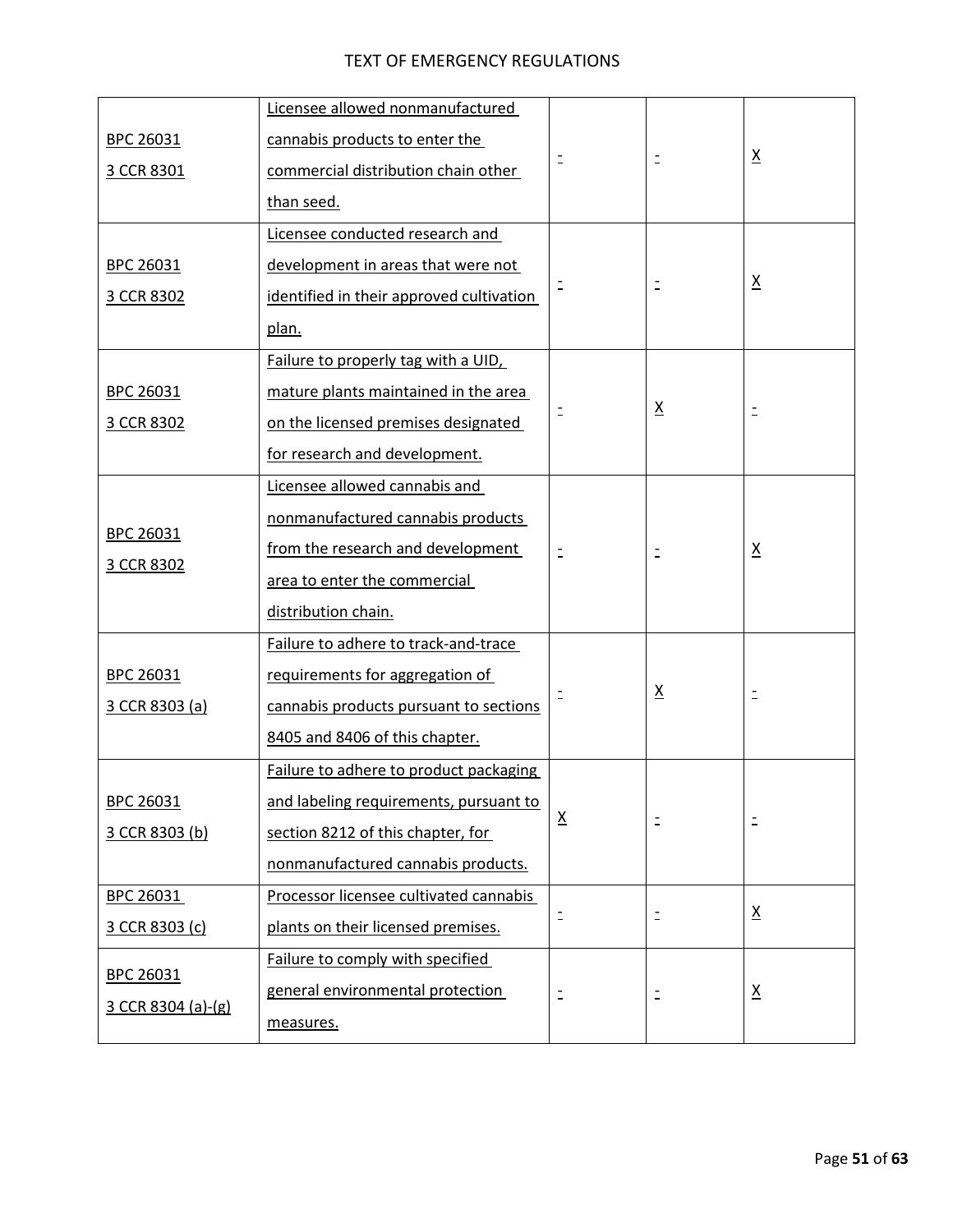| BPC 26031          | Failure to comply with specified          |                         |                 | $\underline{X}$ |
|--------------------|-------------------------------------------|-------------------------|-----------------|-----------------|
| 3 CCR 8305 (a)-(c) | renewable energy requirements.            |                         |                 |                 |
| BPC 26031          | Failure to comply with specified          |                         |                 | $\underline{X}$ |
| 3 CCR 8306 (a)-(d) | generator requirements.                   |                         | Ξ               |                 |
| BPC 26031          | Failure to comply with specified          |                         |                 | $\underline{X}$ |
| 3 CCR 8307 (a)-(b) | pesticide use requirements.               | Ξ                       | Ξ               |                 |
| BPC 26031          | Failure to dispose of cannabis waste in   |                         |                 |                 |
| 3 CCR 8308 (d)     | a secure waste receptacle or in a         |                         | <u>x</u>        | Ξ               |
|                    | secured area on the licensed premises.    |                         |                 |                 |
|                    | Failure to use track-and-trace system     |                         |                 |                 |
|                    | and documentation required pursuant       |                         |                 | Ξ               |
|                    | to sections 8404 and 8405 of this         |                         |                 |                 |
| BPC 26031          | chapter to ensure the cannabis waste      |                         | $\underline{X}$ |                 |
| 3 CCR 8308 (i)     | materials are identified, weighed, and    |                         |                 |                 |
|                    | tracked while on the licensed premises    |                         |                 |                 |
|                    | and when disposed of pursuant to          |                         |                 |                 |
|                    | subsections (f), (g), and (h) of section  |                         |                 |                 |
|                    | 8308.                                     |                         |                 |                 |
|                    | Failure to maintain accurate and          |                         | $\underline{X}$ | Ξ               |
|                    | comprehensive records regarding           |                         |                 |                 |
| BPC 26031          | cannabis waste material that account      |                         |                 |                 |
| 3 CCR 8308 (j)     | for, reconcile, and evidence all activity |                         |                 |                 |
|                    | related to the generation and disposal    |                         |                 |                 |
|                    | or disposition of cannabis waste.         |                         |                 |                 |
| BPC 26031          | Failure to provide or deliver required    |                         | Ξ               | $\underline{X}$ |
| 3 CCR 8400 (b)     | records, upon request.                    | Ξ                       |                 |                 |
| BPC 26031          | Failure to maintain all required          |                         | Ξ               | $\underline{X}$ |
| 3 CCR 8400 (d)     | records.                                  | Ξ                       |                 |                 |
| BPC 26031          | Failure to maintain suitability of        |                         |                 |                 |
| 3 CCR 8400 (e)     | records for inspection by the             | $\overline{\mathsf{X}}$ | Ξ               | Ξ               |
|                    | department.                               |                         |                 |                 |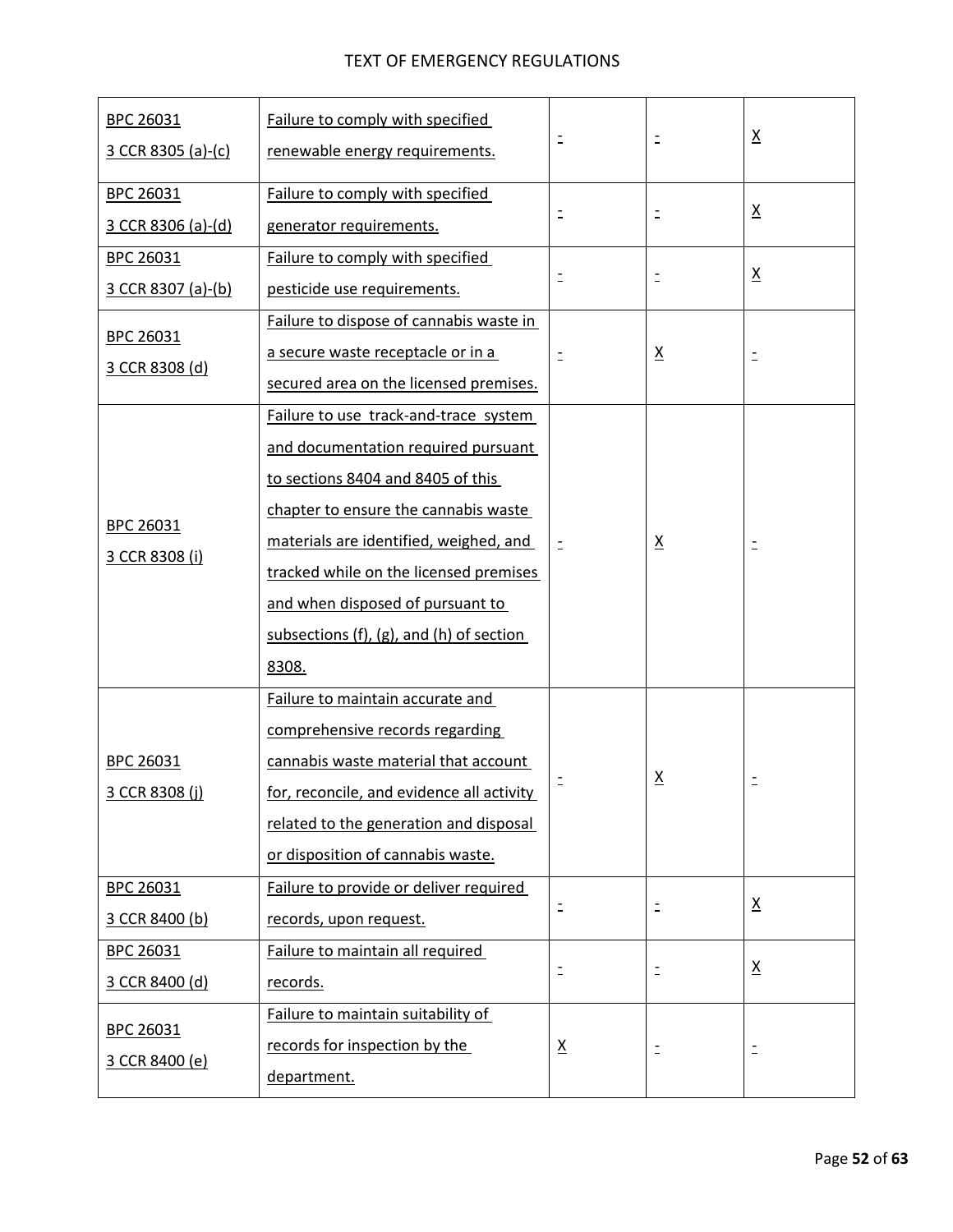|                   | Failure to prepare a sales invoice or    |                              |          |   |
|-------------------|------------------------------------------|------------------------------|----------|---|
| BPC 26031         | receipt for every sale or transport of   |                              |          |   |
| 3 CCR 8401        | cannabis or nonmanufactured              | $\qquad \qquad \blacksquare$ | <u>X</u> | Ξ |
|                   | cannabis product to another licensee.    |                              |          |   |
| BPC 26031         | Failure to accurately and completely     |                              |          |   |
| 3 CCR 8402 (a)    | enter data and information into the      | $\underline{X}$              | Ξ        | Ξ |
|                   | track-and-trace system.                  |                              |          |   |
|                   | Failure to designate an owner or other   |                              |          |   |
| BPC 26031         | party that can legally represent the     |                              |          |   |
| 3 CCR 8402 (b)(1) | licensee as a track-and-trace account    |                              | <u>X</u> |   |
|                   | manager.                                 |                              |          |   |
|                   | Failure to have licensee designated      |                              |          |   |
|                   | track-and-trace account manager(s)       |                              |          |   |
| BPC 26031         | complete track-and-trace system          |                              | <u>X</u> |   |
| 3 CCR 8402 (b)(2) | training as required by the              |                              |          |   |
|                   | department.                              |                              |          |   |
|                   | Licensee track-and-trace system          |                              |          |   |
|                   | account manager failed to properly       |                              |          |   |
| BPC 26031         | train all track-and-trace system users   |                              | <u>X</u> |   |
| 3 CCR 8402 (b)(3) | before the users were permitted to       |                              |          |   |
|                   | access the track-and-trace system.       |                              |          |   |
|                   | Failure to maintain an accurate and      |                              |          |   |
| BPC 26031         | complete list of all track-and-trace     |                              | <u>х</u> |   |
| 3 CCR 8402 (b)(4) | users and the account manager(s).        |                              |          |   |
|                   | Failure to cancel a track-and-trace      |                              |          |   |
| BPC 26031         | account manager or user account          |                              |          |   |
| 3 CCR 8402 (b)(5) | when that individual is no longer a      | Ξ                            | <u>X</u> | Ξ |
|                   | representative of the licensee.          |                              |          |   |
|                   | Failure to correct data entered into the |                              |          |   |
| BPC 26031         | track-and-trace system in error within   |                              |          |   |
| 3 CCR 8402 (b)(6) | three (3) business days of discovery of  |                              | <u>x</u> |   |
|                   | the error.                               |                              |          |   |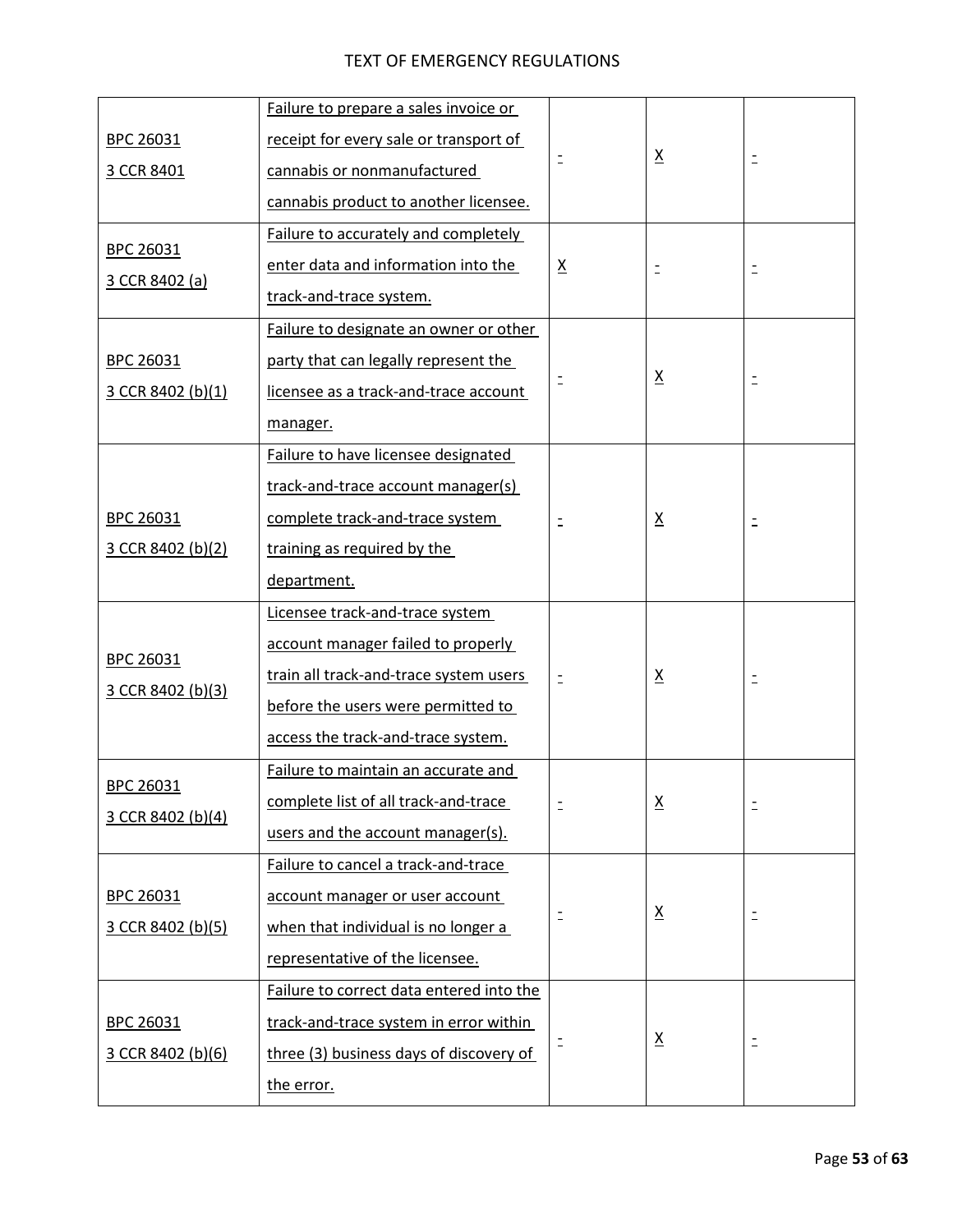|                     | Failure to prepare and maintain           |          |                 |   |
|---------------------|-------------------------------------------|----------|-----------------|---|
|                     | comprehensive records detailing all       |          |                 |   |
| BPC 26031           | tracking inventory activities which       |          |                 |   |
| 3 CCR 8402 (d)      | occurred during a loss of                 |          | $\underline{X}$ |   |
|                     | access/connectivity to the track-and-     |          |                 |   |
|                     | trace system.                             |          |                 |   |
|                     | Failure to enter all inventory tracking   |          |                 |   |
| BPC 26031           | activities that occurred during a loss of |          |                 |   |
| 3 CCR 8402 (d)(1)   | access to the track-and-trace system      |          | $\underline{X}$ | Ξ |
|                     | within three (3) business days if the     |          |                 |   |
|                     | loss of access.                           |          |                 |   |
|                     | Failure to document the date and time     |          |                 |   |
| BPC 26031           | when licensee lost access to the track-   |          | $\underline{X}$ |   |
| 3 CCR 8402 (d)(2)   | and-trace system, the cause of the        |          |                 | Ξ |
|                     | loss, and when access was restored.       |          |                 |   |
|                     | Licensee transferred cannabis or          |          |                 |   |
| BPC 26031           | nonmanufactured products to a             |          | $\underline{X}$ |   |
| 3 CCR 8402 (d)(3)   | distributor without having access to      |          |                 | Ξ |
|                     | the track-and-trace system.               |          |                 |   |
| BPC 26031           | Failure to request UIDs as prescribed     |          | <u>x</u>        |   |
| 3 CCR 8403 (a)      | by the department.                        | Ξ        |                 | Ξ |
| BPC 26031           | Failure to use only UIDs provisioned      |          |                 |   |
| $3$ CCR 8403 (a)(1) | and distributed by the department, or     |          | <u>х</u>        |   |
|                     | the department's designee.                |          |                 |   |
| BPC 26031           | Failure to maintain a sufficient supply   |          |                 |   |
| 3 CCR 8403 (a)(2)   | of UIDs to support tagging                | Ξ        | <u>х</u>        | Ξ |
|                     | requirements.                             |          |                 |   |
|                     | Failure to use track-and-trace system     |          |                 |   |
| BPC 26031           | to document receipt of provisioned        |          |                 |   |
| 3 CCR 8403 (a)(3)   | and distributed UIDs within three (3)     | $\equiv$ | $\underline{X}$ | Ξ |
|                     | business days of physical receipt of the  |          |                 |   |
|                     | UIDs by the licensee.                     |          |                 |   |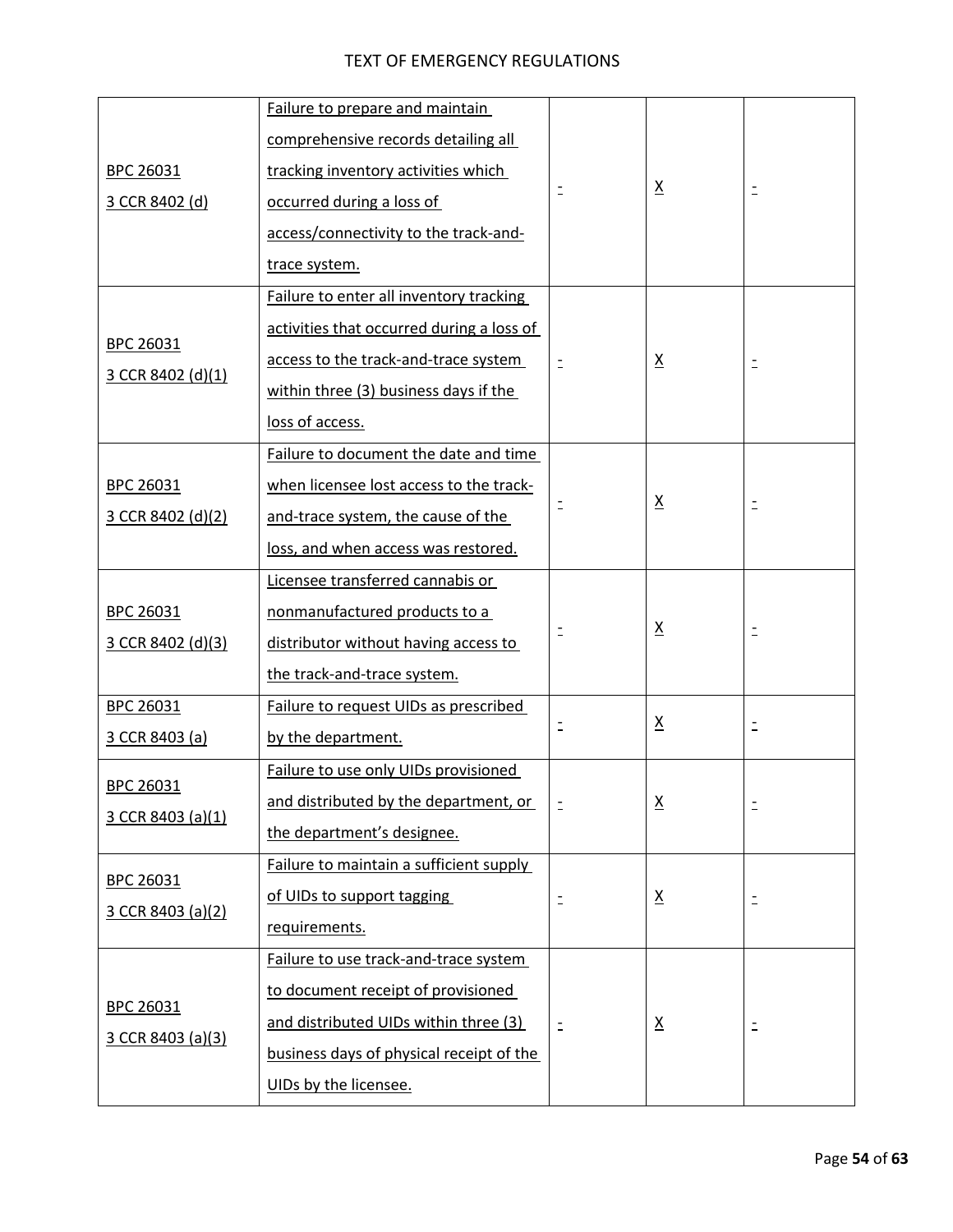| BPC 26031           | Failure to properly assign a UID to each |          | $\underline{X}$          | Ξ         |
|---------------------|------------------------------------------|----------|--------------------------|-----------|
| 3 CCR 8403 (b)(1)   | lot of immature plants.                  |          |                          |           |
| BPC 26031           | Licensee had more than one hundred       |          |                          |           |
| 3 CCR 8403 (b)(1)   | (100) immature plants in a lot.          |          | $\underline{\mathsf{X}}$ | Ξ         |
|                     | Failure to keep immature plants          |          |                          |           |
| BPC 26031           | contiguous to one another to facilitate  |          |                          |           |
| 3 CCR 8403 (b)(1)   | identification of the immature lot by    |          | $\underline{X}$          | Ξ         |
|                     | the department.                          |          |                          |           |
|                     | Failure to label each plant in an        |          |                          |           |
| BPC 26031           | immature lot with a label containing     |          |                          |           |
| $3$ CCR 8403 (b)(1) | the UID number assigned to the           |          | $\underline{X}$          | Ξ         |
|                     | immature lot by the licensee.            |          |                          |           |
|                     | Licensee failed to properly apply UID    |          |                          |           |
| BPC 26031           | to immature plants transported from a    |          | $\underline{X}$          | Ξ         |
| 3 CCR 8403 (b)(2)   | licensed nursery to a licensed           |          |                          |           |
|                     | cultivation site.                        |          |                          |           |
|                     | Licensee failed to properly apply UID    |          | <u>X</u>                 |           |
| BPC 26031           | to immature plants intended for retail   | $\equiv$ |                          | Ξ         |
| $3$ CCR 8403 (b)(2) | sale.                                    |          |                          |           |
|                     | Failure to apply UID to all individual   |          |                          |           |
|                     | plants at the time the plants were       |          |                          |           |
| <b>BPC 26031</b>    | moved to the designated canopy area,     |          |                          |           |
| 3 CCR 8403 (b)(3)   | identified in the licensee's approved    |          | <u>X</u>                 | Ξ         |
|                     | cultivation plan or when individual      |          |                          |           |
|                     | plants began flowering, as defined in    |          |                          |           |
|                     | section 8000(l).                         |          |                          |           |
|                     | Licensee applied UID to an individual    |          |                          |           |
| BPC 26031           | plant that was not associated with the   |          | <u>х</u>                 |           |
| 3 CCR 8403 (b)(3)   | UID from the lot of immature plants it   |          |                          | $\bar{z}$ |
|                     | was derived from.                        |          |                          |           |
|                     | Licensee failed to properly place and    |          |                          |           |
| BPC 26031           | maintain the required UID on each        | Ξ        | $\underline{X}$          | Ξ         |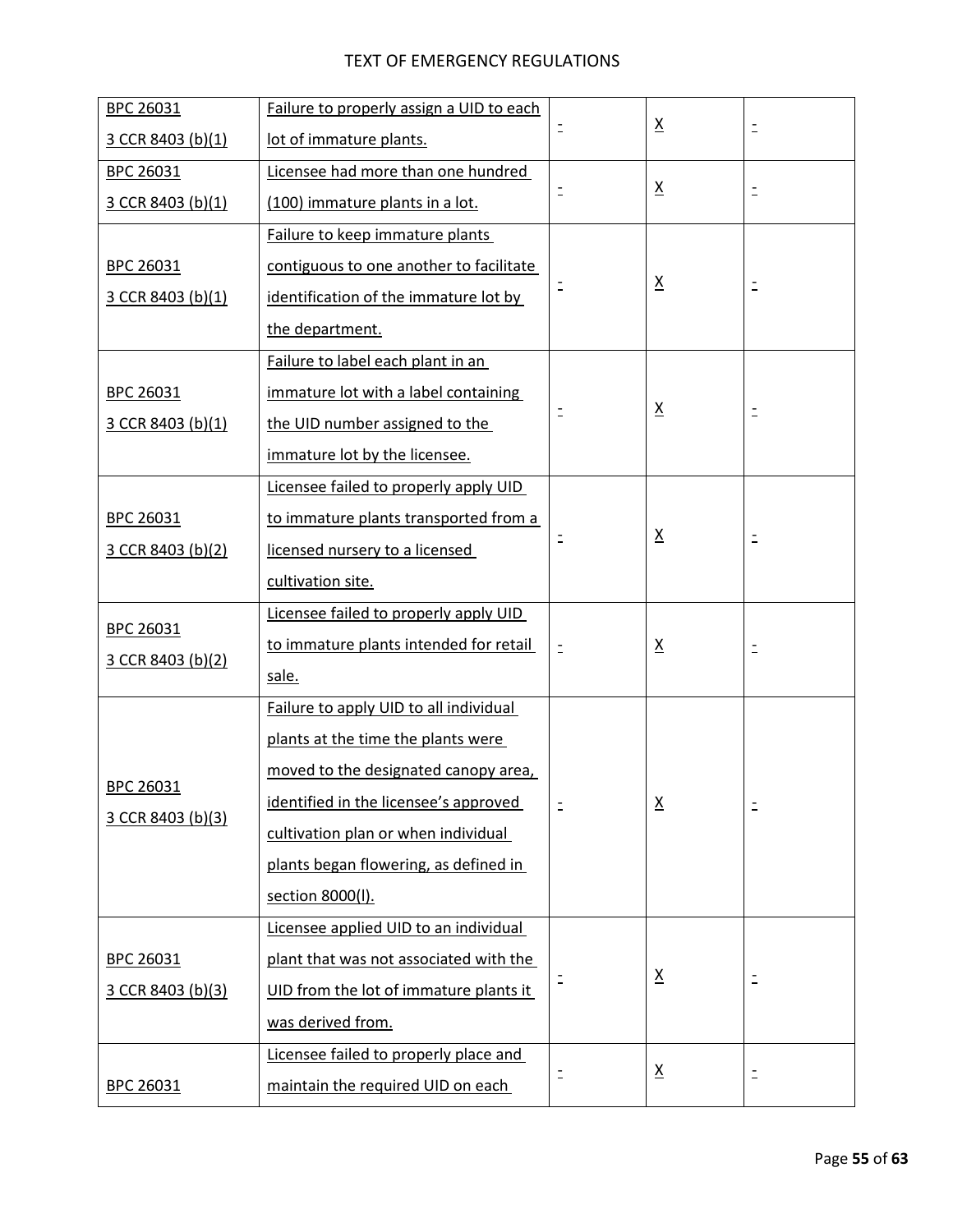| 3 CCR 8403 (b)(4) | mature plant.                            |                         |          |                          |
|-------------------|------------------------------------------|-------------------------|----------|--------------------------|
|                   | Licensee removed UID from the            |                         |          |                          |
| BPC 26031         | mature plant to which it was attached    |                         |          |                          |
| 3 CCR 8403 (b)(4) | and assigned prior to the plant being    |                         | <u>X</u> | Ξ                        |
|                   | harvested, destroyed or disposed.        |                         |          |                          |
|                   | Failure to assign a unique harvest       |                         |          |                          |
|                   | batch name that is associated with all   |                         |          |                          |
| BPC 26031         | UIDs for each individual plant, or       |                         |          | $\underline{\mathsf{X}}$ |
| 3 CCR 8403 (c)    | portion thereof, contained in the        |                         |          |                          |
|                   | harvest batch.                           |                         |          |                          |
|                   | Failure to assign a UID to cannabis and  |                         |          |                          |
|                   | nonmanufactured cannabis products        |                         |          |                          |
| BPC 26031         | corresponding to the unique harvest      |                         |          |                          |
| 3 CCR 8403 (d)    | batch name from which the cannabis       |                         | Ξ        | $\underline{X}$          |
|                   | and nonmanufactured cannabis             |                         |          |                          |
|                   | products were derived.                   |                         |          |                          |
|                   | Failure to retire UIDs in the track-and- |                         |          |                          |
| BPC 26031         | trace system associated with the         |                         |          |                          |
| 3 CCR 8403 (e)    | destruction or disposal of cannabis or   | Ξ                       | Ξ        | $\underline{\mathsf{X}}$ |
|                   | nonmanufactured cannabis products.       |                         |          |                          |
|                   | Failure to obtain a unique track-and-    |                         |          |                          |
| BPC 26031         | trace system user log-on for each user   |                         |          |                          |
| 3 CCR 8404 (b)    | entering information into the track-     | $\underline{X}$         |          |                          |
|                   | and-trace system.                        |                         |          |                          |
|                   | Licensee, designated account manager,    |                         |          |                          |
| BPC 26031         | or track-and-trace system user used or   |                         |          |                          |
| 3 CCR 8404 (b)    | shared their unique log-in with          | $\overline{\mathbf{X}}$ | Ξ        | Ξ                        |
|                   | another person.                          |                         |          |                          |
|                   | Mispresented or falsified data and       |                         |          |                          |
| BPC 26031         | information entered into the track-      | $\bar{\mathbb{Z}}$      |          | $\underline{X}$          |
| 3 CCR 8404 (c)    | and-trace system.                        |                         |          |                          |
| BPC 26031         | Failure to monitor notifications and/or  | $\underline{X}$         |          |                          |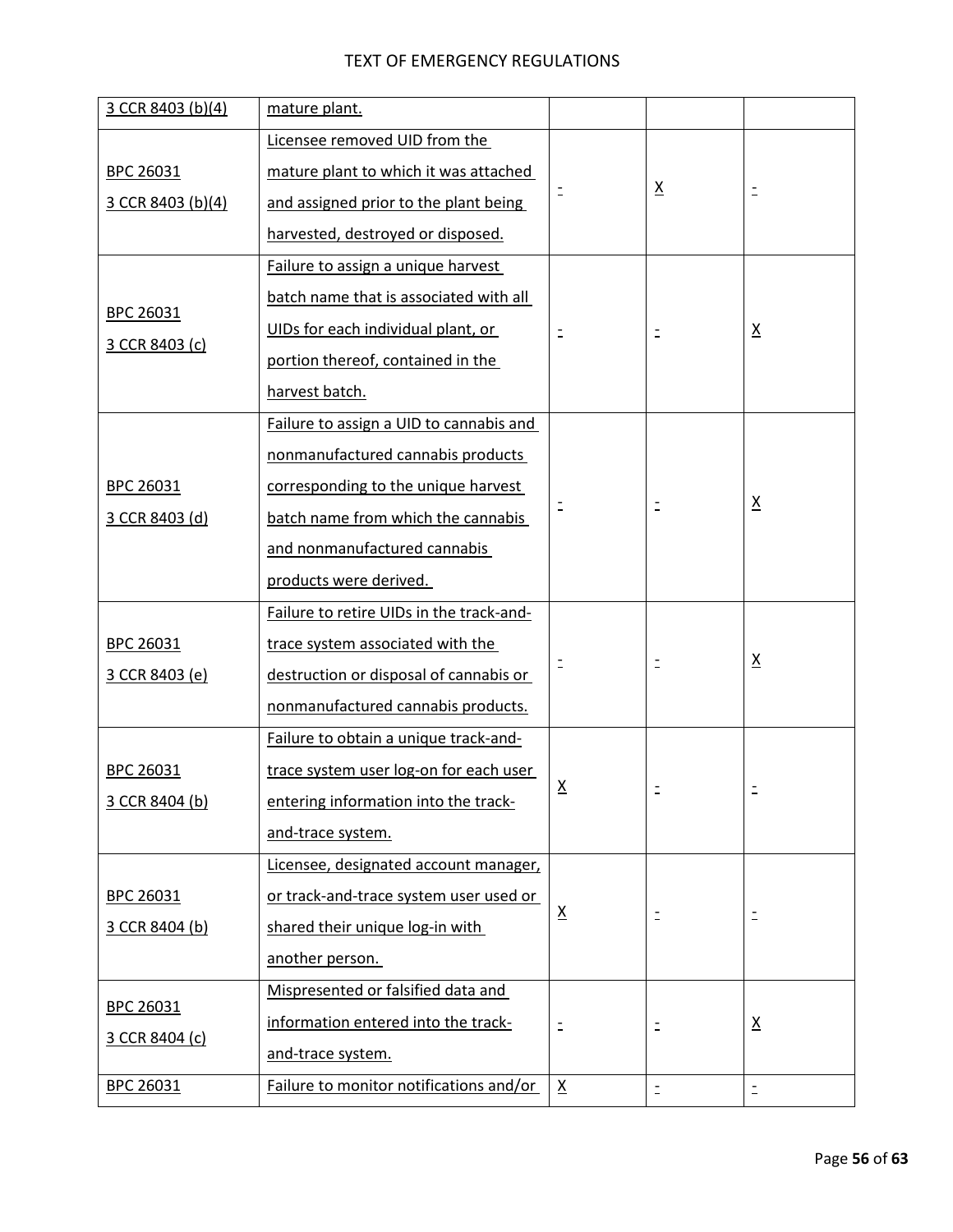| 3 CCR 8404 (d)       | resolve issues included in the           |   |                 |                 |
|----------------------|------------------------------------------|---|-----------------|-----------------|
|                      | notification in the time frame specified |   |                 |                 |
|                      | in the notification.                     |   |                 |                 |
|                      | Failure to report through the track-     |   |                 |                 |
|                      | and-trace system, any and all transfers  |   |                 |                 |
|                      | of cannabis or nonmanufactured           |   |                 |                 |
| BPC 26031            | cannabis products to another licensed    |   |                 |                 |
| 3 CCR 8405 (a)       | entity prior to movement of the          | Ξ |                 | $\underline{X}$ |
|                      | cannabis or nonmanufactured              |   |                 |                 |
|                      | cannabis products off the licensed       |   |                 |                 |
|                      | premises.                                |   |                 |                 |
|                      | Failure to report through the track-     |   |                 |                 |
|                      | and-trace system, any and all receipt    |   |                 |                 |
|                      | or rejection of cannabis or              |   |                 |                 |
| BPC 26031            | nonmanufactured cannabis products        |   | Ξ               |                 |
| 3 CCR 8405 (b)       | received or rejected by the licensee on  |   |                 | $\underline{X}$ |
|                      | their licensed premises from another     |   |                 |                 |
|                      | licensee within twenty-four (24) hours   |   |                 |                 |
|                      | of receipt or rejection of the products. |   |                 |                 |
|                      | Failure to report in the track-and-trace |   |                 |                 |
|                      | system any change in the disposition of  |   |                 |                 |
|                      | cannabis plants on the licensed          |   |                 |                 |
| BPC 26031            | premises or transfer of any cannabis or  |   | <u>X</u>        |                 |
| 3 CCR 8405 (c)       | nonmanufactured cannabis products        | Ξ |                 | Ξ               |
|                      | to another licensed premises within      |   |                 |                 |
|                      | three (3) business days of the change    |   |                 |                 |
|                      | in disposition.                          |   |                 |                 |
|                      | Licensee failed to record all required   |   |                 |                 |
| BPC 26031            | information for each transfer of         |   |                 |                 |
|                      | cannabis or nonmanufactured              | Ξ | $\underline{X}$ | Ξ               |
| 3 CCR 8405 (d) (1-9) | cannabis products to, or cannabis or     |   |                 |                 |
|                      | nonmanufactured cannabis products        |   |                 |                 |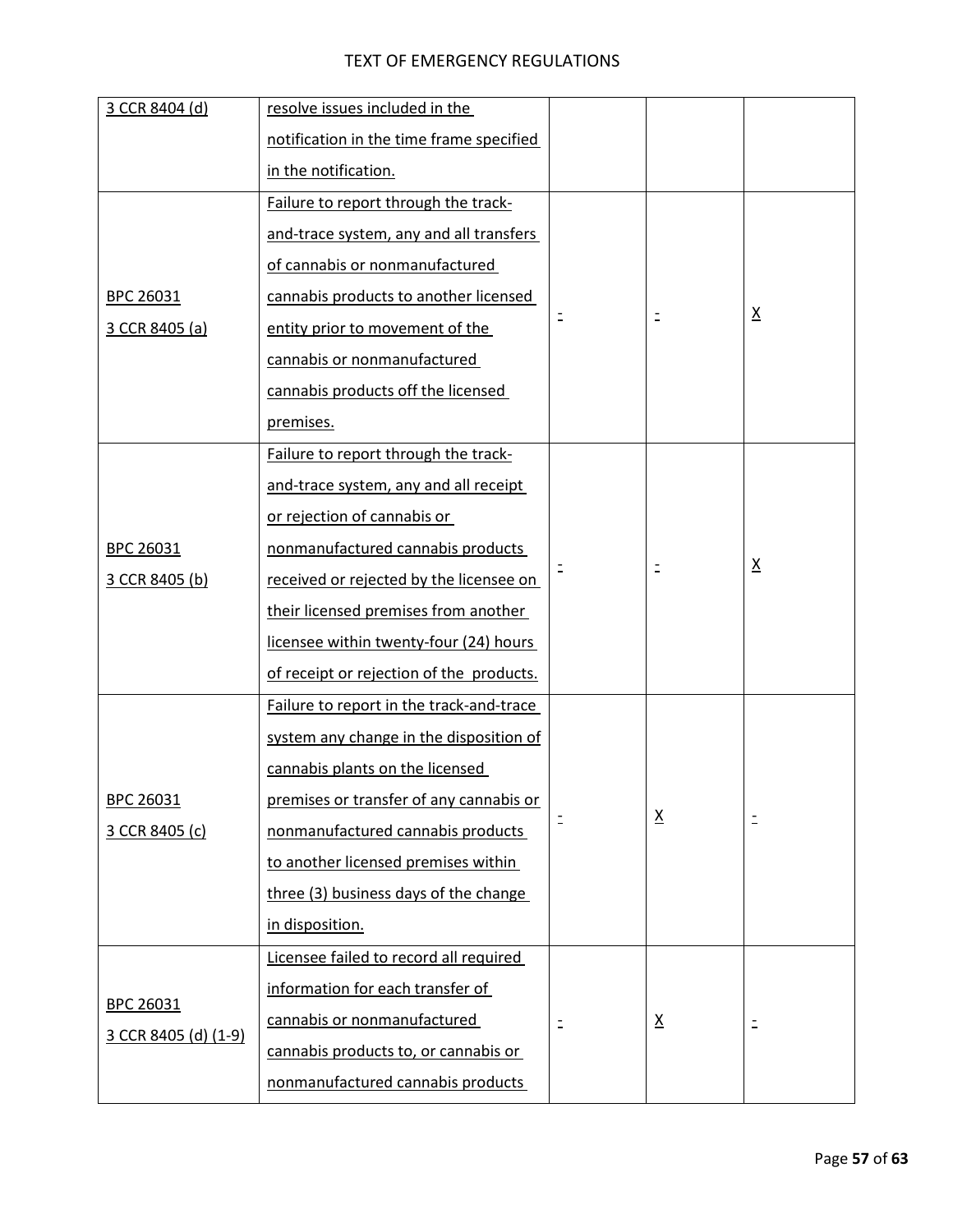|                    | received from, other licensed             |   |                 |                 |
|--------------------|-------------------------------------------|---|-----------------|-----------------|
|                    | premises.                                 |   |                 |                 |
|                    | Failure to reconcile all on-premises and  |   |                 | Ξ               |
| BPC 26031          | in-transit cannabis or                    |   |                 |                 |
| 3 CCR 8406 (a)     | nonmanufactured cannabis product          |   | $\underline{X}$ |                 |
|                    | inventories at least once every           |   |                 |                 |
|                    | fourteen (14) business days.              |   |                 |                 |
|                    | Failure to record the dry weight of all   |   |                 |                 |
|                    | harvested cannabis once all drying and    |   |                 | Ξ               |
| BPC 26031          | curing activities have been completed,    |   |                 |                 |
| 3 CCR 8406 (b)     | or within sixty (60) calendar days from   |   | $\underline{X}$ |                 |
|                    | the initial harvest date, whichever is    |   |                 |                 |
|                    | sooner.                                   |   |                 |                 |
| BPC 26031          | Failure to close out physical inventory   |   | $\underline{X}$ | Ξ               |
| 3 CCR 8406 (c) and | of all cannabis, nonmanufactured          |   |                 |                 |
| <u>(d)</u>         | cannabis products, and UIDs in the        |   |                 |                 |
|                    | track-and-trace system.                   |   |                 |                 |
| BPC 26031          | Failure to record all transfers and sales |   | <u>X</u>        | Ξ               |
| 3 CCR 8406 (e)     | pursuant to section 8401 and 8405 of      |   |                 |                 |
|                    | this chapter.                             |   |                 |                 |
|                    | Failure to timely and properly assign     |   |                 |                 |
|                    | and apply UIDs to each existing           |   |                 |                 |
|                    | immature lot, individual mature plant,    |   |                 |                 |
| BPC 26031          | and nonmanufactured cannabis              |   | Ξ               | $\underline{X}$ |
| 3 CCR 8407 (a)     | product physically located on the         | Ξ |                 |                 |
|                    | licensed premises on the date of          |   |                 |                 |
|                    | license issuance. (This section shall     |   |                 |                 |
|                    | remain in effect until July 1, 2019.)     |   |                 |                 |
|                    | Failure to timely and properly enter in   |   |                 |                 |
| BPC 26031          | the track-and-trace system the            |   |                 | $\underline{X}$ |
| 3 CCR 8407 (b)     | information associated with each          | Ξ |                 |                 |
|                    | existing immature lot, individual         |   |                 |                 |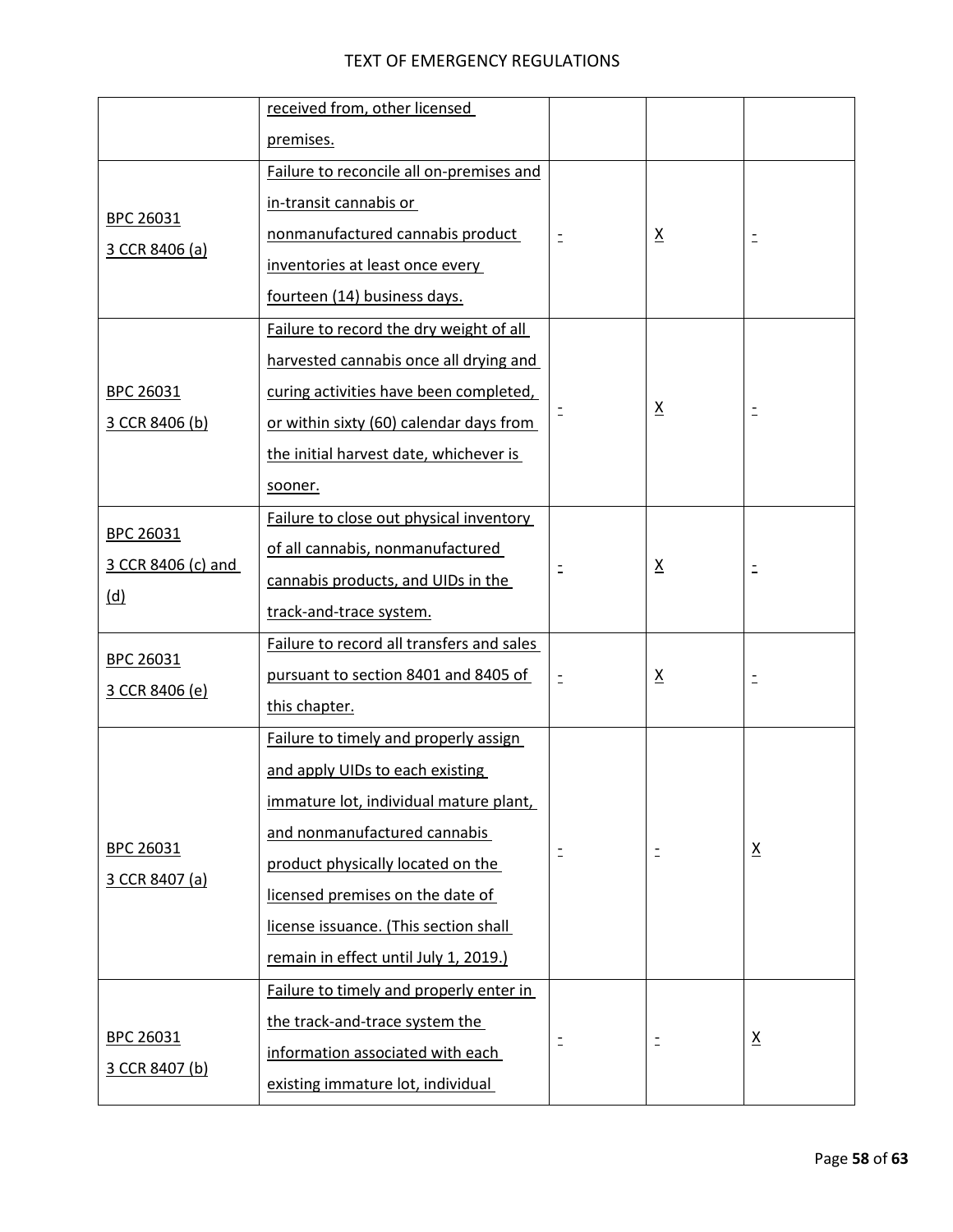|                   | mature plant, and nonmanufactured          |   |   |                          |
|-------------------|--------------------------------------------|---|---|--------------------------|
|                   | cannabis product physically located on     |   |   |                          |
|                   | the licensed premises on the date of       |   |   |                          |
|                   | license issuance. (This section shall      |   |   |                          |
|                   | remain in effect until July 1, 2019.)      |   |   |                          |
|                   | Failure to notify the department and       |   |   |                          |
|                   | law enforcement authorities within         |   |   |                          |
|                   | three (3) business days of discovery of    |   |   |                          |
| BPC 26031         | any diversion, theft, loss of, or criminal |   |   | $\underline{\mathsf{X}}$ |
| 3 CCR 8409        | activity related to licensee's cannabis    |   |   |                          |
|                   | or nonmanufactured cannabis                |   |   |                          |
|                   | products.                                  |   |   |                          |
|                   | Applicant, licensee, its agent or          |   |   |                          |
| BPC 26031         | employees denied the department            |   | Ξ | $\underline{\mathsf{X}}$ |
| 3 CCR 8501 (c)(1) | access to the licensed premises.           |   |   |                          |
| BPC 26031         | Licensee provided false or misleading      |   |   | $\underline{\mathsf{X}}$ |
| CCR 8501 (c)(2)   | statements.                                |   |   |                          |
| BPC 26031         | Licensee provided false, falsified or      |   |   |                          |
| 3 CCR 8501 (c)(3) | misleading documents and records.          | Ξ | Ξ | $\underline{X}$          |
| BPC 26031         | Failure to provide records, reports, and   |   |   |                          |
| 3 CCR 8501 (c)(4) | other supporting documents.                |   | Ξ | $\underline{X}$          |
|                   | Failure to physically segregate all        |   |   |                          |
|                   | designated cannabis or                     |   |   |                          |
| BPC 26031         | nonmanufactured cannabis products          |   |   |                          |
| 3 CCR 8603 (c)    | subject to hold within twenty-four (24)    |   |   | $\underline{X}$          |
|                   | hours of receipt of the notice of          |   |   |                          |
|                   | administrative hold.                       |   |   |                          |
| BPC 26031         | Licensee sold, donated, transferred,       |   |   |                          |
| 3 CCR 8603 (d)    | transported, or destroyed cannabis or      |   |   |                          |
|                   | nonmanufactured cannabis products          |   |   | $\underline{X}$          |
|                   | subject to hold.                           |   |   |                          |
|                   | Failure to put all cannabis and            |   |   | $\underline{X}$          |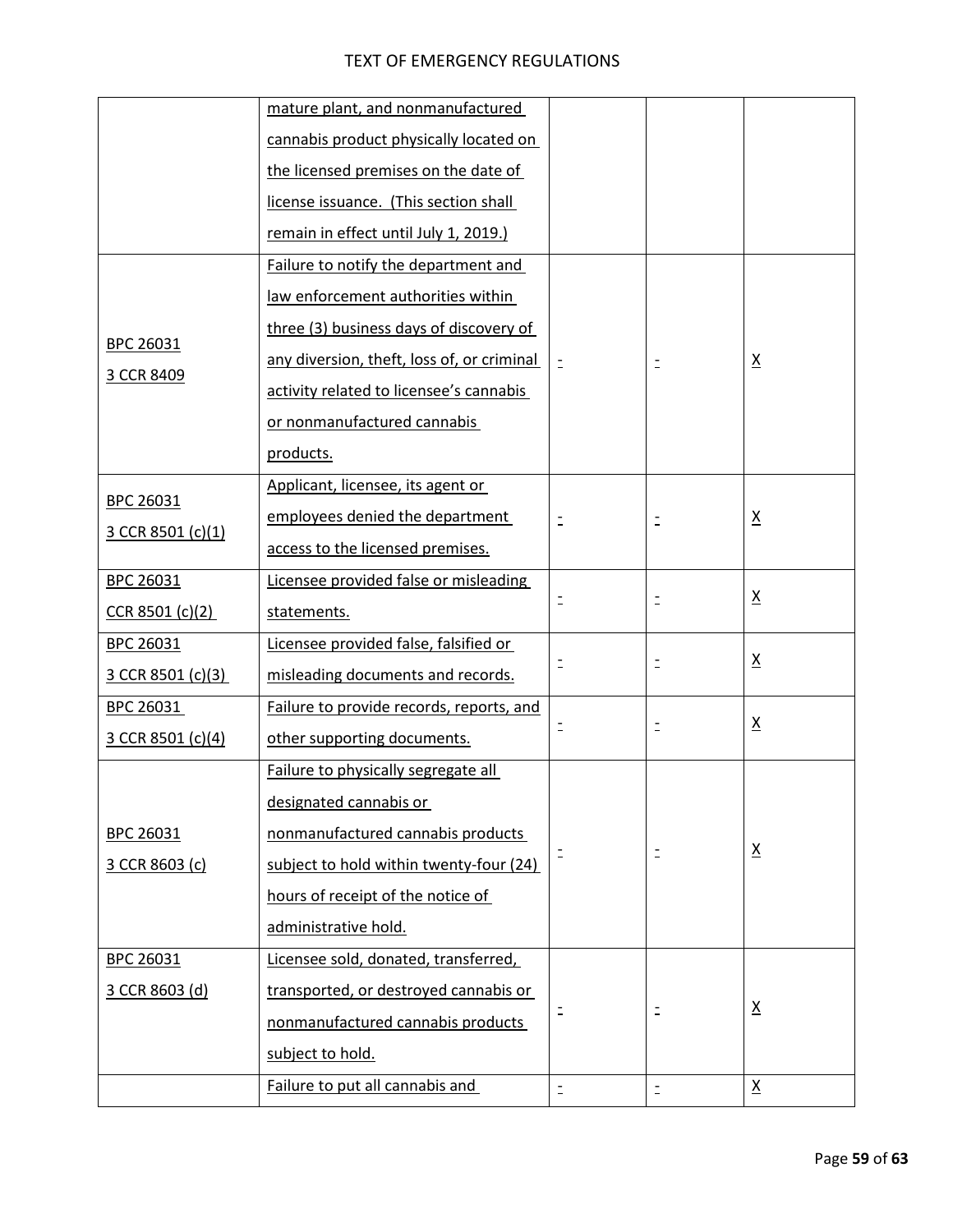| BPC 26031      | nonmanufactured cannabis products     |  |                 |
|----------------|---------------------------------------|--|-----------------|
| 3 CCR 8603 (e) | on hold into separate batches.        |  |                 |
|                | Failure to identify in the track-and- |  |                 |
| BPC 26031      | trace system cannabis or              |  |                 |
| 3 CCR 8603 (f) | nonmanufactured cannabis products     |  |                 |
|                | subject to an administrative hold     |  | $\underline{X}$ |
|                | which were voluntarily surrendered by |  |                 |
|                | the licensee.                         |  |                 |

Authority: Sections 26012, 26013 and 26031, Business and Professions Code. Reference: Section 26031, Business and Professions Code.

# <span id="page-61-0"></span>[§ 8602. Notice of Violation.](#page-0-0)

(a) The department shall issue a Notice of Violation to a licensee that is in violation of applicable statutes and regulations. A Notice of Violation shall be served upon the licensee and legal owner of the property. The Notice of Violation shall contain all of the following:

(1) A brief statement of the violation(s) alleged;

(2) The proposed penalty;

(3) A statement of whether the violation is correctable, and a timeframe in which the violation shall be corrected; and

- (4) Notice of an administrative hold of property, if applicable.
- (b) The right to a hearing will be deemed waived if respondent fails to respond in writing within thirty (30) calendar days from the date the Notice of Violation was received by the licensee.

Authority: Sections 26012, 26013 and 26031, Business and Professions Code. Reference: Section 26031, Business and Professions Code.

# <span id="page-61-1"></span>[§ 8603. Administrative Hold Procedure.](#page-0-0)

To prevent destruction of evidence, illegal diversion of cannabis or nonmanufactured cannabis products, or to address potential threats to the environment or public safety, while allowing a licensee to retain its inventory pending further inspection, or enforcement action, the department may order an administrative hold of cannabis or nonmanufactured cannabis products pursuant to the following procedure:

(a) The notice of administrative hold shall provide a documented description of the cannabis or nonmanufactured cannabis products to be subject to the administrative hold and a concise statement regarding the basis for issuing the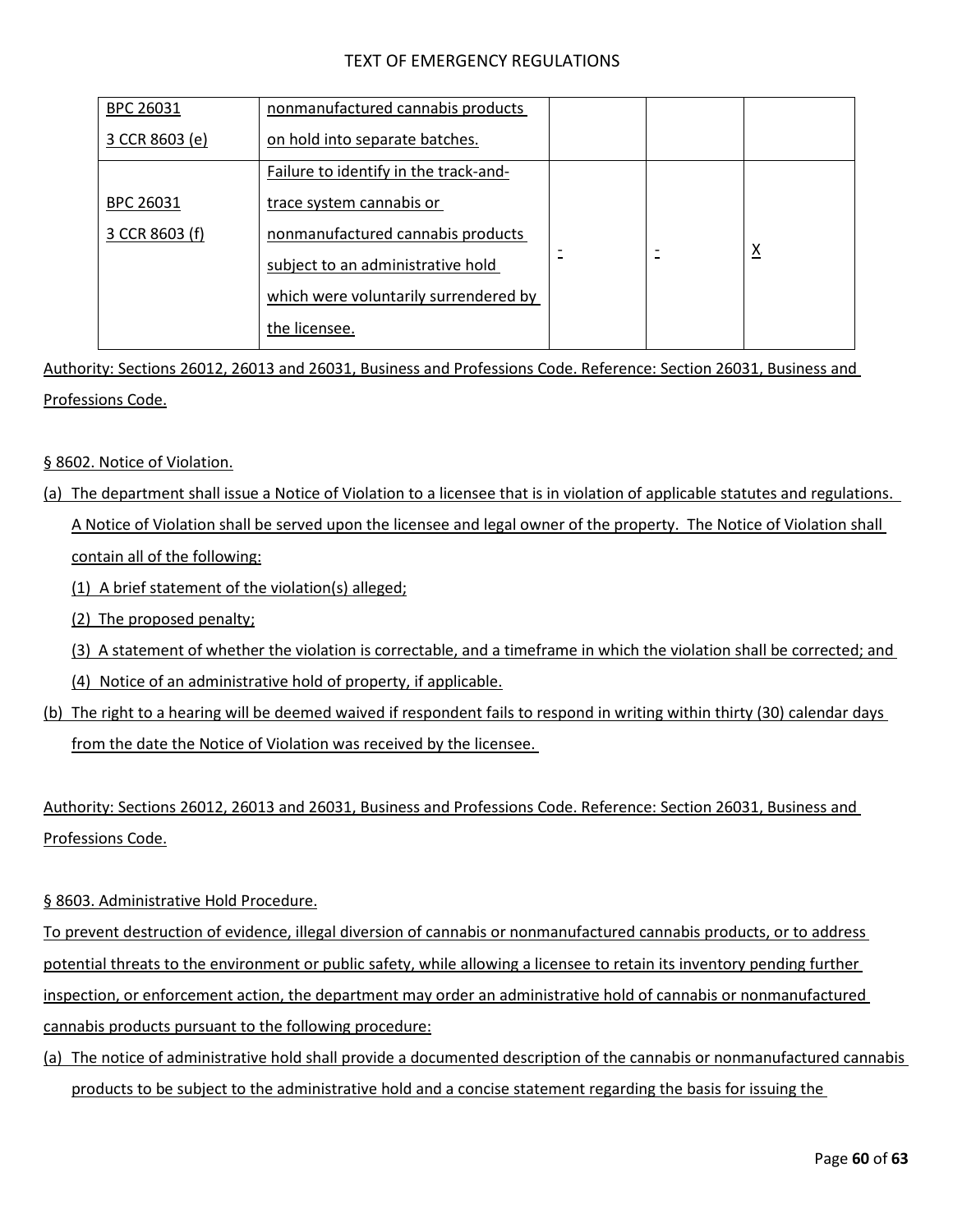administrative hold.

- (b) Following the issuance of a notice of administrative hold to the licensee, the department shall identify the cannabis or nonmanufactured cannabis products subject to the administrative hold in the track-and-trace system.
- (c) Within twenty-four (24) hours of receipt of the notice of administrative hold, the licensee shall physically segregate all designated cannabis or nonmanufactured cannabis products subject to the hold and shall safeguard and preserve the subject property as noticed.
- (d) While the administrative hold is in effect, the licensee is restricted from selling, donating, transferring, transporting, gifting, giving away or destroying the subject property noticed.
- (e) Nothing herein shall prevent a licensee from the continued possession, cultivation, or harvesting of the cannabis subject to the administrative hold. During the hold period, all cannabis or nonmanufactured cannabis products subject to an administrative hold shall be put into separate batches.
- (f) Nothing herein shall prevent a licensee from voluntarily surrendering cannabis or nonmanufactured cannabis products that are subject to an administrative hold. The licensee shall identify the cannabis or nonmanufactured cannabis products being voluntarily surrendered in the track-and-trace system. Voluntary surrender does not waive the right to a hearing and any associated rights.
- (g) The licensee shall have the right to appeal an administrative hold ordered by the department pursuant to section 8604 of this chapter. The department shall schedule an informal hearing within ten (10) calendar days from receipt of the request for an informal hearing and issue the written decision within five (5) calendar days after the conclusion of the hearing.

Authority: Sections 26012, 26013 and 26031, Business and Professions Code. Reference: Section 26031, Business and Professions Code.

<span id="page-62-0"></span>[§ 8604. Informal Administrative Hearings.](#page-0-0)

- (a) The respondent may appeal a Notice of Violation or an administrative hold and request an informal hearing by written correspondence to the California Department of Food and Agriculture, Legal Office of Hearings and Appeals, 1220 "N" Street, Suite 400, Sacramento, California 95814 or via email to CDFA.LegalOffice@cdfa.ca.gov. The request shall be received within thirty (30) calendar days from the date the Notice of Violation was received by the respondent. The request shall include the following:
	- (1) The respondent's name, mailing address, and daytime phone number;
	- (2) If applicable, the license number issued by the department;
	- (3) Copy of the Notice of Violation; and
	- (4) A clear and concise statement for the basis of the appeal or counts within the Notice of Violation.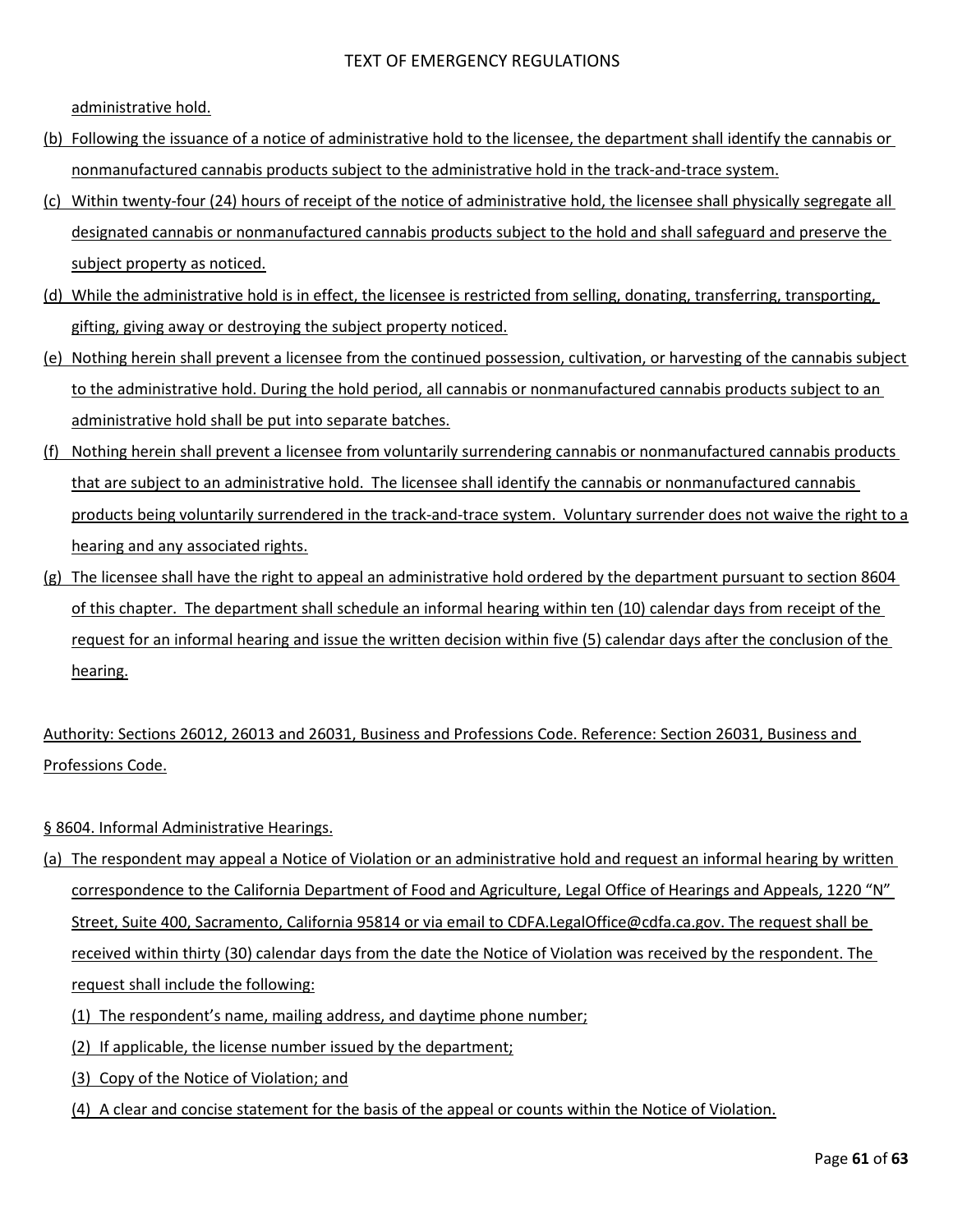- (b) Failure to submit a timely written request constitutes a waiver of the respondent's right to contest the Notice of Violation. Untimely requests for an informal hearing will not be considered.
- (c) If the Notice of Violation places an administrative hold on cannabis or nonmanufactured cannabis products, the hold shall remain in effect pending the outcome of the informal hearing.

Authority: Sections 26012, 26013 and 26031, Business and Professions Code. Reference: Section 26031, Business and Professions Code.

<span id="page-63-0"></span>[§ 8605. Informal Hearing Schedule and Notification.](#page-0-0)

- (a) The department shall schedule an informal hearing within forty-five (45) calendar days from receipt of the request for an informal hearing.
- (b) The department shall provide a notice of the informal hearing to the respondent containing the following information:
	- (1) Date, location, and time of the informal hearing;
	- (2) Summary of the violations;
	- (3) Any other information or documentation necessary for the hearing; and
	- (4) Standard of Proof.

Authority: Sections 26012, 26013 and 26031, Business and Professions Code. Reference: Section 26031, Business and Professions Code.

<span id="page-63-1"></span>[§ 8606. Conduct of Informal Hearings.](#page-0-0)

Informal hearings shall be conducted as follows:

- (a) The standard of proof to be applied by the hearing officer shall be a preponderance of the evidence;
- (b) Hearings may be conducted by phone at the request of the respondent;
- (c) The decision of the hearing officer shall be in writing and shall include a statement of the factual legal basis of the decision;
- (d) The written decision shall be issued within thirty (30) calendar days after the conclusion of the hearing and may be issued orally at the conclusion of the hearing subject to written confirmation;
- (e) The decision shall be served on the respondent either by personal service, mail, email or via facsimile per respondent's request/direction; and
- (f) The respondent may appeal the hearing officer's decision by filing a petition for a writ of administrative mandamus in accordance with the provisions of the section 1094.5 of the Code of Civil Procedure.